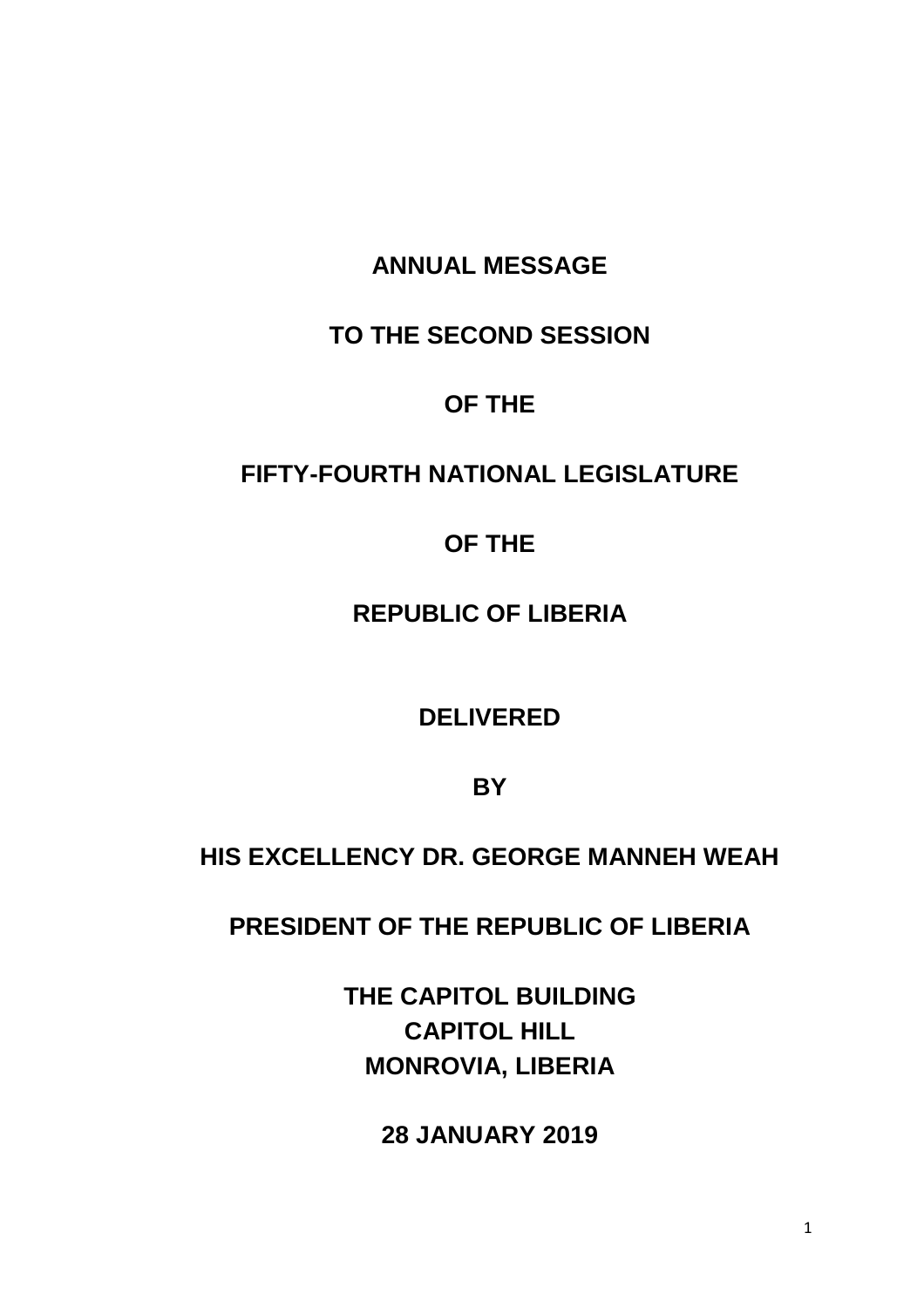**MADAM VICE PRESIDENT AND PRESIDENT OF THE SENATE;** 

**MR. SPEAKER;** 

**MR. PRESIDENT PRO-TEMPORE;** 

 **MADAM FIRST LADY**

**HONORABLE MEMBERS OF THE LEGISLATURE;** 

**YOUR HONOR THE CHIEF JUSTICE, ASSOCIATE JUSTICES OF THE SUPREME COURT AND MEMBERS OF THE JUDICIARY;** 

**THE DEAN AND MEMBERS OF THE CABINET AND OTHER GOVERNMENT OFFICIALS;** 

**THE DOYEN AND MEMBERS OF THE DIPLOMATIC AND CONSULAR CORPS;** 

**HIS EXCELLENCY, THE SPECIAL REPRESENTATIVE OF THE SECRETARY-GENERAL OF THE UNITED NATIONS IN LIBERIA;** 

**THE RESIDENT COORDINATOR OF THE UNITED NATIONS;**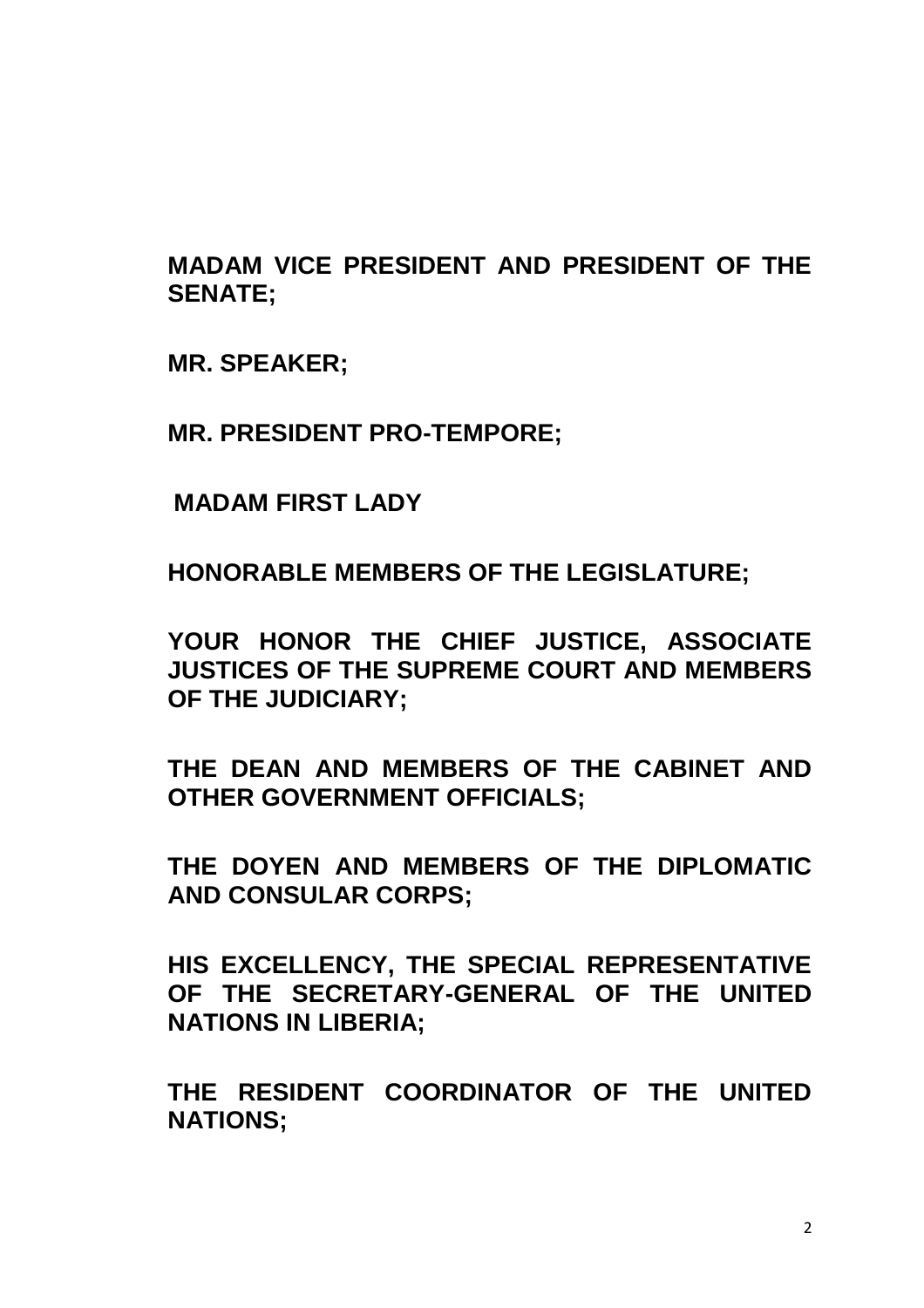# **THE CHIEF OF STAFF AND MEN AND WOMEN OF THE ARMED FORCES OF LIBERIA (AFL);**

 **OFFICIALS OF GOVERNMENT EMERITUS;** 

**TRADITIONAL LEADERS; POLITICAL AND BUSINESS LEADERS;** 

**RELIGIOUS LEADERS;** 

**OFFICERS AND MEMBERS OF THE NATIONAL BAR ASSOCIATION;** 

**LABOR AND TRADE UNIONS;** 

**CIVIL SOCIETY ORGANIZATIONS;** 

**YOUTH AND STUDENTS;**

**MEMBERS OF THE PRESS;** 

**SPECIAL GUESTS;** 

**DISTINGUISHED LADIES AND GENTLEMEN;**

**FELLOW LIBERIANS:**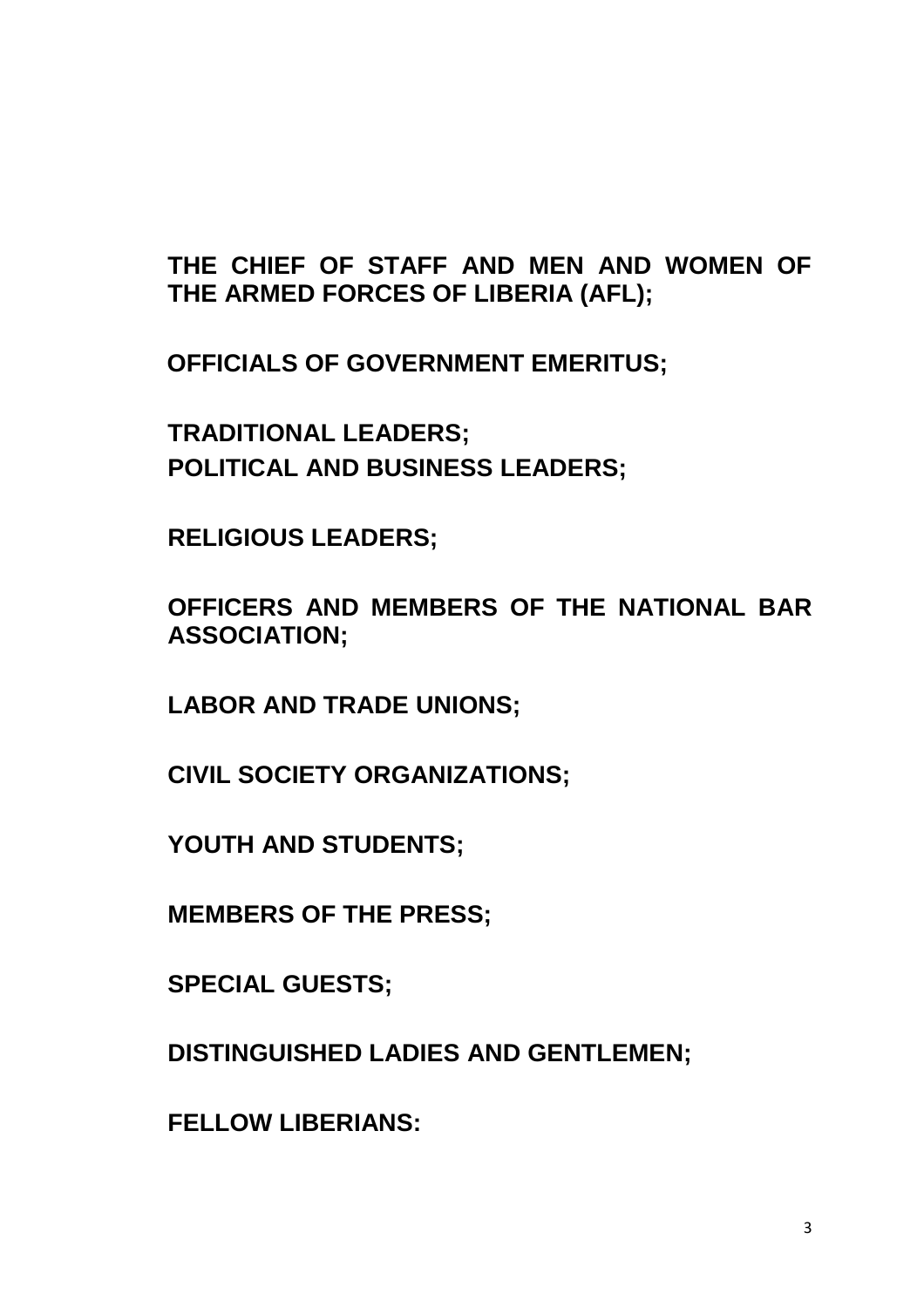**Six days ago, through the Grace of the Almighty God, the Coalition for Democratic Change (CDC) was blessed to celebrate our first anniversary as an incumbent political party. On that day, we gave God the Glory, and also gave Him thanks and praise for His Guidance; His Goodness; and His Mercy; without which we would not have been here today, and would not have had the cause to rejoice.** 

**And as we gather here in fulfillment of my Constitutional Mandate to deliver my Annual Message, may I ask you to rise for a moment of silence for the souls of all the faithful departed who are no longer within our midst, but who made the transition, from earthly labor to eternal rest, during the year under review.** 

#### **[PAUSE FOR SILENT PRAYER]**

**MADAM VICE PRESIDENT, MR. SPEAKER, MR. PRESIDENT-PRO TEMPORE, HONORABLE MEMBERS OF THE 54TH LEGISLATURE:**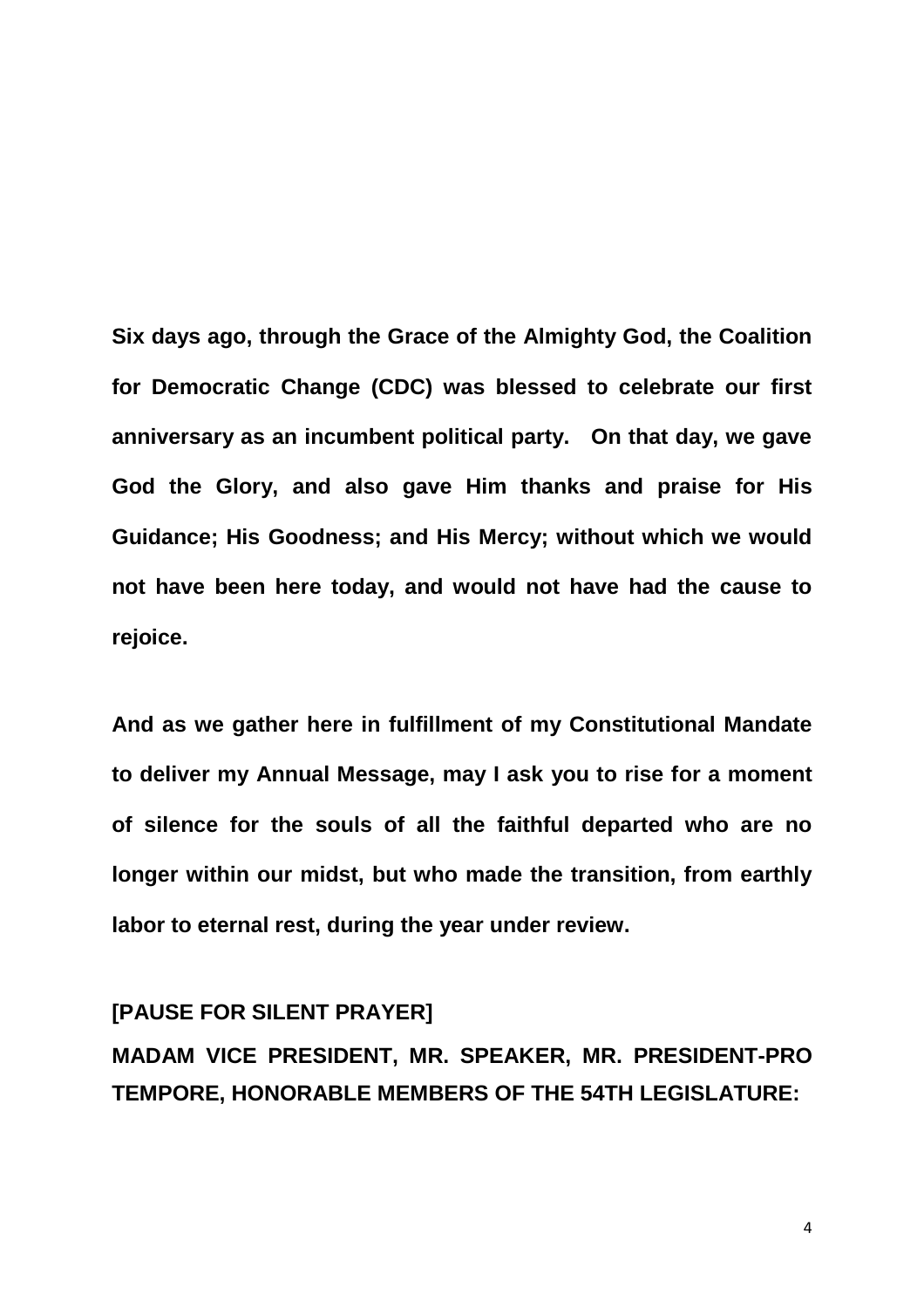**As you begin this 2nd Session of the 54th Legislature, let me remind you that, a little over a year ago, during my inauguration,**

**I took an oath before you, and before the Almighty God, to uphold our Constitution and to preside over this Government and this country to the best of my abilities.** 

**This includes, among others, ensuring freedom of speech and, by extension, freedom of the press; freedom of assembly, revitalizing our economy, rebuilding our infrastructures, providing protection for our people, and ensuring respect for the rule of law.**

**On this auspicious occasion, I must be honest to admit that during the year of 2018, our democracy, society and economy were tested but our leadership rose above these challenges.** 

**We stabilized our economy, protected the fundamental rights of our citizens and preserved our peace.**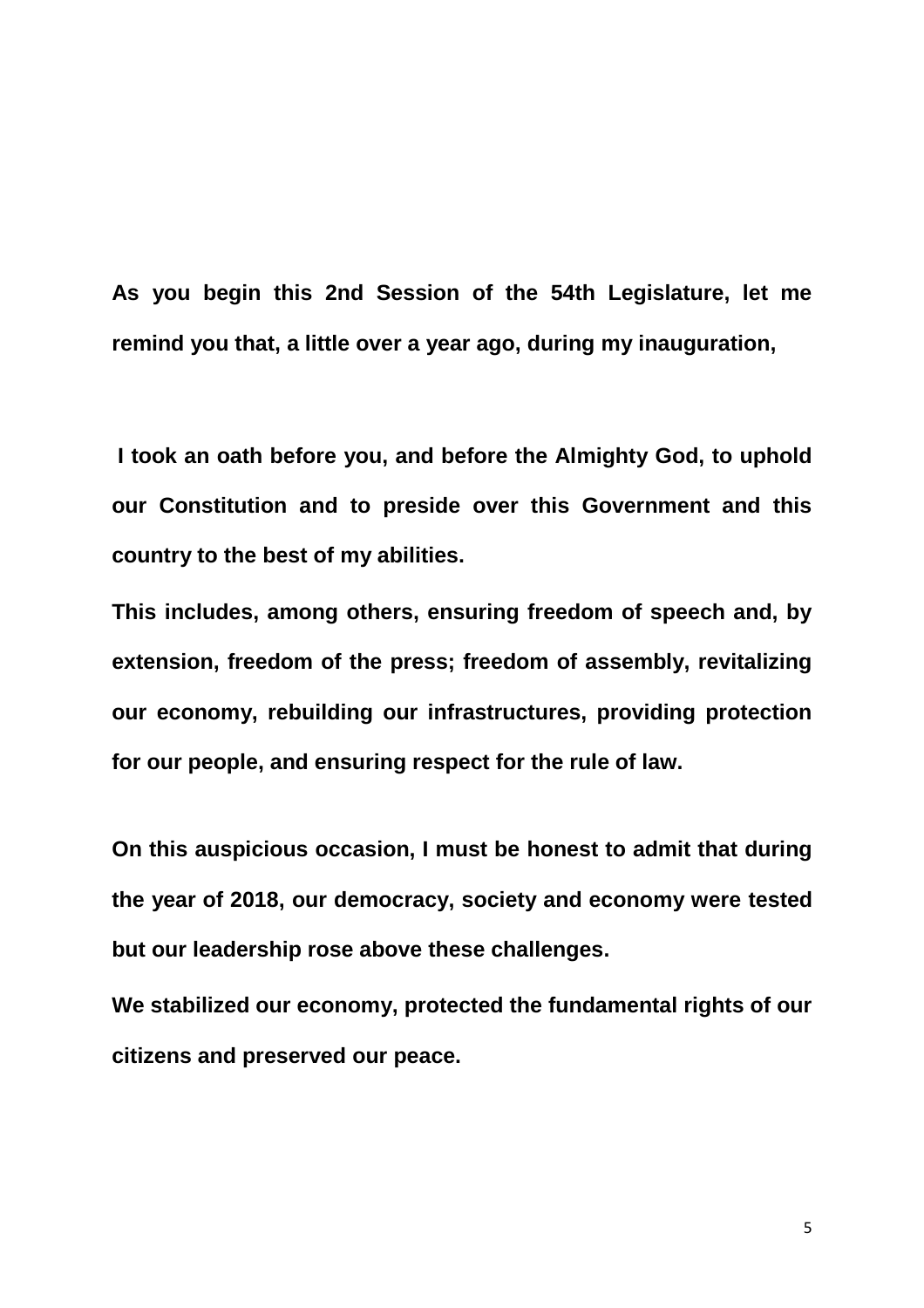**MADAM VICE PRESIDENT, MR. SPEAKER, MR. PRESIDENT PRO-TEMPORE, HONORABLE MEMBERS OF THE 54**TH **LEGISLATURE: I would like to thank you for your cooperation in passing into law several pieces of legislation relevant to the Pro-poor Agenda for Prosperity and Development during the period under review**.

**The records show that you passed 26 Bills into law during your First Session and submitted them for my approval.** 

**These Bills include (among others):**

- **1. An Act to Ratify the Financing Agreement to provide additional financing for the West African Power Pool.**
- **2. The amount of this additional financing Agreement is \$45.3 Million United States dollars, comprising a grant component of \$22.6 million United States dollars; and a loan component of \$22.7 million United States dollars.**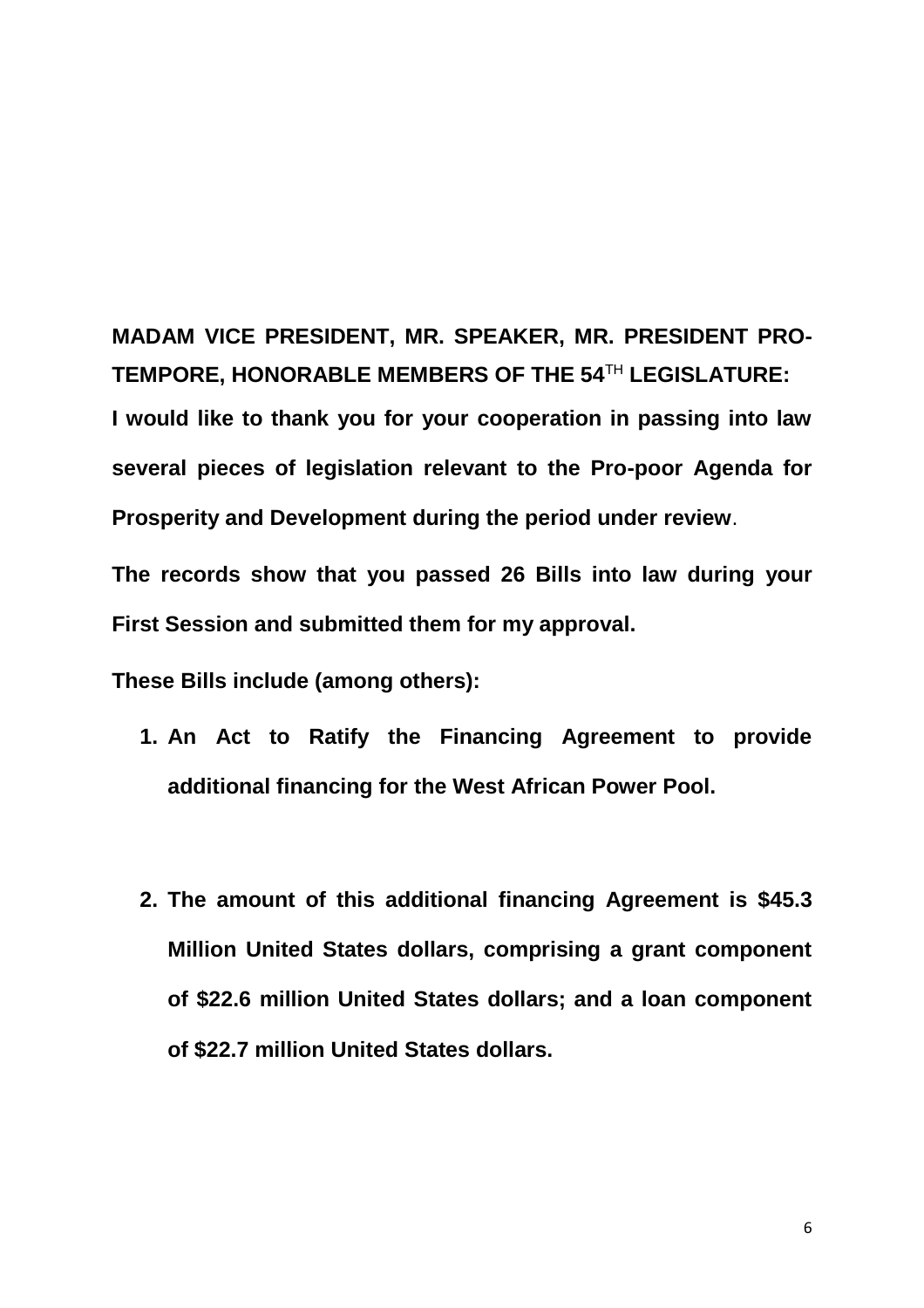**The objective is to support Government's effort in providing reduced and affordable cost of electricity, that will be efficient and reliable for the Liberian people in both the rural and urban areas. The West African Power Pool Project also seeks to strengthen Liberia's diplomatic ties and cooperation with our sub-regional counterparts, as the power line runs from Cote D'Ivoire to Liberia and goes to Sierra Leone and Guinea.**

- **3. Two other cardinal legal instruments were passed, that are considered essential to the Government's Pro-Poor Agenda for Prosperity and Development:**
	- **a. The Local Government Act of 2018**;
	- **b. Act to Establish the Land Rights Law of 2018**

**These two landmark legislations are in line with current national and international realities, and are important for the stability and development of our country.**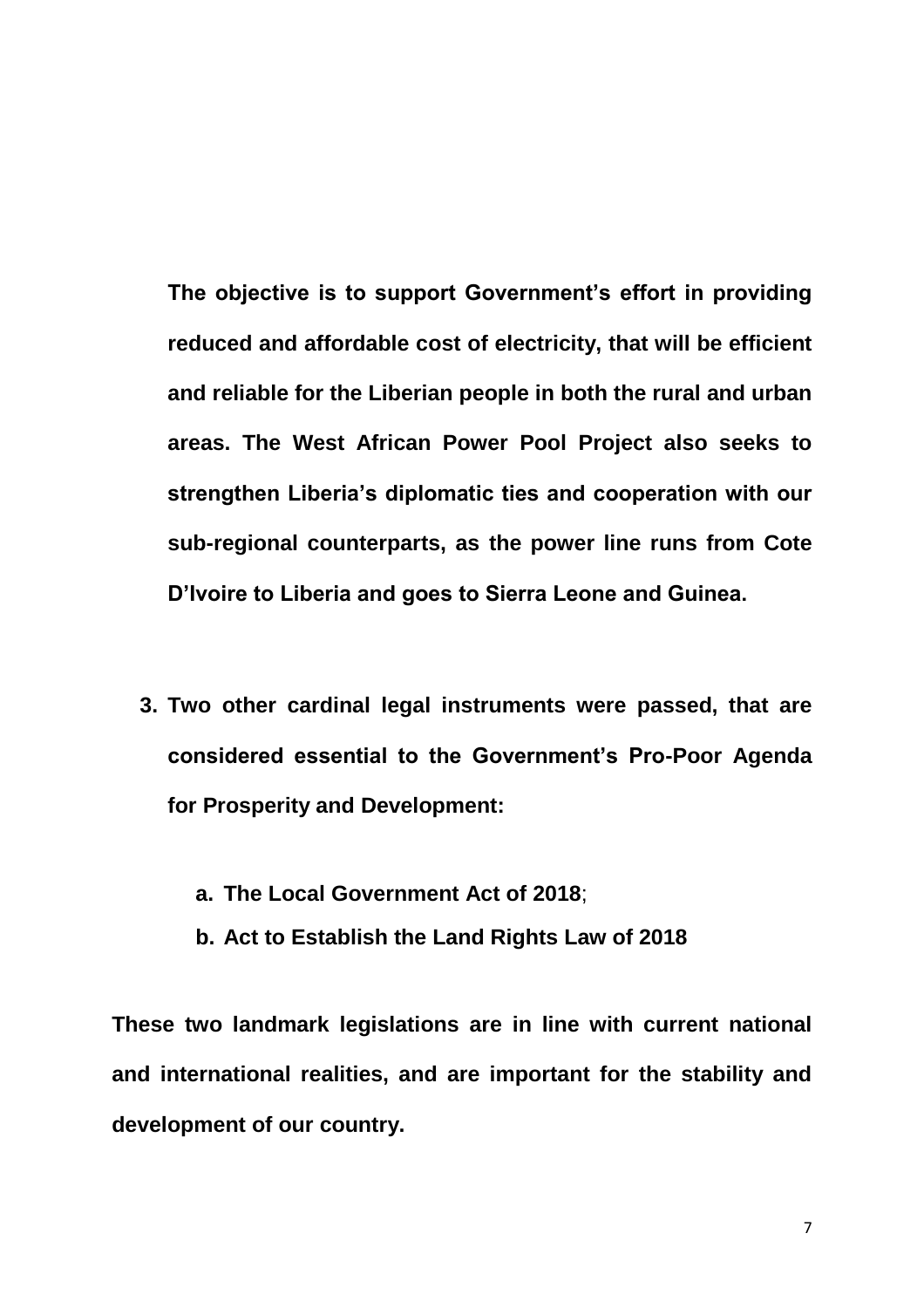**HONORABLE MEMBERS OF THE 54TH LEGISLATURE, we also appreciate your passing into law an ACT TO NAME BALI ISLAND AND THE MAHATMA GANDHI CONVENTION CENTER**.

**This has paved the way for the friendly Government of India, to assist the people of Liberia in their infrastructural development drive, by building a Modern Convention Center that will host conventions, conferences, and exhibitions, as well as serving as a major tourist attraction. We want to thank the Government and people of India for this kind gesture.**

**AN ACT TO RATIFY THE INVESTMENT INCENTIVE AGREEMENT BETWEEN THE REPUBLIC OF LIBERIA AND FOUTA CORPORATION.**

**Under the Fouta Agreement, the Investor will construct and develop a five hundred (500) tons per day cement plant, expandable to one thousand (1,000) tons per day.**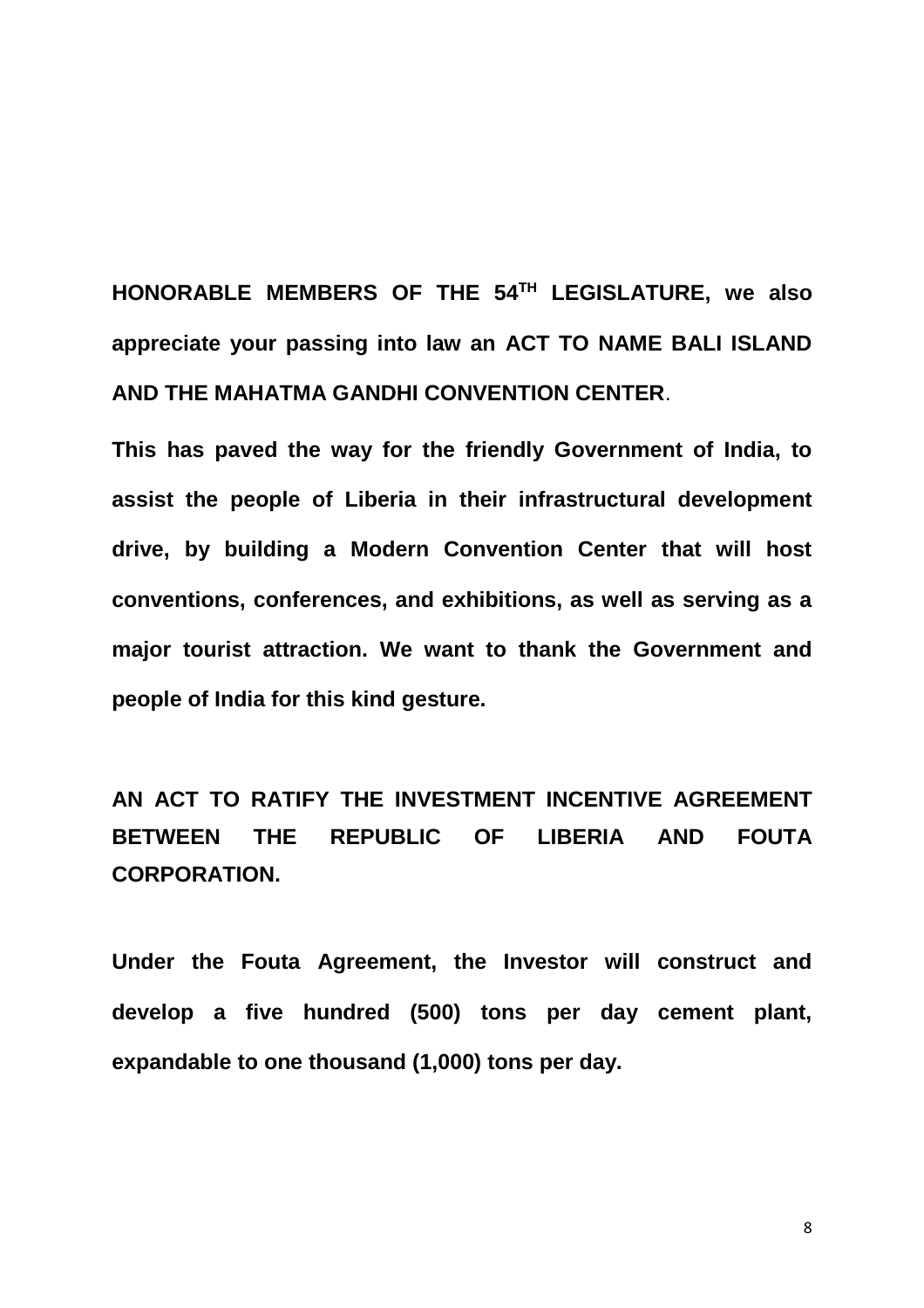**This plant represents \$25 million United States dollars of new Foreign Direct Investment into our economy, and will provide additional support for our infrastructural development projects.** 

**Thank you for also passing into law:** 

- **1. AN ACT RATIFYING THE AGREEMENT FOR THE ESTABLISHMENT OF THE EXPORT-IMPORT BANK (AFREXIMBANK);**
- **2. AN ACT TO AMEND THE REVENUE CODE OF LIBERIA, TO REFORM EXCISE TAX LAW (2018);**
- **3. AN ACT TO RATIFY THE PARIS AGREEMENT SIGNED BY THE GOVERNMENT OF THE REPUBLIC OF LIBERIA;**
- **4. AN ACT TO RATIFY THE INTERNATIONAL CONVENTION ON MUTUAL ADMINISTRATIVE ASSISTANCE FOR THE PREVENTION, INVESTIGATION AND REPRESSION OF CUSTOMS OFFENCES;**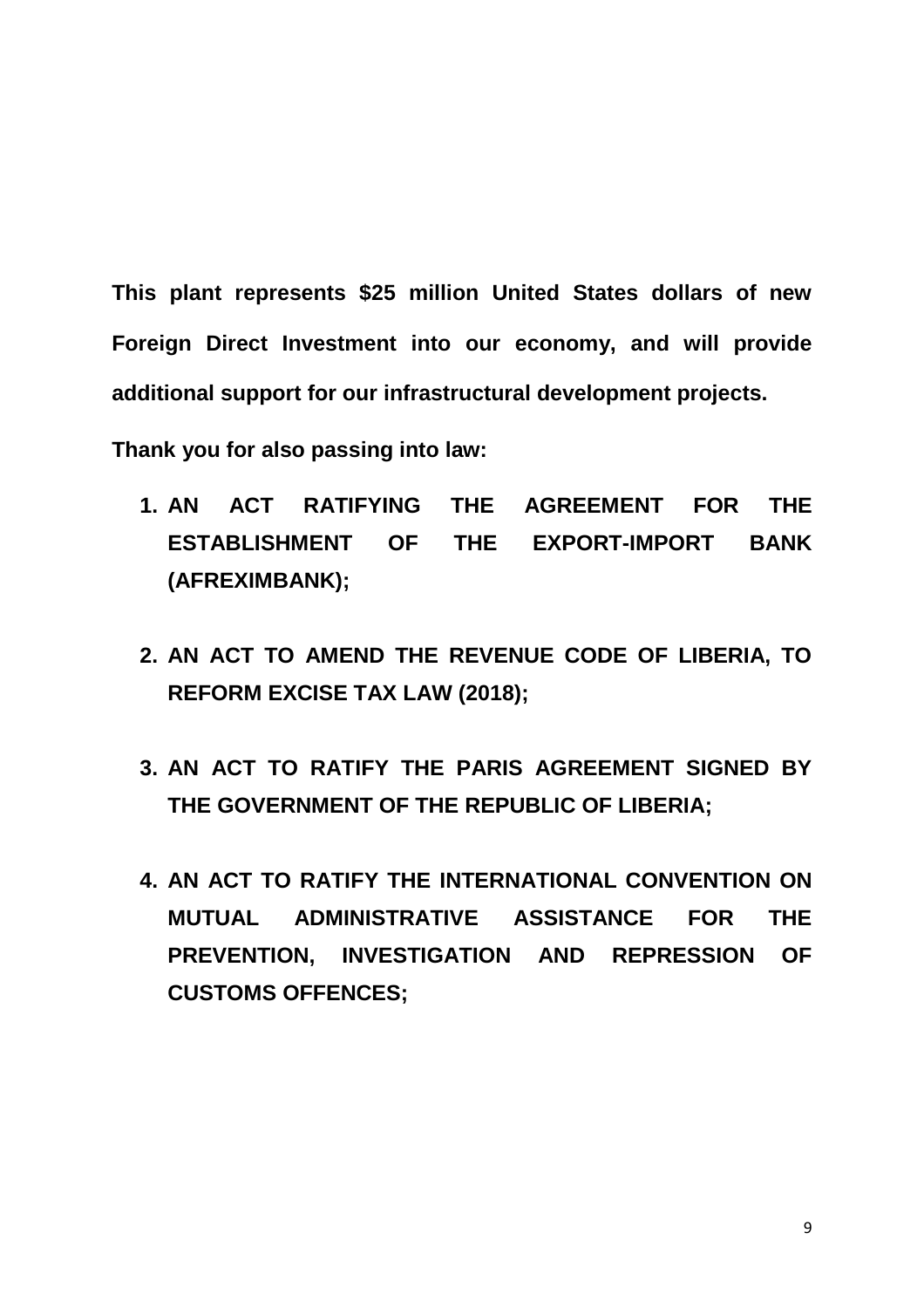#### **HONORABLE LADIES AND GENTLEMEN:**

**You may recall that I have vetoed two Agreements that were forwarded for my approval, including:** 

- **1. AN ACT TO RATIFY THE MINERAL DEVELOPMENT AGREEMENT BETWEEN THE GOVERNMENT OF THE REPUBLIC OF LIBERIA AND HUMMINGBIRD RESOURCES (LIBERIA) INC.; AND**
- **2. AN ACT TO CREATE ZEYEAMA DISTRICT WITHIN LOFA COUNTY, REPUBLIC OF LIBERIA.**

**In the case of the Hummingbird Agreement, I am of the firm conviction that we acted in the spirit of ensuring the passage of legislation that will yield the maximum benefits to our Country and People. With regard to the creation of a new district within Lofa County, after careful review and analysis, we came to the conclusion that new statutory districts should only be created after the conduct of a careful study based on the justification, structure, population density, revenue base and economic viability.**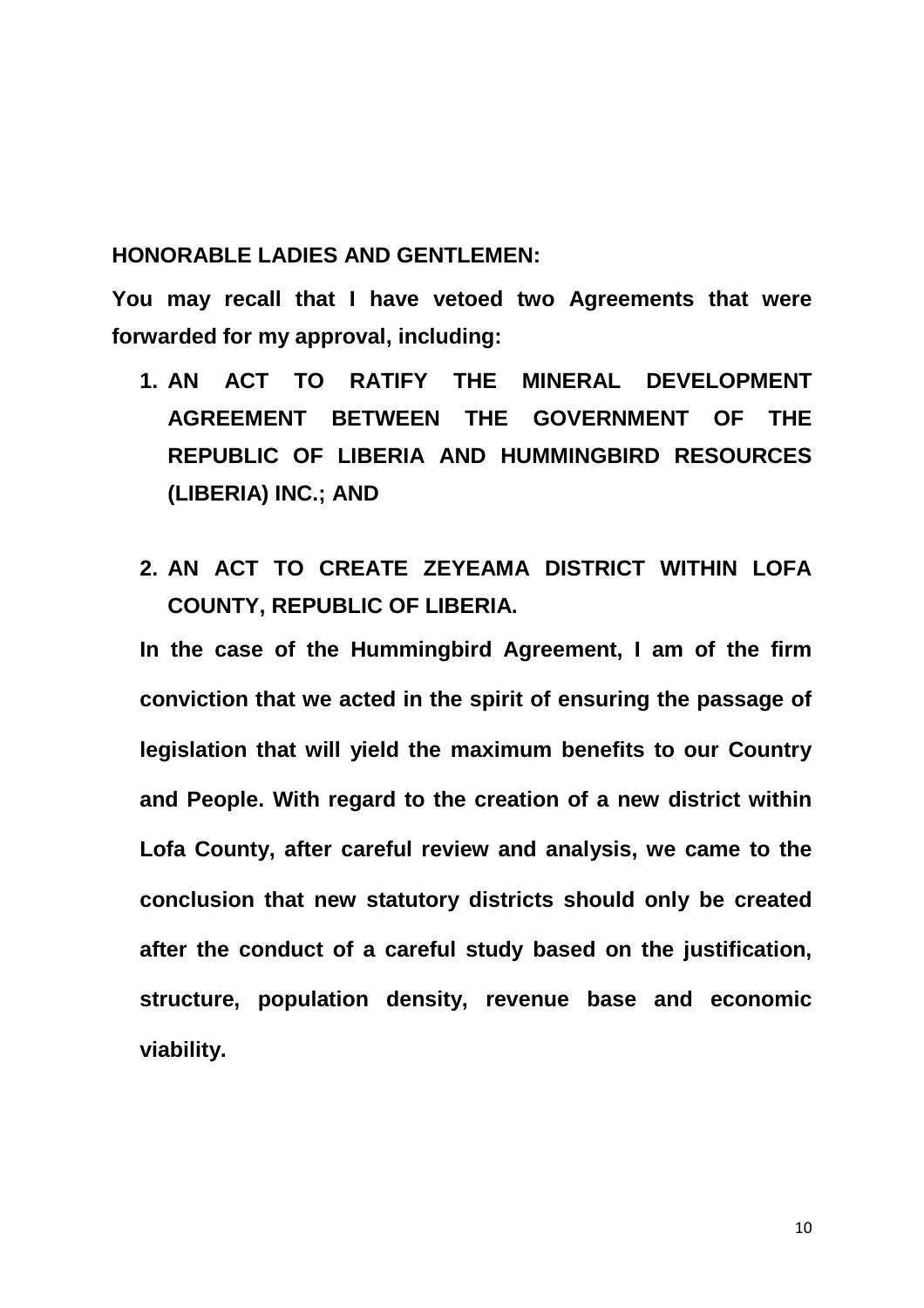**This process should also take into consideration the necessity for effective administration and the need to bring services closer to the people.** 

**I also believe that the LOCAL GOVERNMENT ACT will ensure that new statutory districts are not created solely for political purposes or would not impose undue burdens on the National Budget. I look forward to working closely with you to derive an efficient and effective process regarding these issues.**

**MADAM VICE PRESIDENT, MR. SPEAKER, MR. PRESIDENT PRO-TEMPORE, HONORABLE MEMBERS OF THE 54TH LEGISLATURE: During the year under review, we have submitted to you several Acts which remain pending and under your kind consideration.** 

**These include:**

**1. AN ACT TO BE KNOWN AS THE KAMARA ABDULLAH KAMARA ACT OF PRESS FREEDOM.**

**This Bill protects people from crimes such as Criminal Libel against the President; Sedition and Criminal Malevolence.**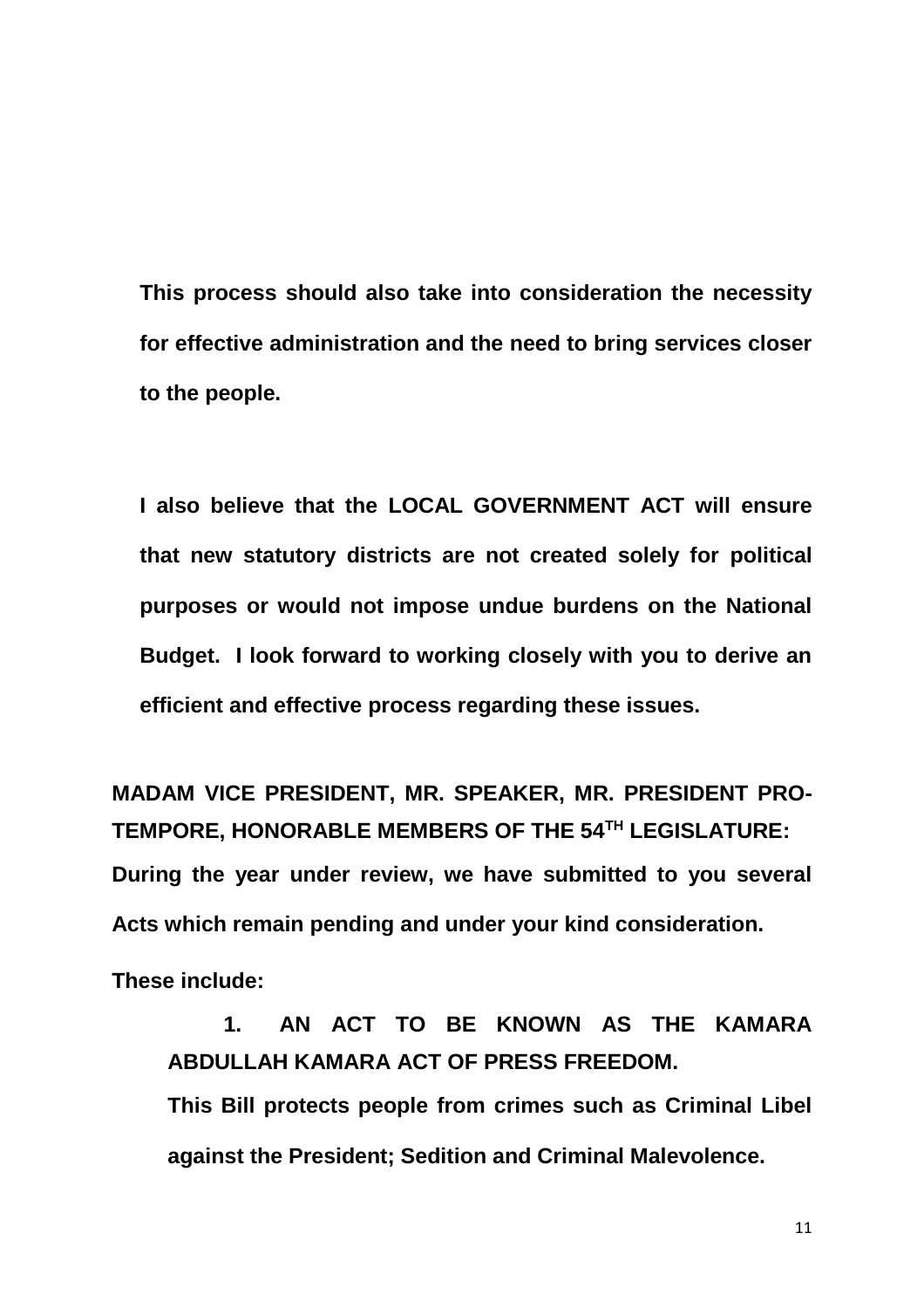**It promotes freedom of speech and expression which are important tenets of our democracy. It also promotes good governance, as well as the rule of law.** 

**We therefore respectfully urge you to consider the timely passage of this Bill; as well as other Bills essential to our Pro-poor Agenda for Prosperity and Development that have been submitted to you, but remain under deliberations in your Committee Rooms.**

**We refer particularly, to the following:** 

- 1. **THE DUAL CITIZENSHIP BILL**
- 2. **THE DOMESTIC VIOLENCE ACT;**
- **3. AN ACT TO NAME CERTAIN ROADS AND BRIDGES WITHIN THE REPUBLIC OF LIBERIA ;**
	- **4. AN ACT TO AMEND THE REVENUE CODE OF LIBERIA, TO ADOPT A MODERNIZED CUSTOMS CODE (2018);**
	- **5. AN ACT PROHIBITING THE TENURE OF PUBLIC OFFICIALS WITHIN THE EXECUTIVE BRANCH OF GOVERNMENT;**
	- **6. THE ECOWAS CUSTOMS CODE;**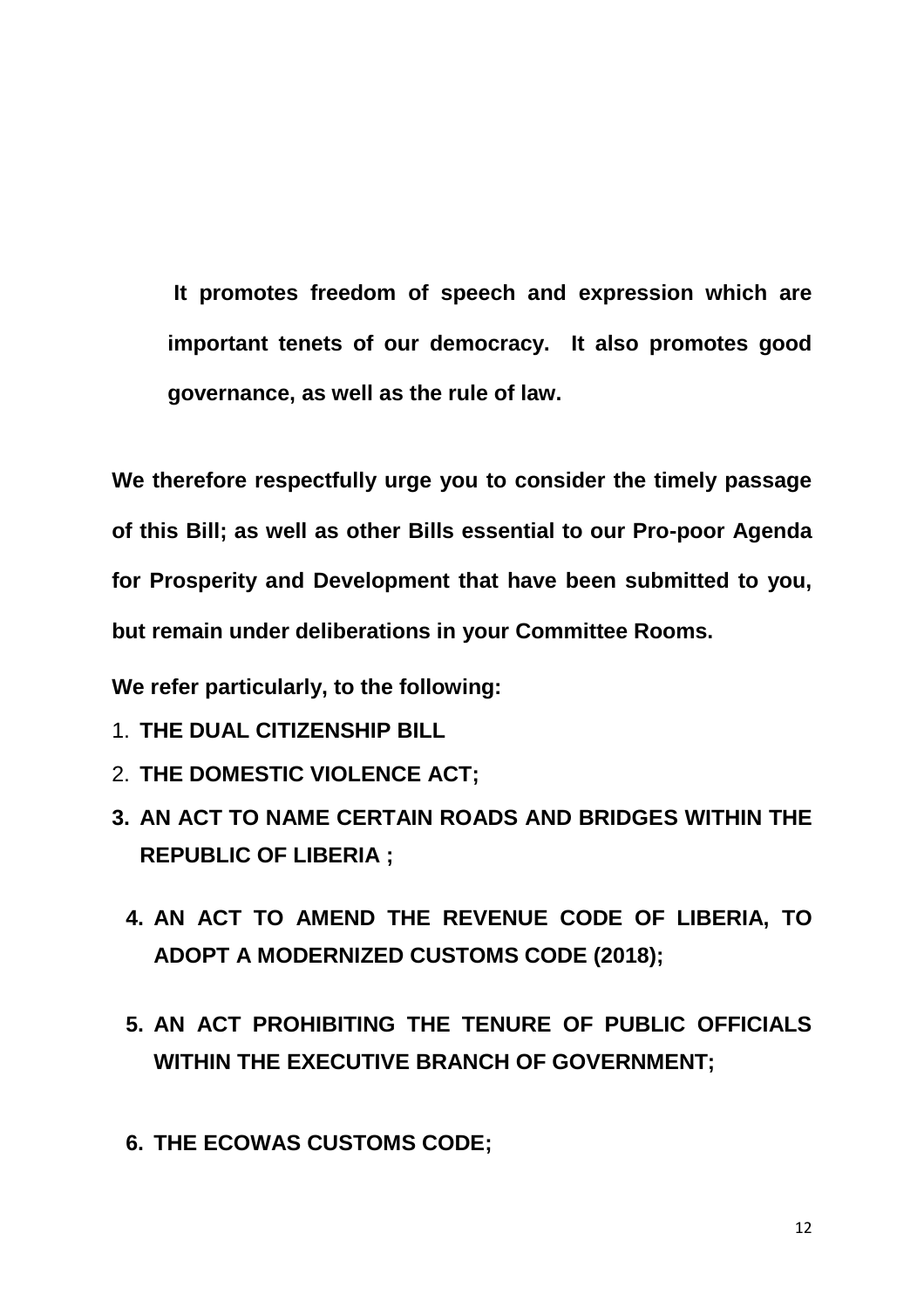# **7. INTERNATIONAL CONVENTION ON THE SIMPLIFICATION AND HARMONIZATION OF CUSTOMS PROCEDURES;**

**8. THE NATIONAL LOTTERIES AMENDMENT ACT;**

**MADAM VICE PRESIDENT, MR. SPEAKER, MR. PRESIDENT PRO-TEMPORE AND HONORABLE MEMBERS OF THE 54TH LEGISLATURE:**

**As we enter our second year of governance, we intend to submit several new bills for your consideration to enable our Administration deliver on its Pro-Poor Agenda for Development and Prosperity. These will include, among others:**

- 1. **AN ACT TO RATIFY AND AUTHORIZE THE PAYMENT BY THE GOVERNMENT OF LIBERIA OF TUITION FEES FOR ALL UNDERGRADUATE STUDENTS IN ALL PUBLIC UNIVERSITIES AND COLLEGES IN LIBERIA**.
- **2. THE NATIONAL YOUTH ACT**
- **3. LIBERIA TECHNICAL VOCATIONAL EDUCATION AND TRAINING COMMISSION ACT**
- **4. REVISED LIBERIAN BANK FOR DEVELOPMENT & INVESTMENT ACT**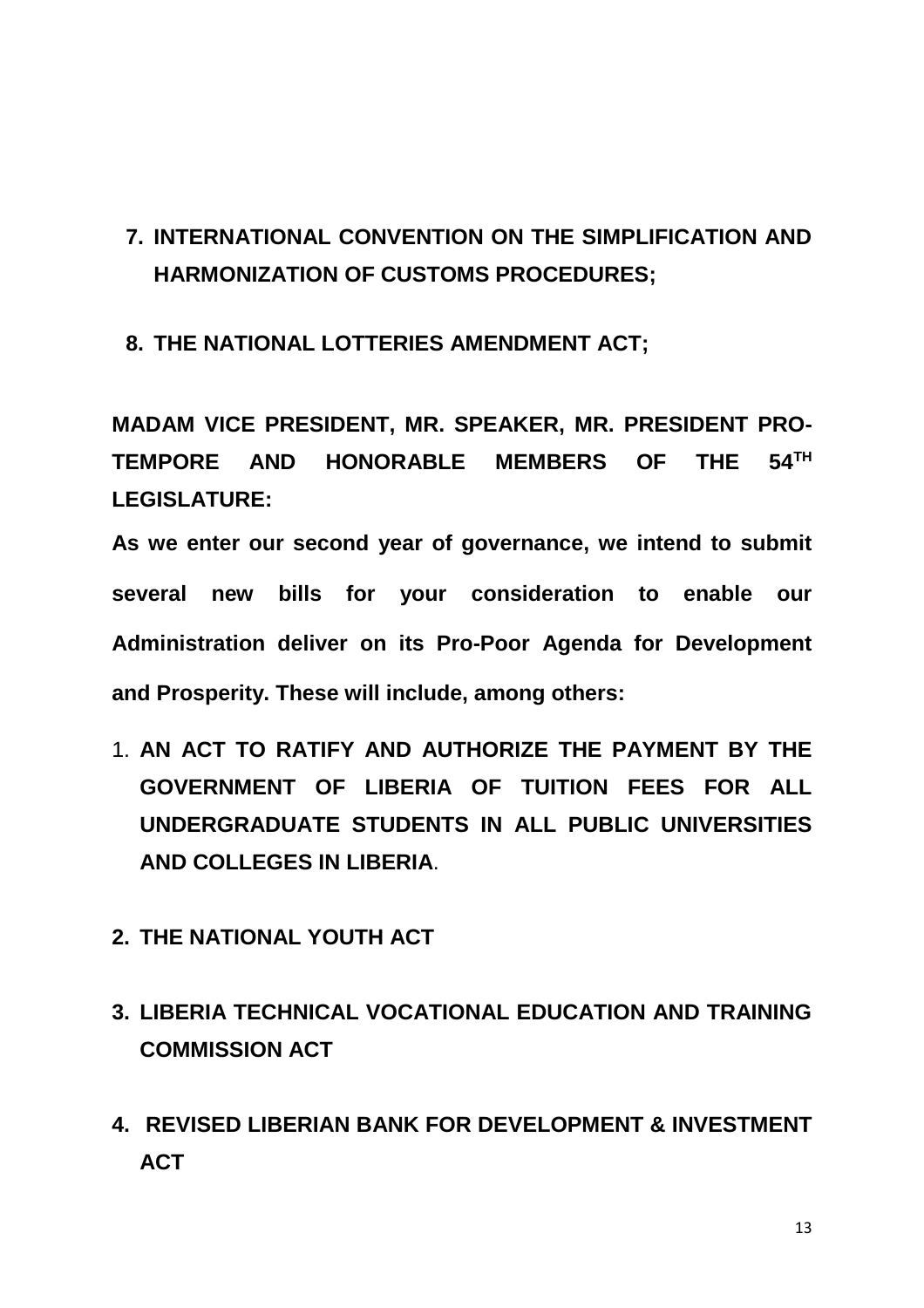**MADAM VICE PRESIDENT, MR. SPEAKER, MR. PRESIDENT PRO-TEMPORE, HONORABLE MEMBERS OF THE 54TH LEGISLATURE:**

**During 2018, we issued one (1) Executive Order to address a national imperative: EXECUTIVE ORDER NO. 93: [EXTENSION OF](https://emansion.gov.lr/doc/Executive_11.pdf)  [EXECUTIVE ORDER NO. 87 SUSPENSION OF TARIFF ON RICE.](https://emansion.gov.lr/doc/Executive_11.pdf)**

**MADAM VICE PRESIDENT, MR. SPEAKER, MR. PRESIDENT PRO-TEMPORE AND HONORABLE MEMBERS OF THE 54TH LEGISLATURE:**

**I was elected into Office upon the four pillars of our Party Manifesto, namely:**

- 1. **POWER TO THE PEOPLE**:
- 2. **ECONOMY AND JOBS:**
- **3. SUSTAINING THE PEACE:**
- 4. **GOVERNANCE AND TRANSPERANCY**:

**These four pillars, which were the core embodiment of my last Annual Message and Legislative Agenda, are now developed into our National Plan, called the Pro-Poor Agenda for Development and Prosperity (PAPD) and was officially launched on 29th October 2018.**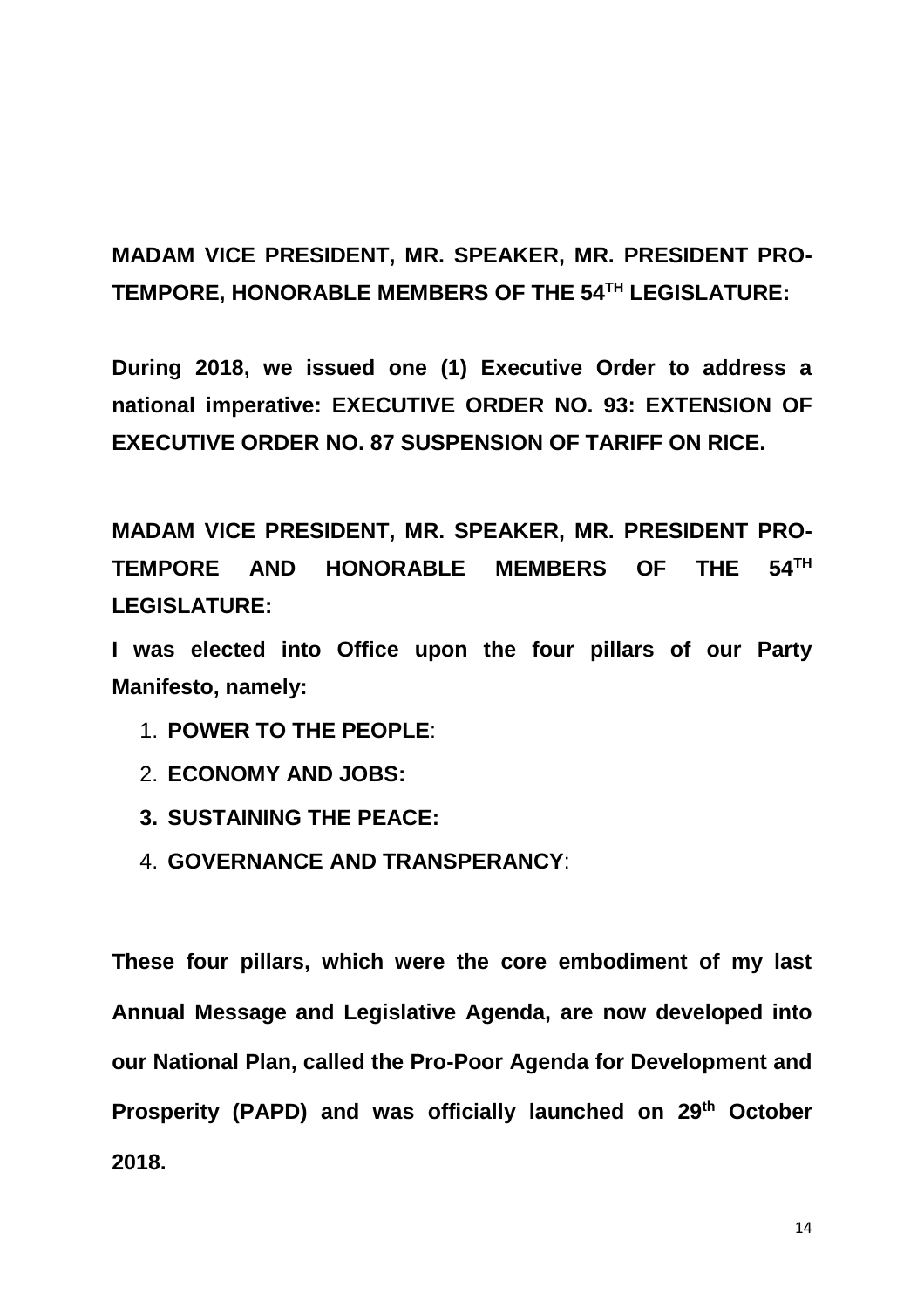**The overall objective of the PAPD, and its ultimate goal, is to lift our People from poverty to prosperity.** 

**As a first step towards achieving this goal, it is our intention, and our determination, to reduce poverty by 23% percent by the end of 2023, by providing greater income security for an additional one million Liberians who now live below the poverty line.**

**Secondly, the PAPD seeks to build more capable state institutions for efficient and effective service delivery. These will require collective efforts toward the pragmatic implementations of programs and projects under the four pillars of our Pro-Poor Agenda.**

# **MADAM VICE PRESIDENT, MR. SPEAKER, MR. PRESIDENT PRO-TEMPORE, HONORABLE MEMBERS OF THE 54TH LEGISLATURE:**

**The Constitution of the Republic of Liberia mandates the government to provide education for all Liberians.**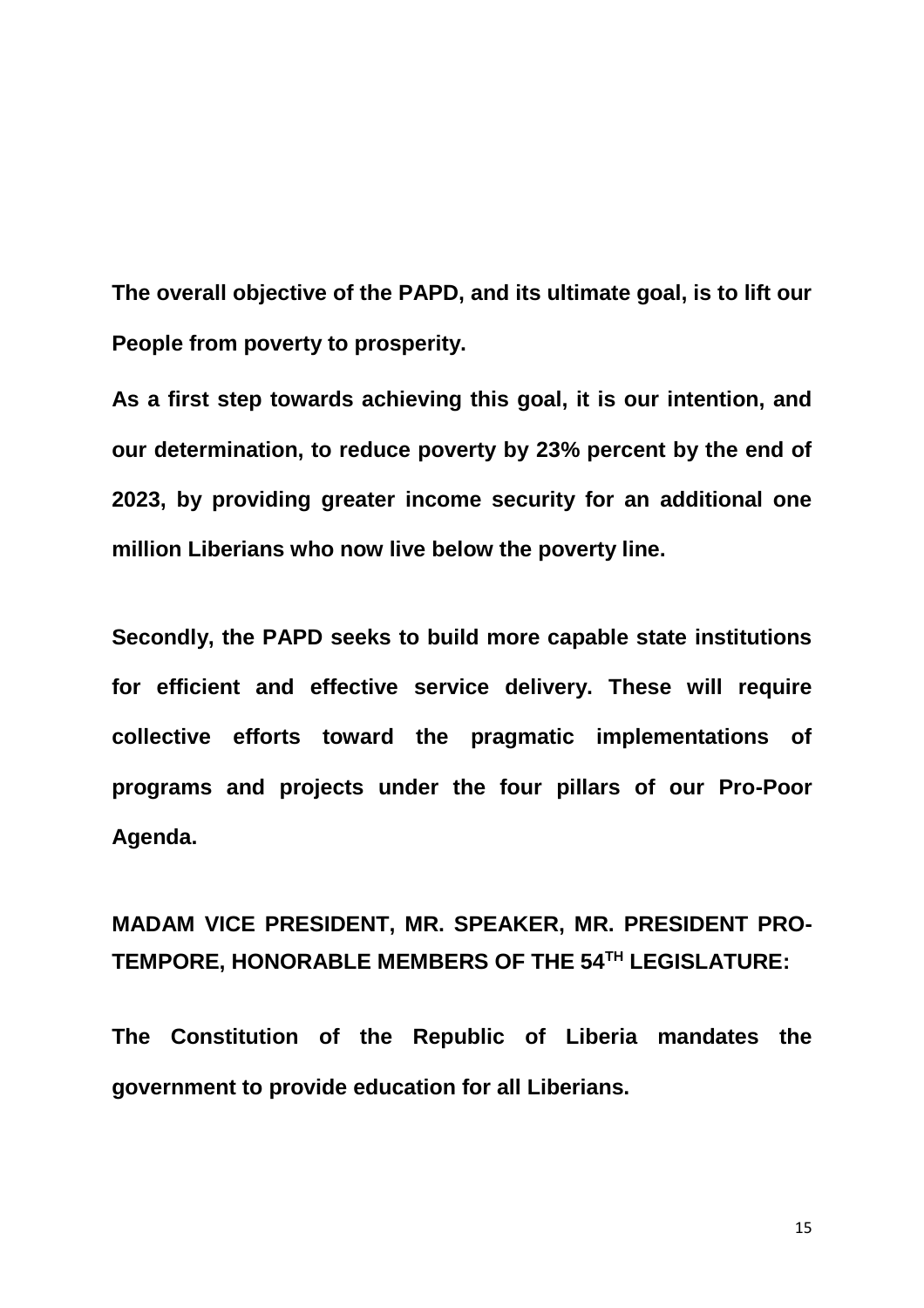**During the period under review, we undertook new measures and mechanisms for transforming and sustaining an educational system that is adequate to ensure that the constitutional obligation of the Government is met.**

**The government, through the Ministry of Education, firstly carried out a review process that included: evaluation of the existing legal and administrative framework; nationwide visits to all schools throughout the country; and the hosting of a national stakeholder's summit. As a result of this process, several activities were implemented in a bid to enhance efficiency in the education sector. These activities include:**

- **1. Completion of Curricular revision from early grades through high school. The new curriculum places emphasis on skills delivery, early career pathway and addressing deficiencies in literacy and numeracy.**
- **2. Payroll Cleaning Exercise which netted savings of \$2 Million United States dollars as of November 2018.**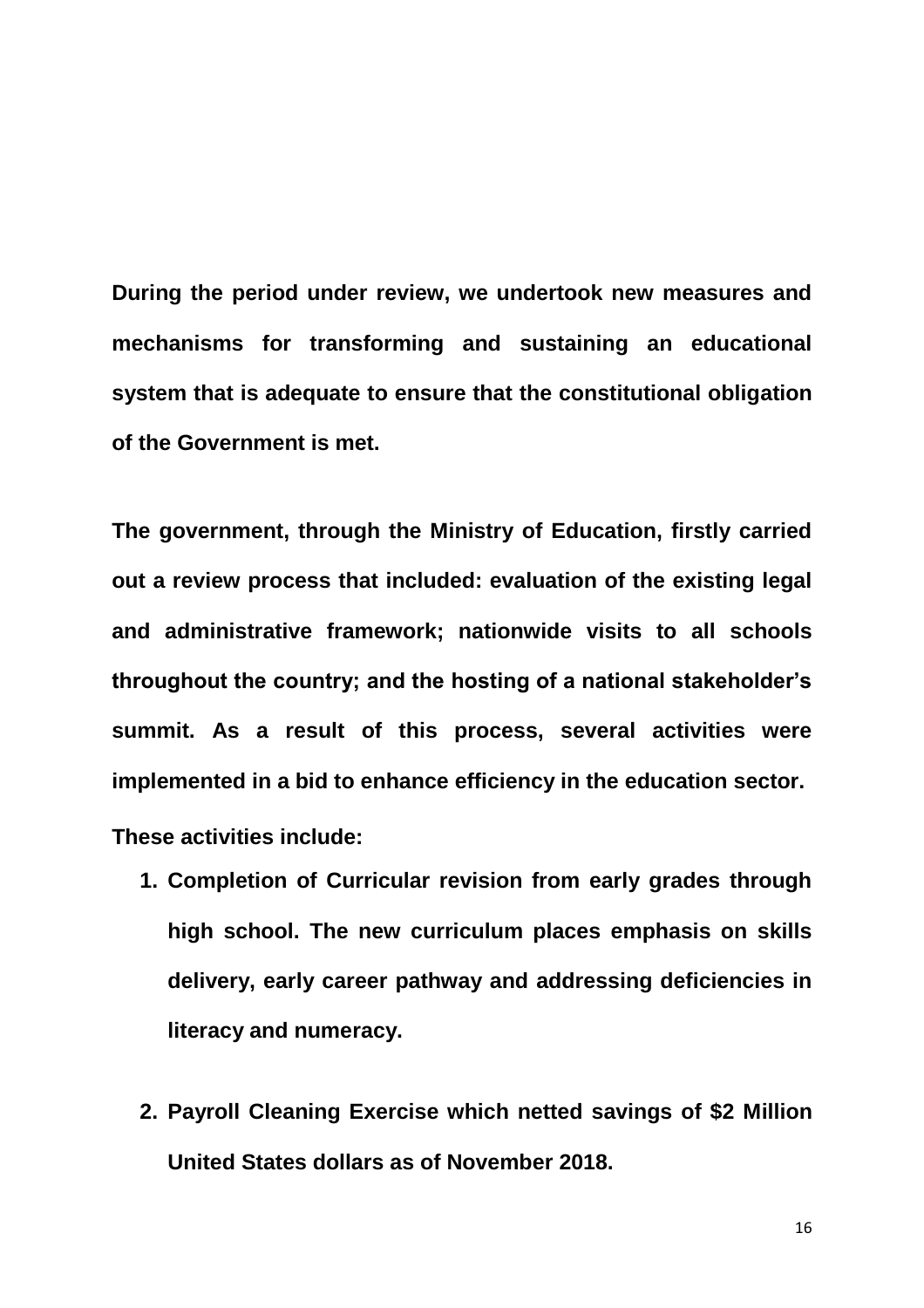**The savings enabled the government to enroll nearly one thousand one hundred (1,100) out of three thousand seven hundred and sixty-four (3,764) teachers who for nearly nine (9) years have been paid irregularly and substantially below salaries earned by other civil servants.** 

**3. Increase the number of scholarships awarded to more than one thousand one hundred and sixty-five (1,165) students, which included one hundred and twenty-nine (129) foreign scholarships, costing the Government a total of \$2.5 Million United States dollars. The Government of China and Morocco, and several other countries, awarded bilateral scholarships to nearly one hundred (100) Liberians to pursue studies in those countries.**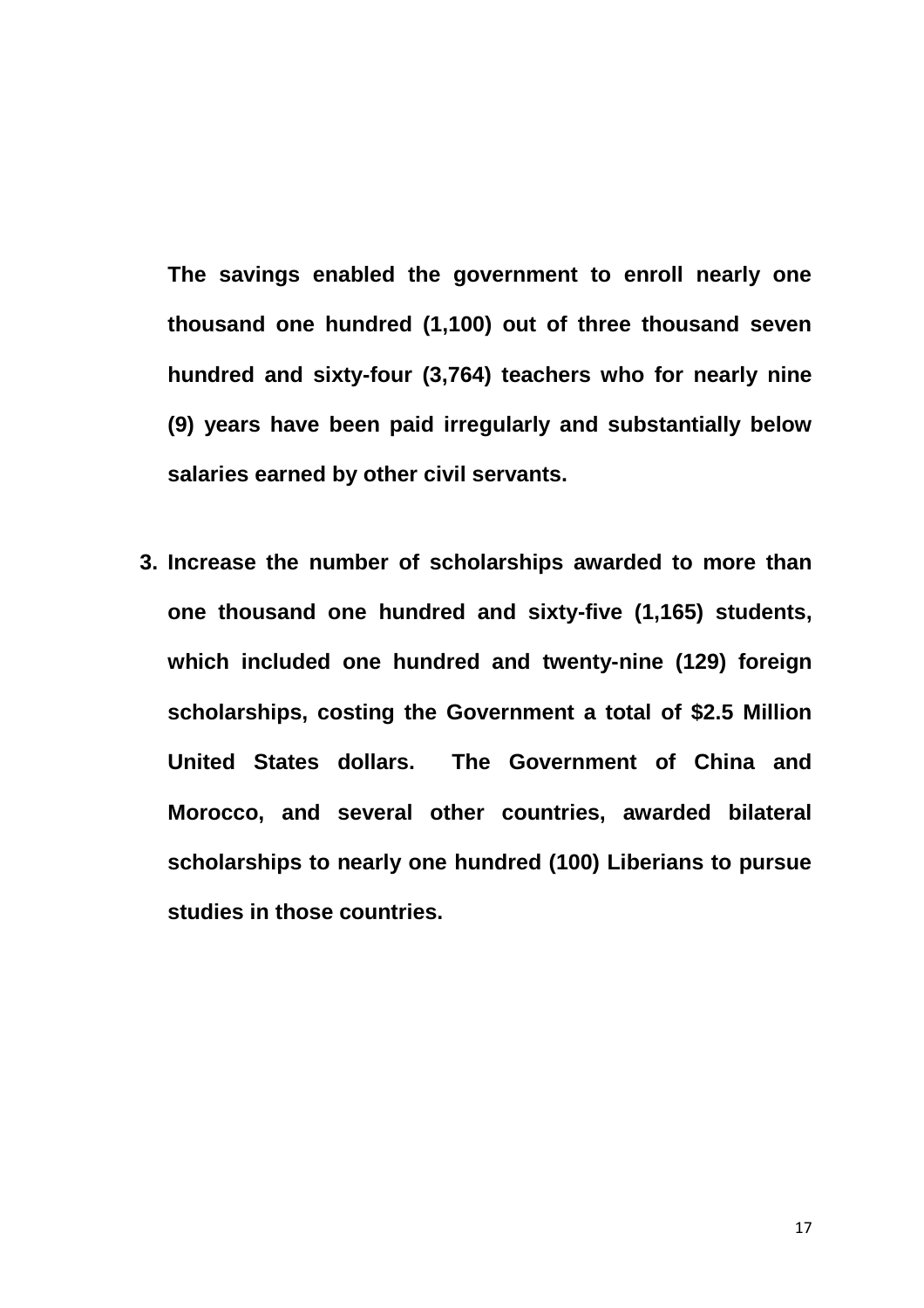- **4. This amounts to a total of one hundred and sixty-three (163) students in foreign countries and one thousand three hundred (1,300) on local scholarships in all universities across Liberia. In 2018 the Government also awarded foreign sponsorship to the seven (7) best-performing students on the 2017/2018 WASSCE Examinations.**
- **5. Tuition Waiver for All Public Universities and Colleges**
- **6. Under the 2018 / 2019 Public Sector Investment Project appropriation, the Ministry of Education was allocated \$4 Million United States dollars for infrastructure improvement and expansion, including the renovation of thirty-three (33) public schools and the refurbishment of fifteen (15) science laboratories in public secondary schools. In addition, seventy-eight thousand** (**78,000) pieces of modern chairs were purchased for public schools across the country.**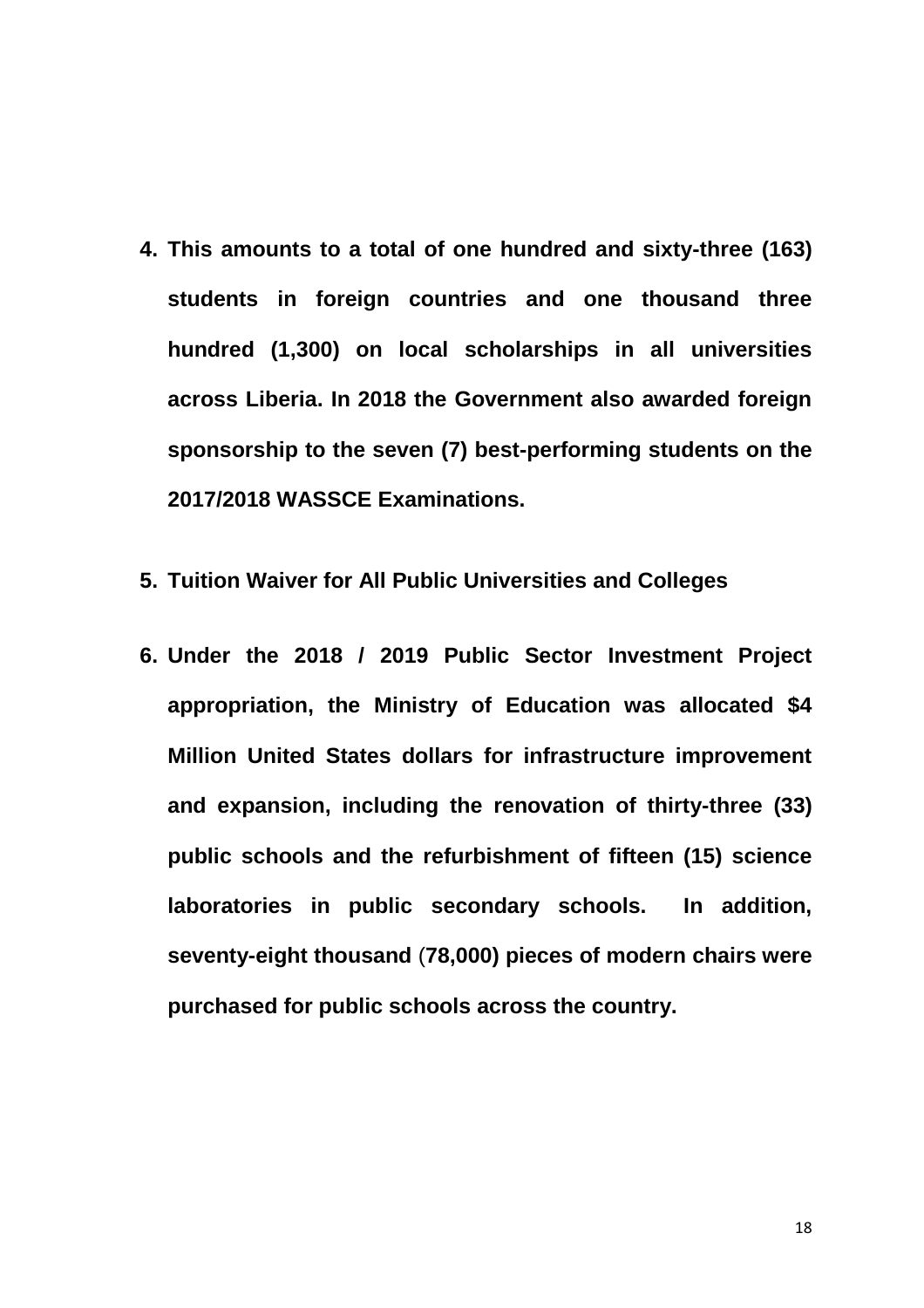- **7. WASSCE Intervention Program. The government of Liberia paid the WASSCE fees for all thirty-three thousand nine hundred and thirty-one (33,931) 12th graders, and seventeen thousand six hundred and seventy-nine (17,679) 9th graders; amounting to the sum of \$2.03 million United States dollars and \$41.5 million Liberian dollars respectively, as a means of relieving parents and students of the financial burden associated with the exams, and improve performance.**
- 8. **Additionally, to reduce mass failures among 12th graders in the 2017/2018 WASSCE examinations, the Ministry of Education with support from the national government, launched in November 2018 the "WASSCE Intervention Project", aimed to improve Liberian students' performance on the 2018/2019 examinations. The project provides Saturday tutorials for all 12th graders in the country, free of charge. The cost of the project is a little over three hundred and fifty thousand (\$350,000) United States dollars.**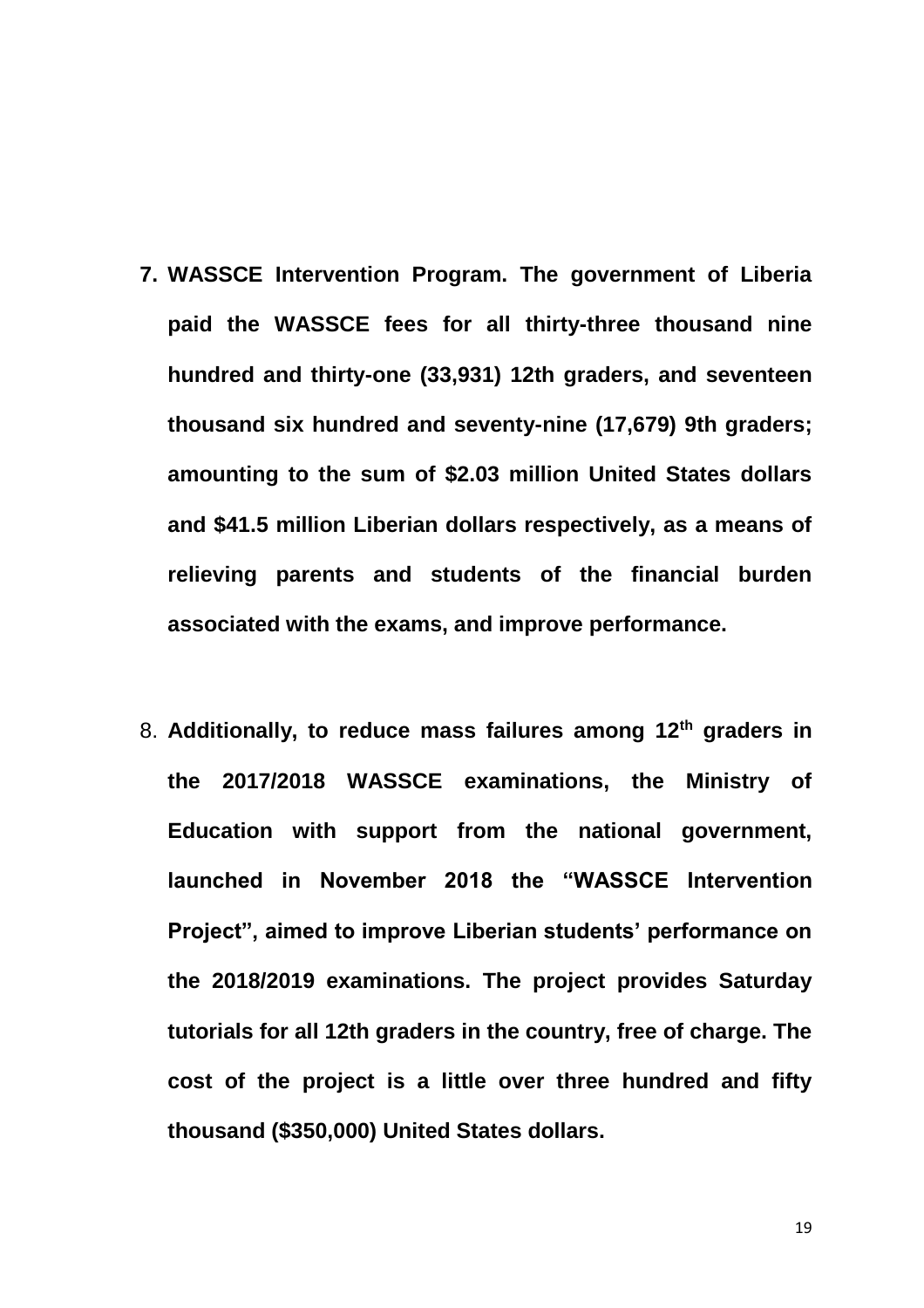**HONORABLE MEMBERS OF THE 54TH LEGISLATURE, in addition to the interventions made by the government to shift the paradigm for a better education system, we also received strong support from our international partners to the Education component of the Pro-Poor Agenda for Prosperity & Development (PAPD).**

> **a. The World Bank IDA made a grant/loan of \$25 Million United States dollars for investment in Public Secondary Schools, including construction, rehabilitation, setting up of laboratories, provision of teachers' residences in rural school communities, girls retention through secondary school, and a host of other interventions helpful for secondary school children.**

# **b. THE GLOBAL PARTNERSHIP FOR EDUCATION MADE AN INITIAL INVESTMENT OF \$11.1 MILLION UNITED STATES DOLLARS intervention in Early Childhood Development initially covering six counties. A secondary grant of \$5.9 million United States dollars was also provided to top up**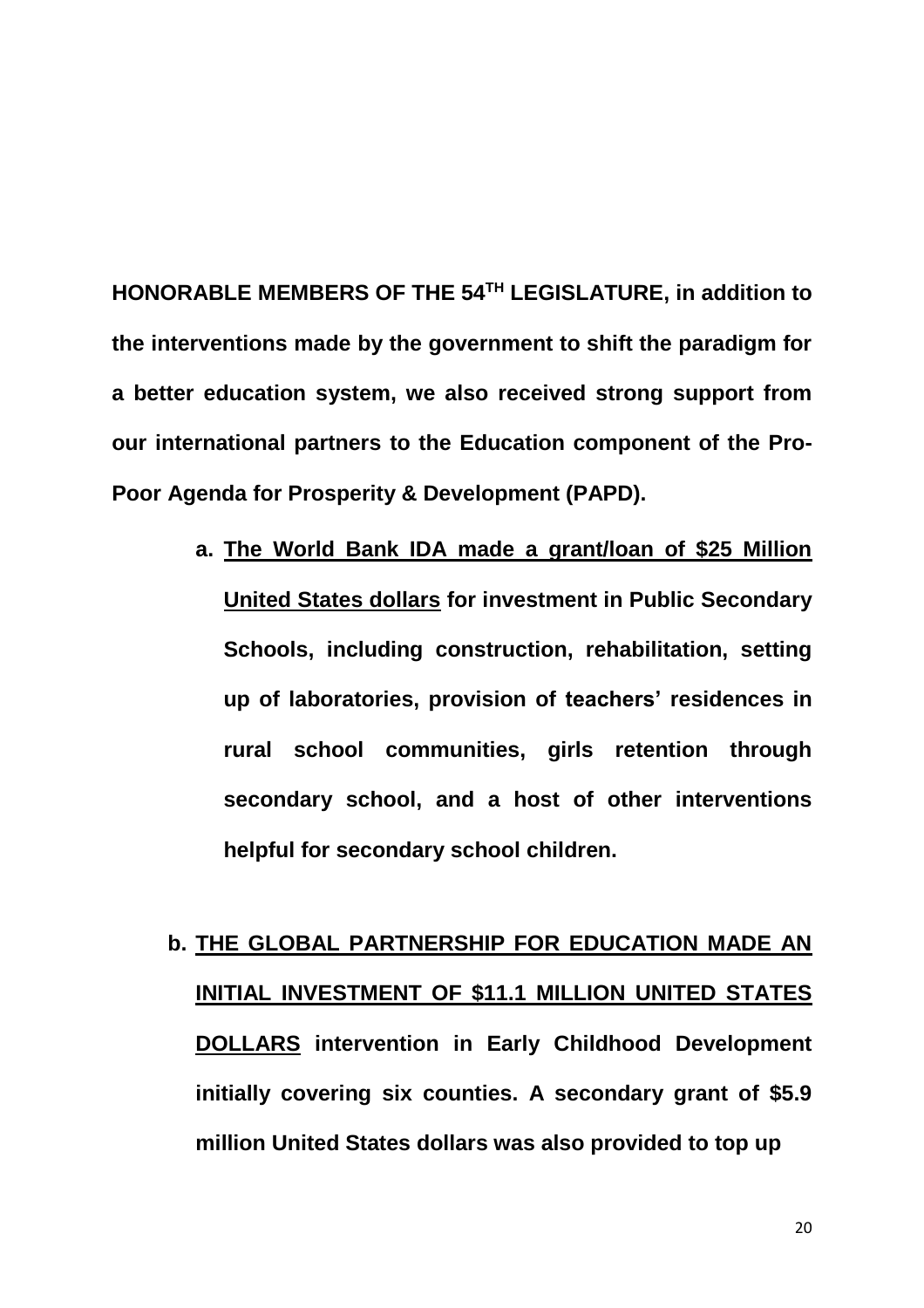**the initial amount, making a total of \$17 million United States dollars, all of which have been dedicated to the development of Early Grade Schools.**

# **c. THE EUROPEAN UNION MADE AN INVESTMENT OF 20**

**MILLION EUROS, dedicated to the development of Technical Vocational Education in Liberia. The project will benefit all youth, whether enrolled in school or out of school, through the Ministries of Education and Youth & Sports. An additional 12.5 million Euros, previously set aside by the European Union for Out-of-School Youth, is being requested by the Ministry of Education to expand and continue the investment in vocational education (formal & informal). That application, when approved and finalized, will bring to 32 million Euros which will be targeting vocational education in several counties.**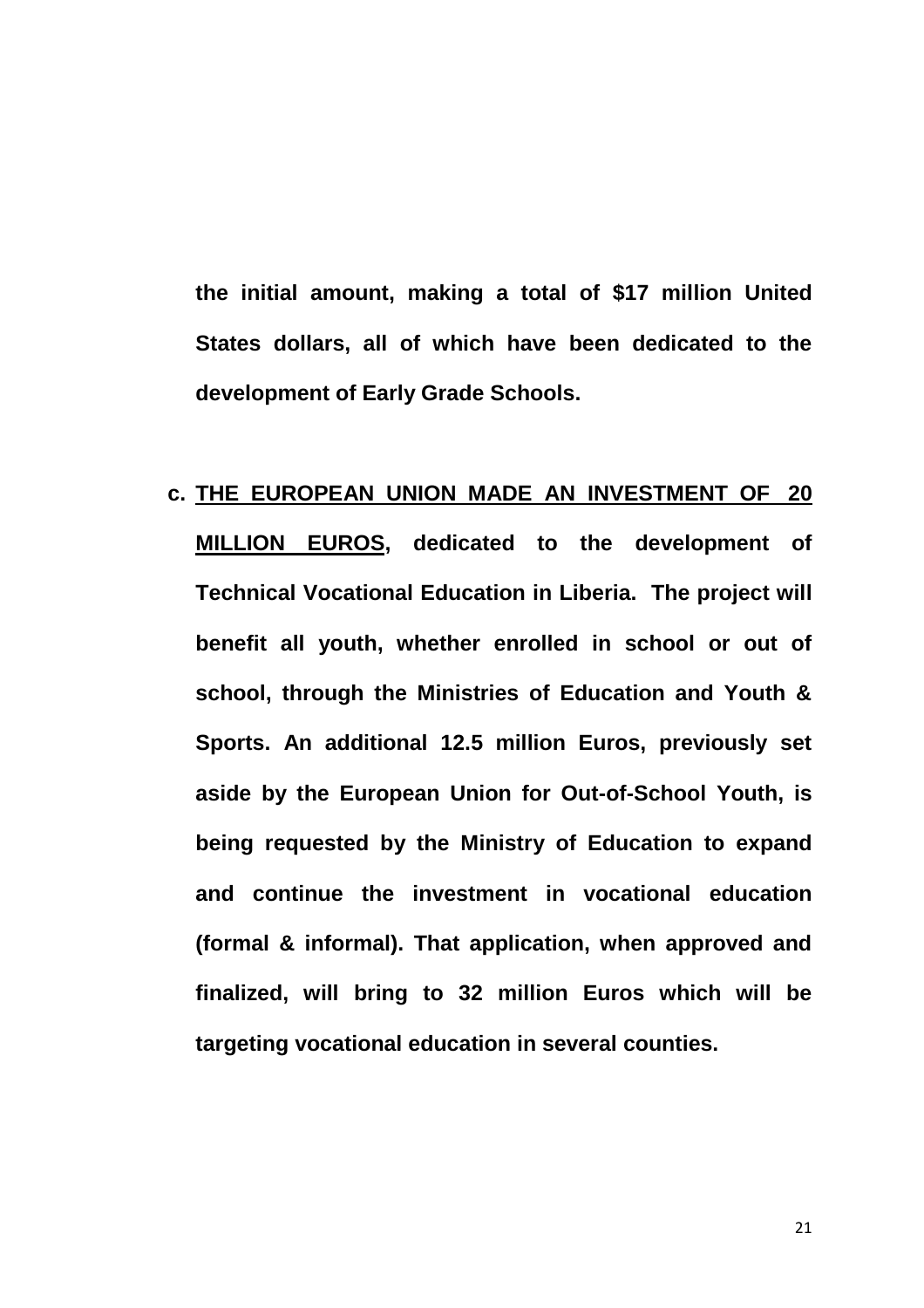- **d. The Swedish Government has also committed itself to investing approximately 5 Million Euros for Vocational and Skills Education in Liberia, designated specifically for reconstructing and equipping the Voinjama Multilateral High School which was destroyed during the war.**
- **e. The current commitment of the USAID to Education aggregates to \$60.9 Million United States dollars. The USAID investment comprises \$27million United States dollars for the READ LIBERIA PROJECT, and \$33.9 Million United States dollars for the ACCELERATED QUALITY EDUCATION PROGRAM.**

**These two amounts, separately designated for education development by USAID, are designed to enhance early grade reading, particularly for Grades 1 & 2, and enrolling out-ofschool children into learning programs, which is estimated to benefit forty-eight thousand (48,000) children residing in six (6) counties.**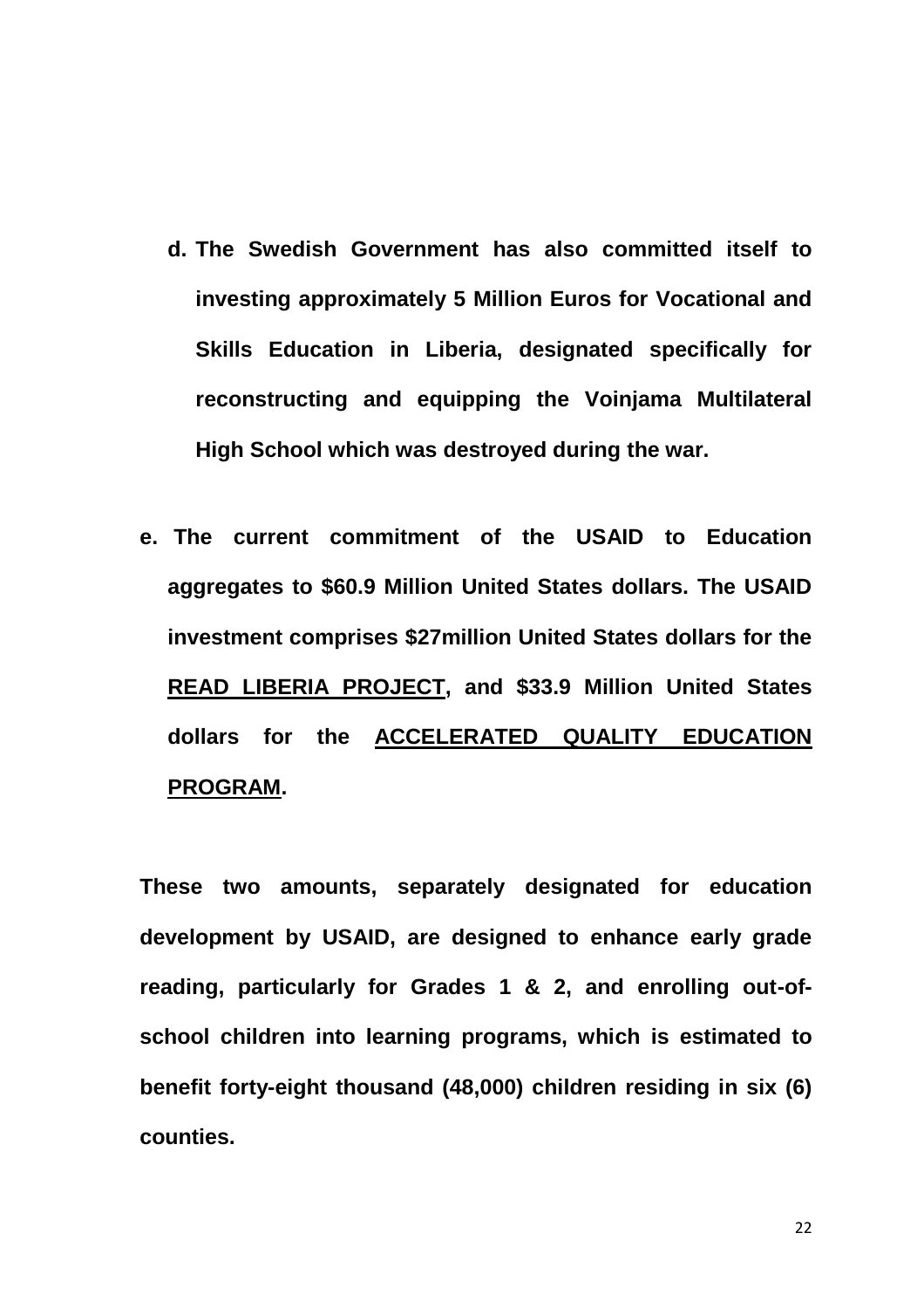**f. INVESTMENT OF \$30 MILLION UNITED STATES DOLLARS IN SCHOOL FEEDING PROGRAMS FOR 5 YEARS. The School Feeding Program which is ongoing as of 2018, is expected to benefit over one hundred thousand (100,000) school children in 240 primary schools situated in four (4) counties, primarily in the South-Eastern counties of Liberia, because of their special situation.**

**MADAM VICE PRESIDENT, MR. SPEAKER, MR. PRESIDENT PRO-TEMPORE, HONORABLE MEMBERS OF THE 54TH LEGISLATURE: Our government recognizes that the young people of Liberia, as the largest component of our population, hold the ultimate key for the development and prosperity of Liberia.** 

**We recognize that youth unemployment and the lack of opportunities are not only hindrances to economic development and transformation, but are also potential threats to national security.**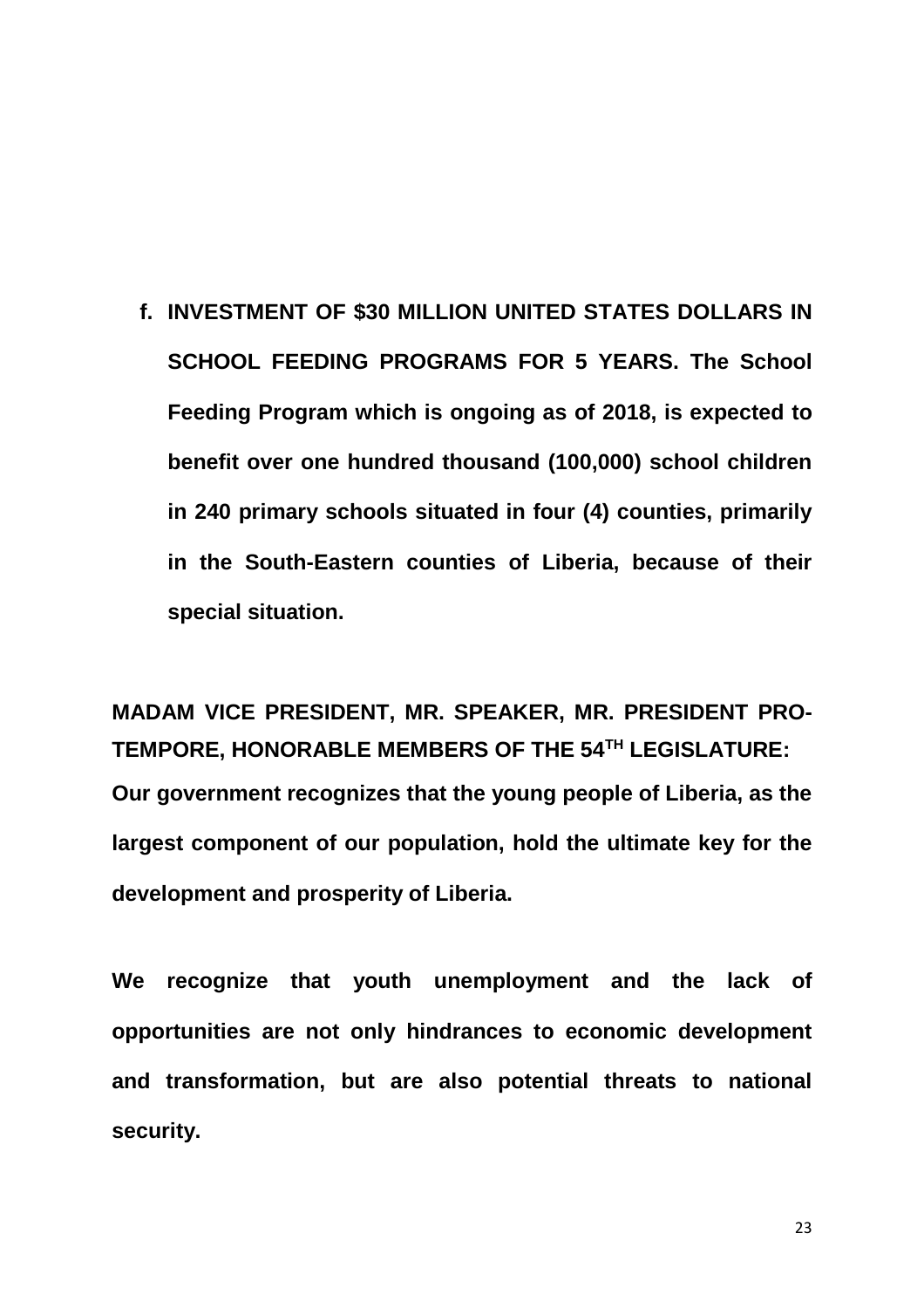**Therefore, the Government of Liberia, through the Ministry of Youth & Sports, sees the provision of skills and sustainable employment to young people as matters of strategic importance for transformation of Liberia and placing the country on a path to sustained peace.** 

**We have therefore focused on several key strategic interventions to alleviate some of the issues in Youth Employment and Empowerment and Sports Development.**

**We have completed the recruitment of young people who are to be beneficiaries of youth empowerment and employment activities under our YOUTH ENTREPRENEURSHIP AND EMPLOYMENT PROJECT, YOUTH OPPORTUNITIES PROJECT, and the NATIONAL CADET PROGRAM. About fifteen thousand (15,000) individuals and households are expected to benefit from these programs, collectively.**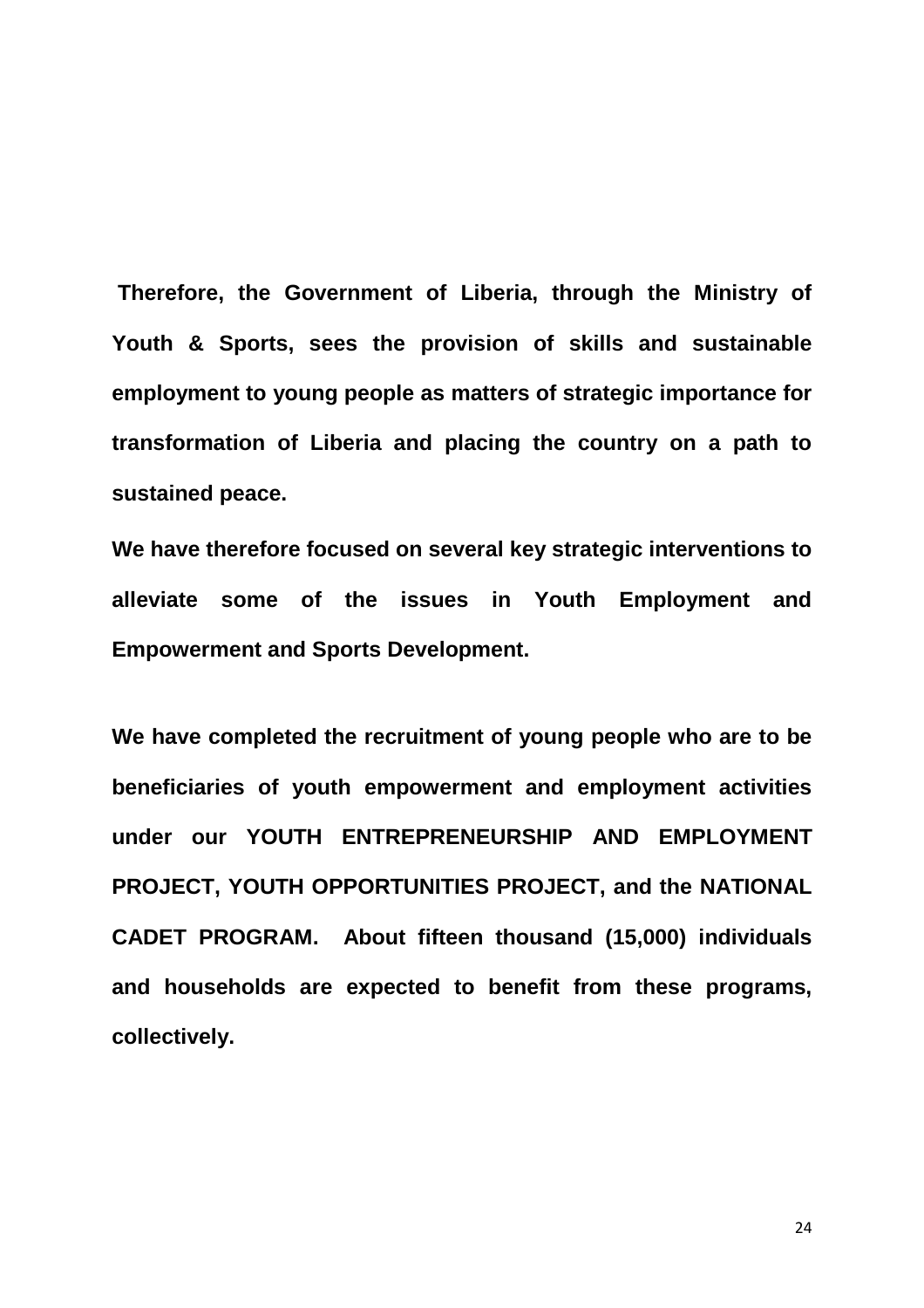**The Youth Opportunities Project has to date benefited one hundred and twenty-nine (129) communities in all 15 counties.**

**Twenty-eight (28) farming groups comprising a total of three thousand six hundred and twelve (3,612) youths have received the first tranche of labor subsidy cash payments of one hundred and fifty (\$150) United States dollars per youth, to assist with some of their needs while on the farms.** 

**Under the HOUSEHOLD ENTERPRISE component, one hundred (100) business groups consisting of 8 members in 10 communities across the country have completed their business plans.** 

**These are now being reviewed, and accounts have been opened for each business group to received two thousand four hundred (\$2,400) United States dollars for business start-up.**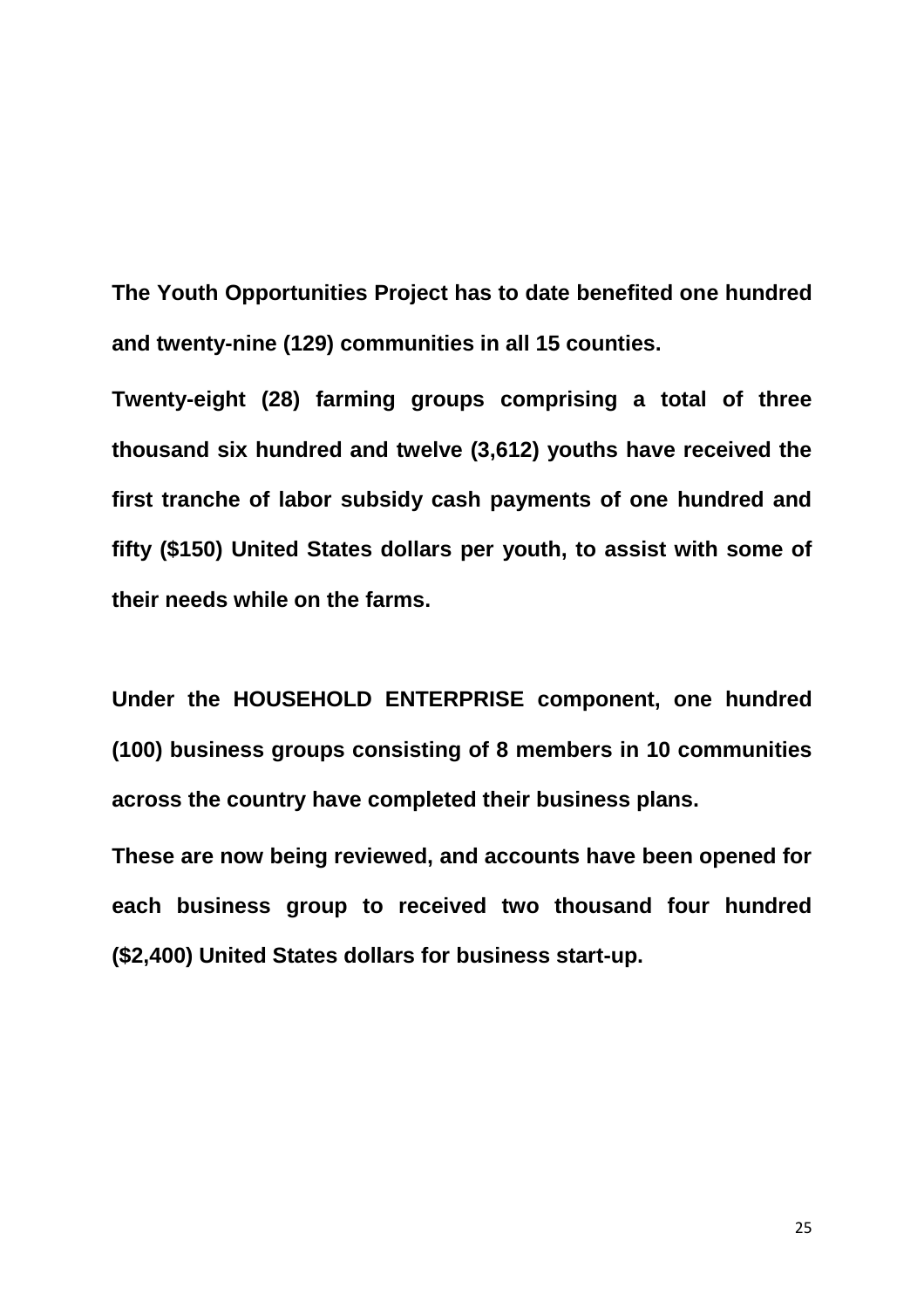**Under the Productive Public Works component of Youth Opportunities Project, an additional three thousand six hundred and twelve (3,612) youths in 128 communities have been recruited across the country for Round Two implementation. The Youth Opportunities Project is also expected to receive additional financing of 3.5 Million Euros from the Swedish Government and 5 Million Euros from French Government.** 

**The first batch of 110 cadets under the National Cadet Program were deployed to various Governmental and private institutions to afford them an opportunity to gain some work experience.**

**In addition, over five thousand (5,000) young people have benefitted from our Sexual Reproductive Health Education and Treatment initiatives. Recognizing the importance of literacy in empowerment, the Youth Literacy Program has been revamped and launched in several communities.**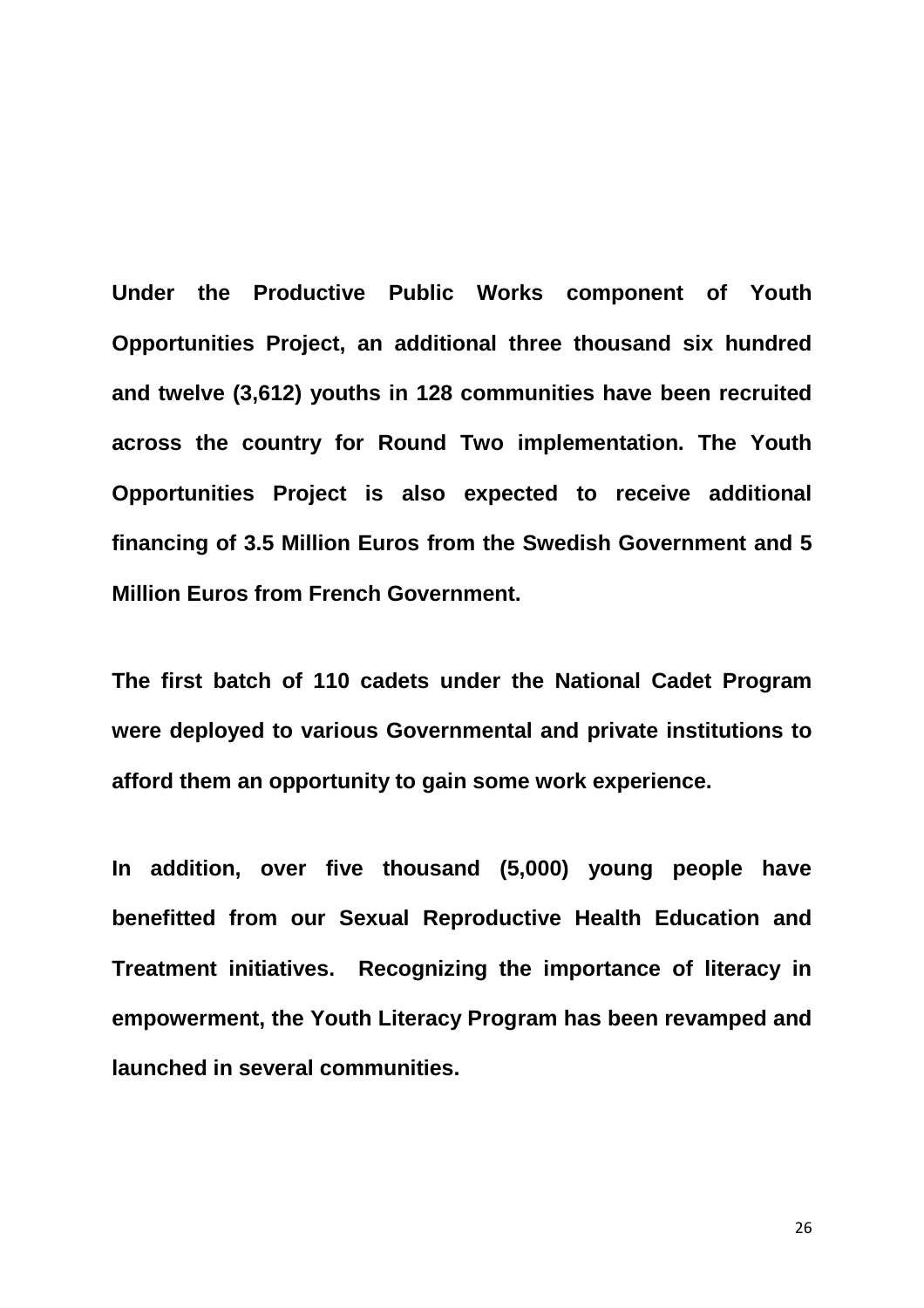**Because of the importance of sustaining peace in Liberia, the Ministry continues to engage youth and their communities through the Youth Empowerment and Engagement through Social Cohesion program. Under this program, Community Peace Councils dedicated to teaching and practicing conflict resolution and prevention were formed in several communities in Bong, Cape Mount Margibi and Nimba Counties. The Councils conducted community peace dialogues that are meant to enhance the skills of youth, religious and traditional leaders in conflict resolution and the avoidance of negative values.** 

**The Government, with support from the United Nations Development Program (UNDP) rolled out the YOUTHCONNEKT Liberia Program. This is a socio-entrepreneur youth development program that seeks to develop young Liberians into productive citizens. The program supports youth in innovation, ICT, volunteerism, entrepreneurship, advocacy and leadership.**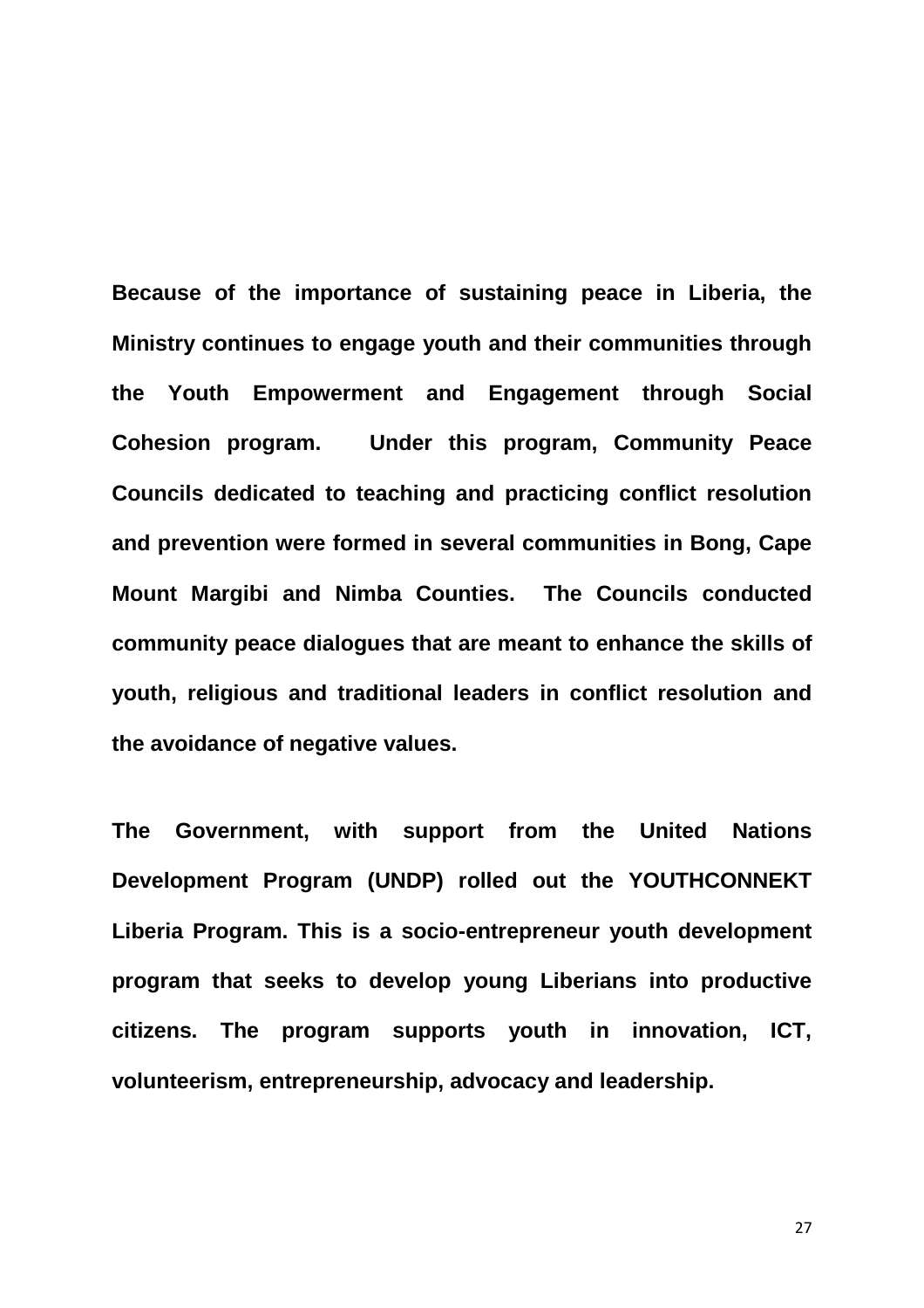**As part of the activities of the rollout, the Ministry of Youth and Sports dedicated a modern multi-purpose Innovation Lab and Digital Learning Room at the S.K.D Sport Complex. The facility is equipped with computers, projectors, and internet connectivity, and serves as a resource center that provides the space for online learning, peer mentorship, networking and training for youth within Montserrado County and its environs. Plans are being worked out by the Ministry and her partners to replicate similar facilities at our youth and community centers across the country.** 

#### **HONORABLE MEMBERS OF THE 54TH LEGISLATURE:**

**Capacity development for our young people remains a matter of high priority for the government. Our TVET institutions graduated about three thousand (3,000) students, with the Monrovia Vocational Training Centre accounting for two thousand seven hundred and nine (2,709) graduates. This was the first graduation since the Ebola crisis.**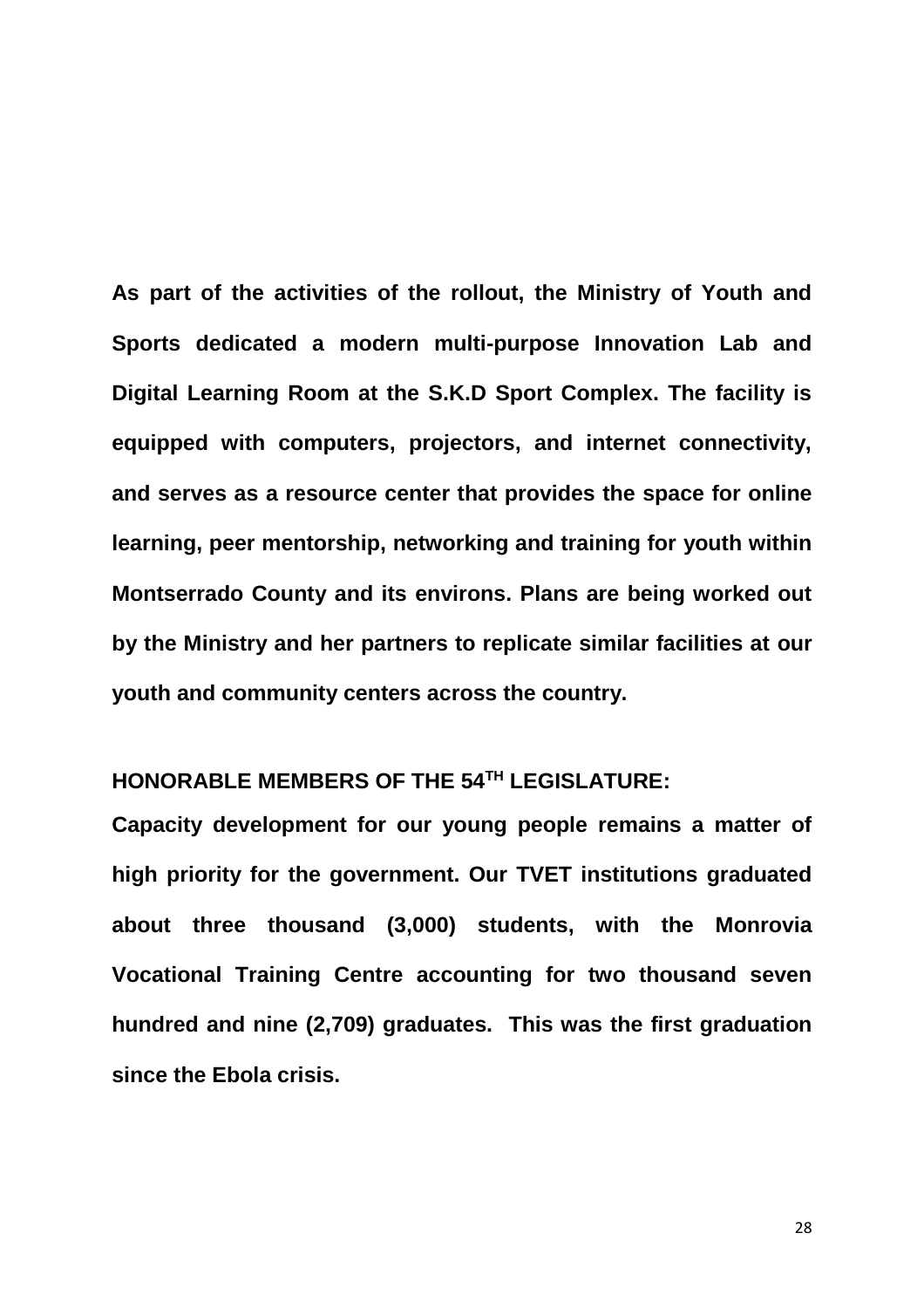**Also, the government have successfully completed negotiations with the European Union on the terms of a 20 million Euro grant, which is meant for the modernization of seven (7) TVET institutions in the country. The execution of this program has begun with the United Nations Industrial Development Organization as implementing partner.** 

**The Ministry of Youth & Sports has completed assessments for the re-opening of the other TVET institutions – Tumutu Agriculture and Vocational Training Center in Bong County; Klay Agriculture and Vocational Training Center in Bomi County; and Youth Agriculture Training Center in Montserrado County. We are currently partnering with different organizations to improve and enhance TVET delivery across the country.**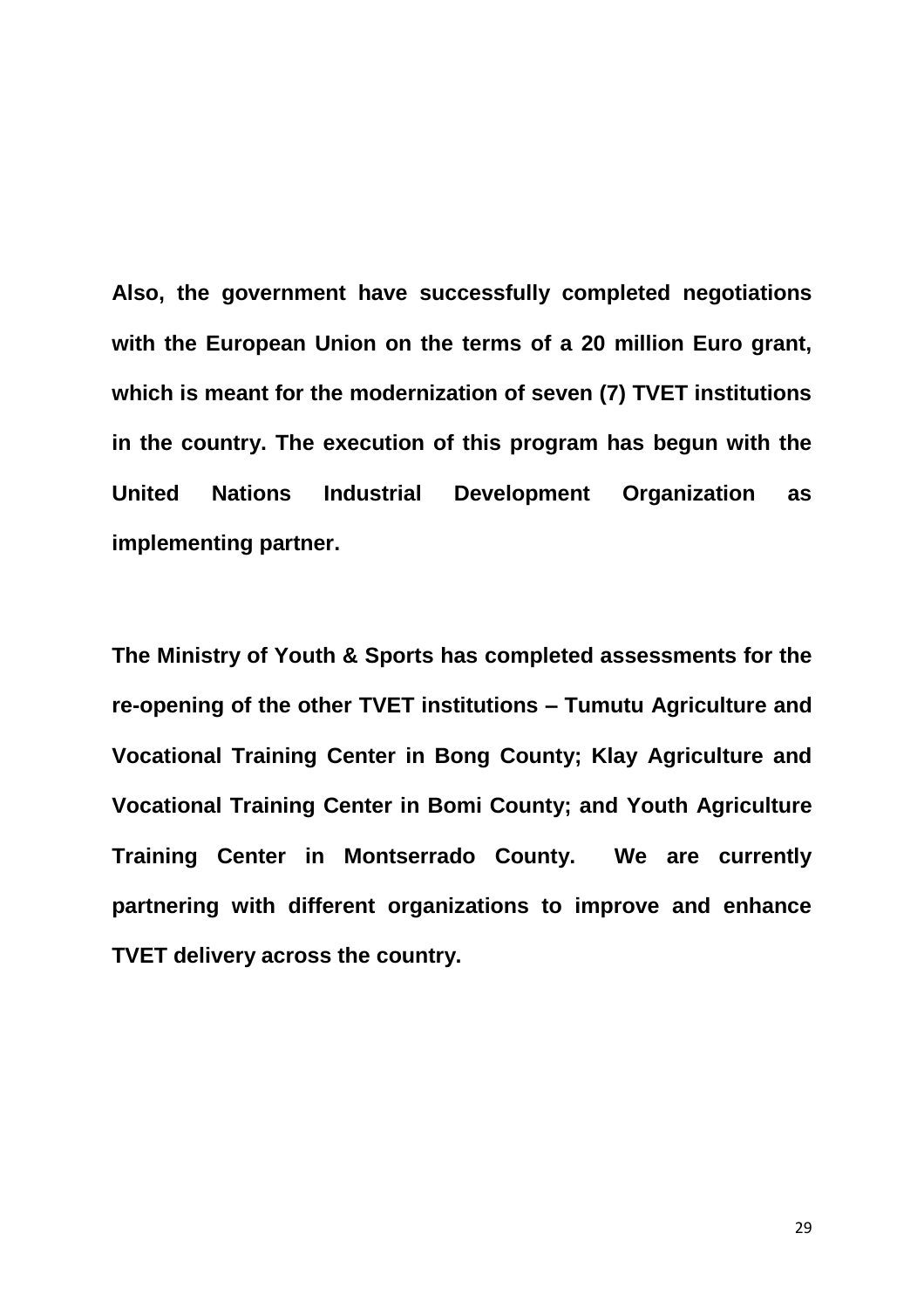**Under these partnerships, The Tumutu Agriculture Training Center, Youth Agriculture Training Center and Klay Agriculture Training Center will be beginning major activities within the next couple of months.** 

**The ADEA, a working group on education management and policy support, has a five-year project for the development of the oil palm industry in Liberia, with emphasis in nursery development. Thirty (30) young Liberians from the western region of the Country are to benefit from the three-month intensive training in nursery development for the pilot phase of the project to be carried out in Klay Agriculture Vocational Training Center in Bomi County.**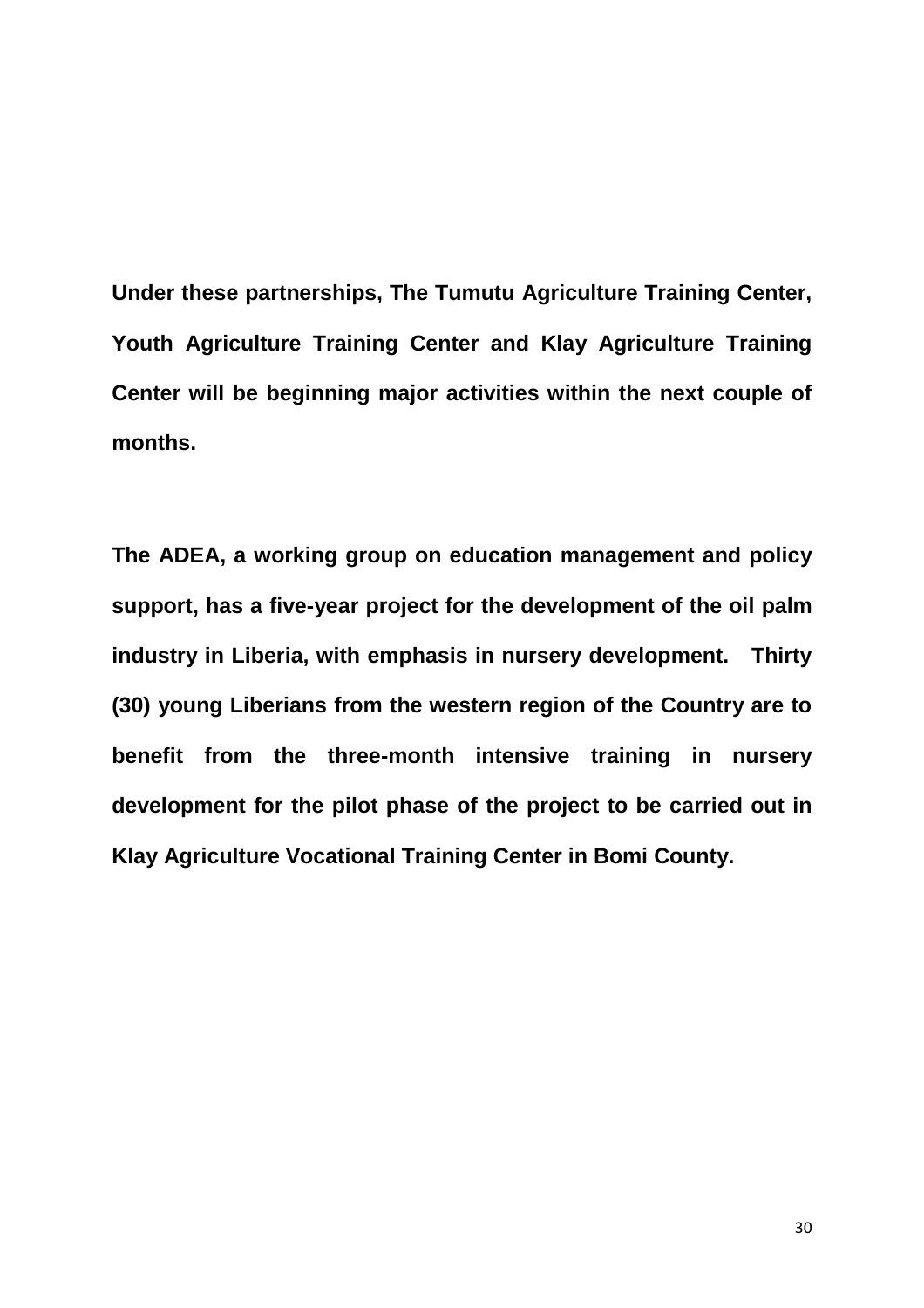**Under Chinese Assistance 2018, the Shandong Foreign Trade Vocational College of China, as part of its Overseas Foreign Aid Training Program, is conducting training focused on electricity, auto repair and construction. This intermediate training is expected to benefit 100 youths.**

**The government continues to champion the use of Sports as a tool for youth development and the promotion of social cohesion.**

**MADAM VICE PRESIDENT, MR. SPEAKER, MR. PRESIDENT PRO-TEMPORE, HONORABLE MEMBERS OF THE 54TH LEGISLATURE: It is important to mention that the broken economy inherited by our administration, caused by the risk associated with the democratic transition in 2017, collapse of the country's major export commodities prices on the global market, the UNMIL withdrawal, and the effect of the Ebola Virus Disease in 2014, is still in a struggling state.**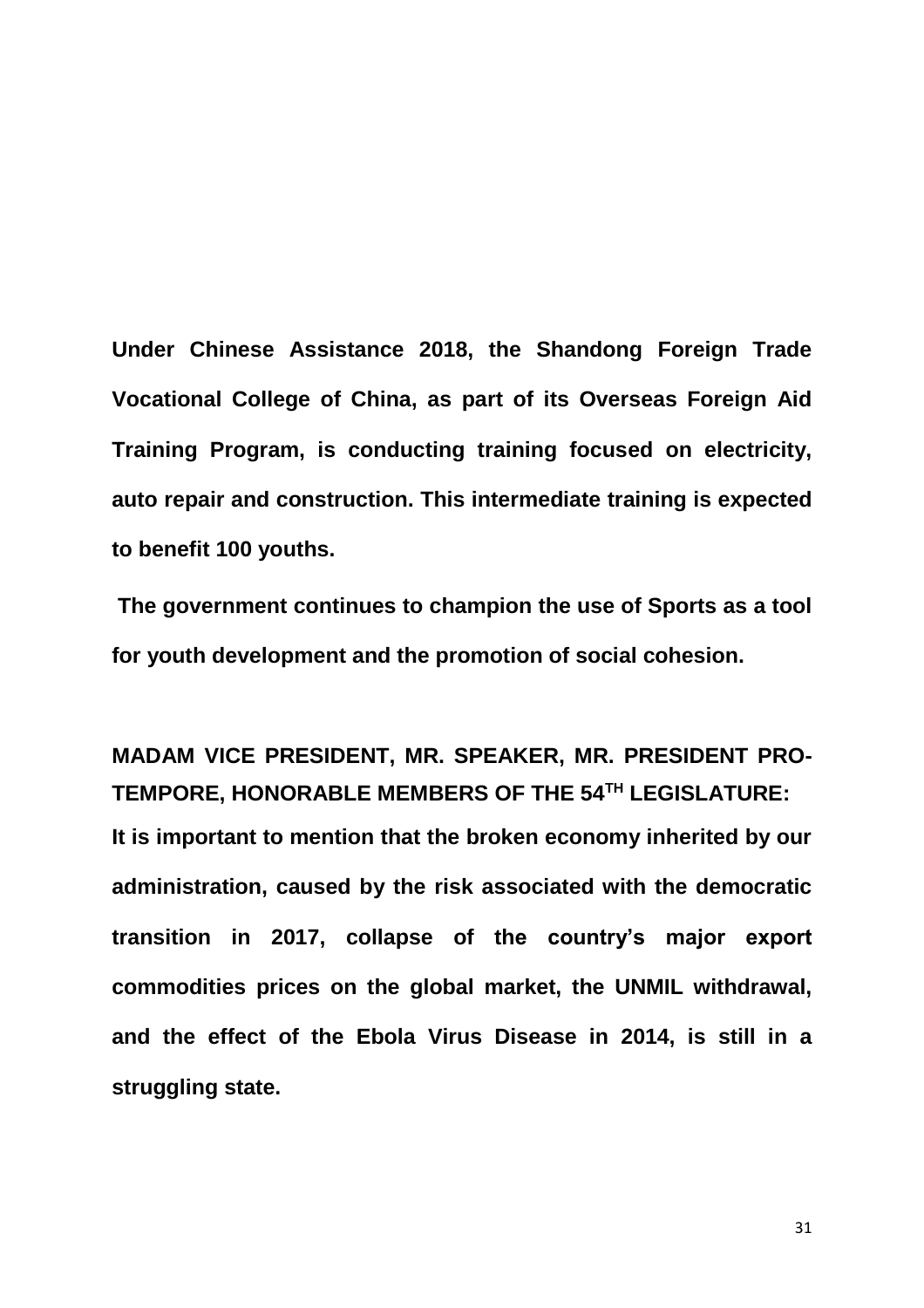**Despite these peculiar adverse economic circumstances, growth in real gross domestic product (GDP) recovered at 2.5 percent in 2017 and was projected to rise to 3 percent at the end of 2018. By 2023, we expect the economy to grow by a further 4.7 percent, on account of further expansion in commercial gold production, growth in the agricultural and forestry sectors, formation of Special Economic Zones, and other economic reforms envisage under the Pro-Poor Agenda for Prosperity and Development.**

**Even with these optimistic recovery forecasts, our projected growth rates are still below the pre-Ebola period, when the economy grew on average by 7.5 percent annually.**

#### **HONORABLE MEMBERS OF THE 54TH LEGISLATURE:**

**During the period under review, the Liberian Dollar performed poorly against the United State Dollar.**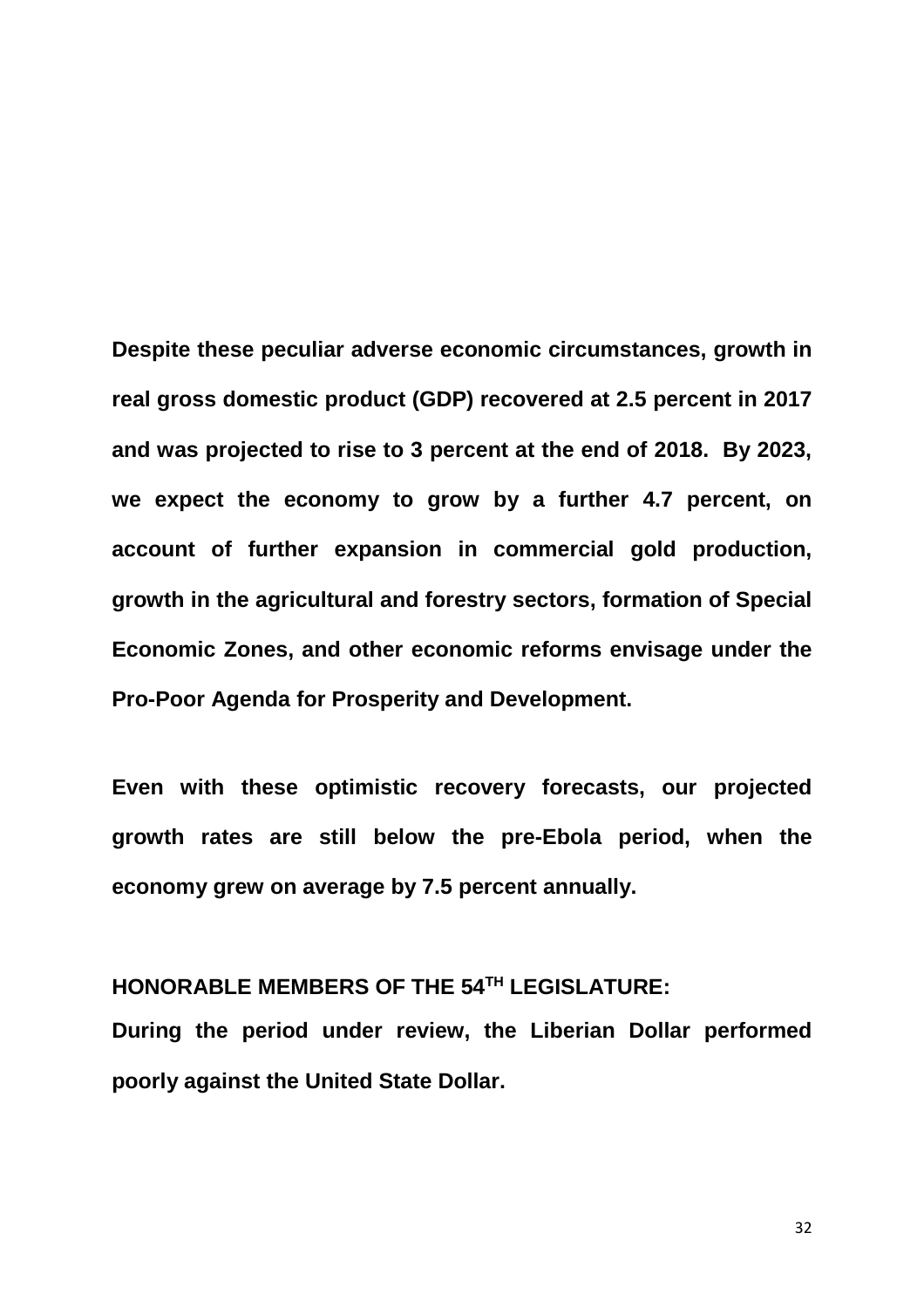**The average Liberian-dollar exchange rate with reference to the United States dollar, depreciated from L\$117 Liberian dollars to \$1.00 United States dollar in 2017; to L\$157.8 Liberian dollars to \$1.00 United States dollar at the end of 2018. At its lowest value before the government intervention, \$1.00 United States dollar was being exchange at L\$180 Liberia dollars.**

**This massive depreciation of the Liberian was primarily driven by the deterioration of the country's terms of trade, and an increase in demand for United States dollars to service imports. Other factors were the legacy of the UNMIL drawdown and the lingering adverse impact of the EBOLA crisis.**

**To help stabilize the situation, I delivered an economic speech in which I mandated the economic management team and the Central Bank of Liberia to find solutions to exchange rate and other macroeconomic problems.**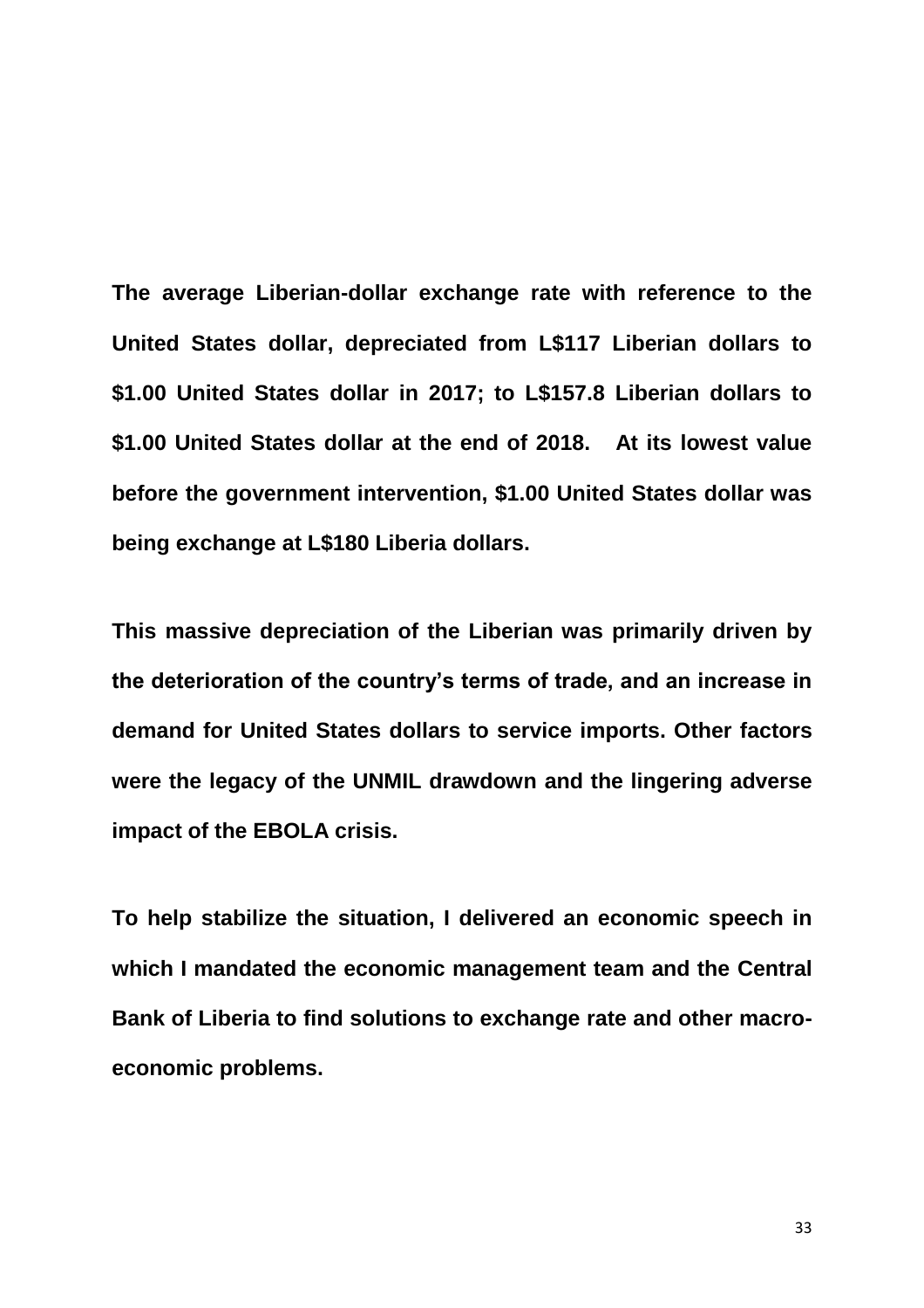**As a short-term quick fix, the Government approved \$25 million United States dollars to enable the Central Bank to intervene in the foreign exchange market. As of December 2018, a total of \$17 million United States dollars was used for the intervention, which significantly contributed to the general stability in the exchange rate for the past six months (July to December 2018). The balance \$8 million United States dollars is reserved by the CBL as a precautionary intervention fund..**

**As a sustainable remedy to the exchange rate problems, the Central Bank is concluding arrangements on the use of various monetary policy instruments, including the introduction of a Standing Deposit Facility, a Standing Credit Facility, and CBL indexed Bills and Notes, to ensure a more stable macroeconomic environment in 2019.**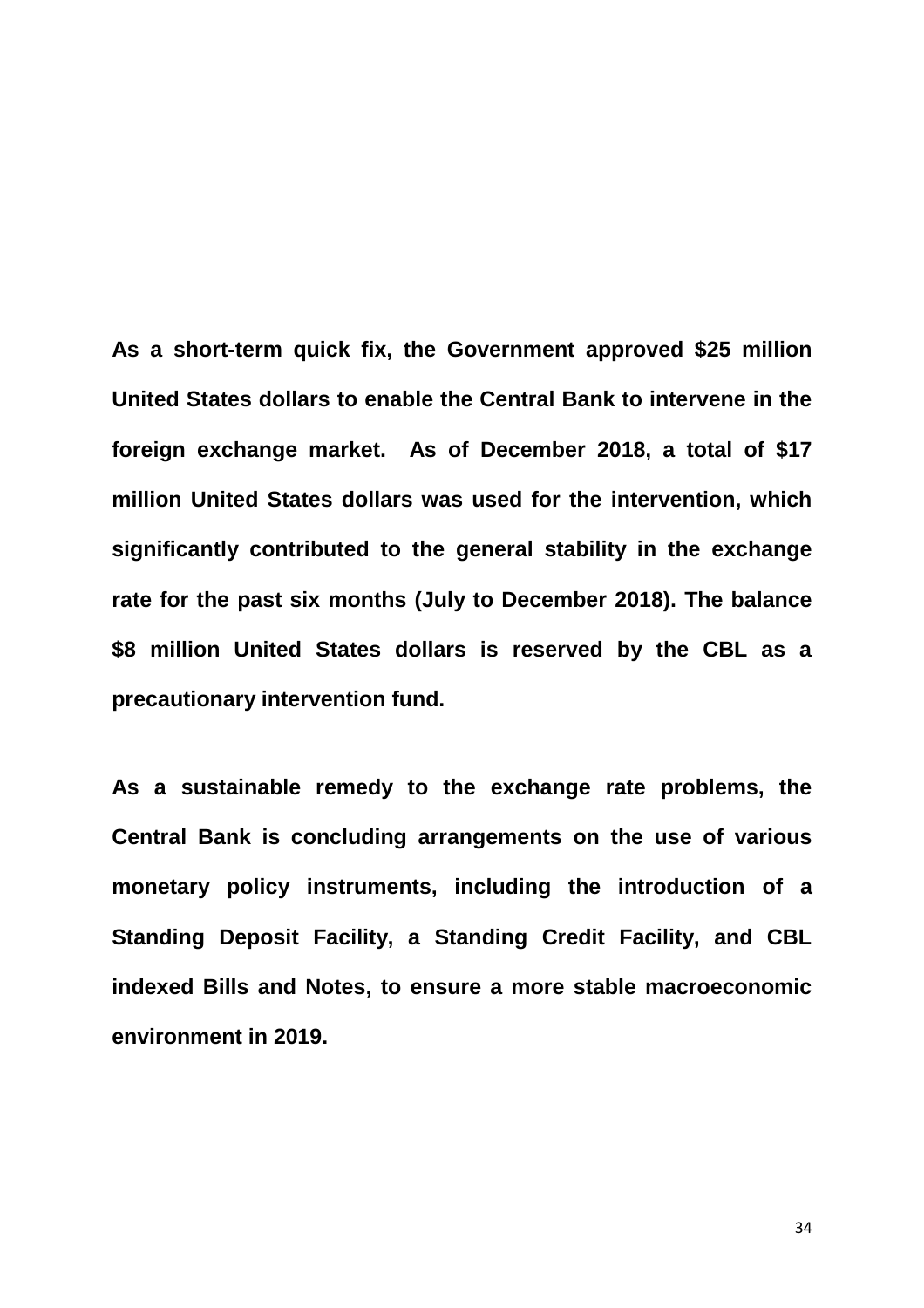# **HONORABLE MEMBERS OF THE 54TH LEGISLATURE: Liberia's trade deficit stood at \$561.8 million United States dollars**

**for the period January to November 2018.** 

**Although this represents a 17.1 percent improvement, as compared to \$677.3 million for the same period in 2017, it is important to note that the weak performance of the real economy has for so long been characterized by low export earnings as compared to payments for imports.** 

**Though there has been improvement in the trade balance in 2018, the Liberian dollar still remains under pressure. Performance of two of our key commodities (iron ore and rubber) showed some level of improvements during the period under review.**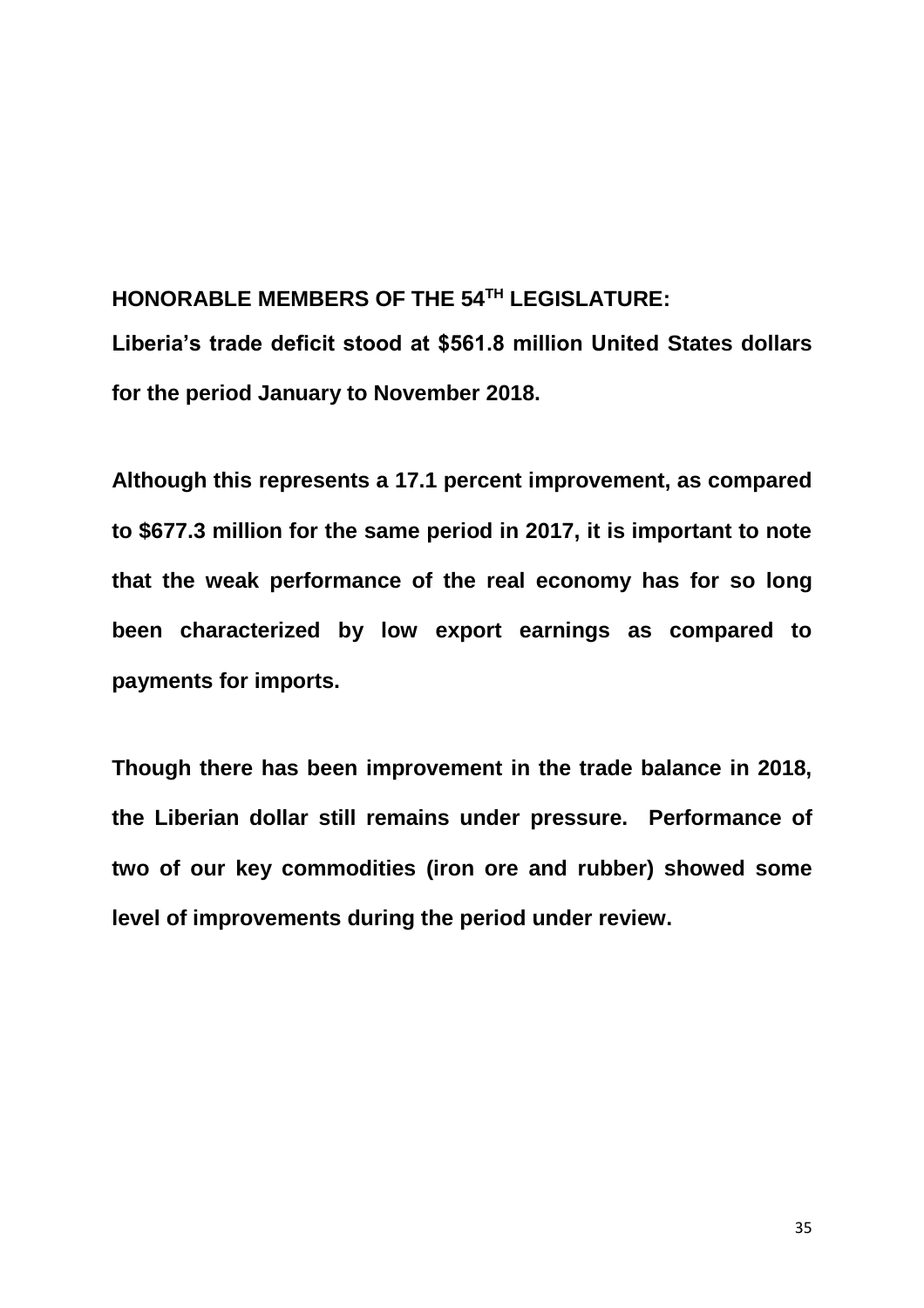**Receipts from iron ore exports almost doubled, from \$57.8 million United States dollars, to \$106.5 million United States dollars, while rubber exports grew slightly from \$67 million United States dollars to \$68.9 million United States dollars, compared to the same period in 2017.** 

**In order to improve the external sector of the economy, there is an urgent need to support domestic production, which requires a major structural transformation of our economy. In this regard, under the Pro-Poor Agenda, agriculture has been considered a matter of priority to achieve this structural reform.**

**The GROSS FOREIGN RESERVES at the end of November 2018 was \$410.2 million United States dollars, reflecting a slight decline of 1.7 percent compared to the end of December 2017. This slight decline in Gross Foreign Reserves can be largely attributed to low export earnings.**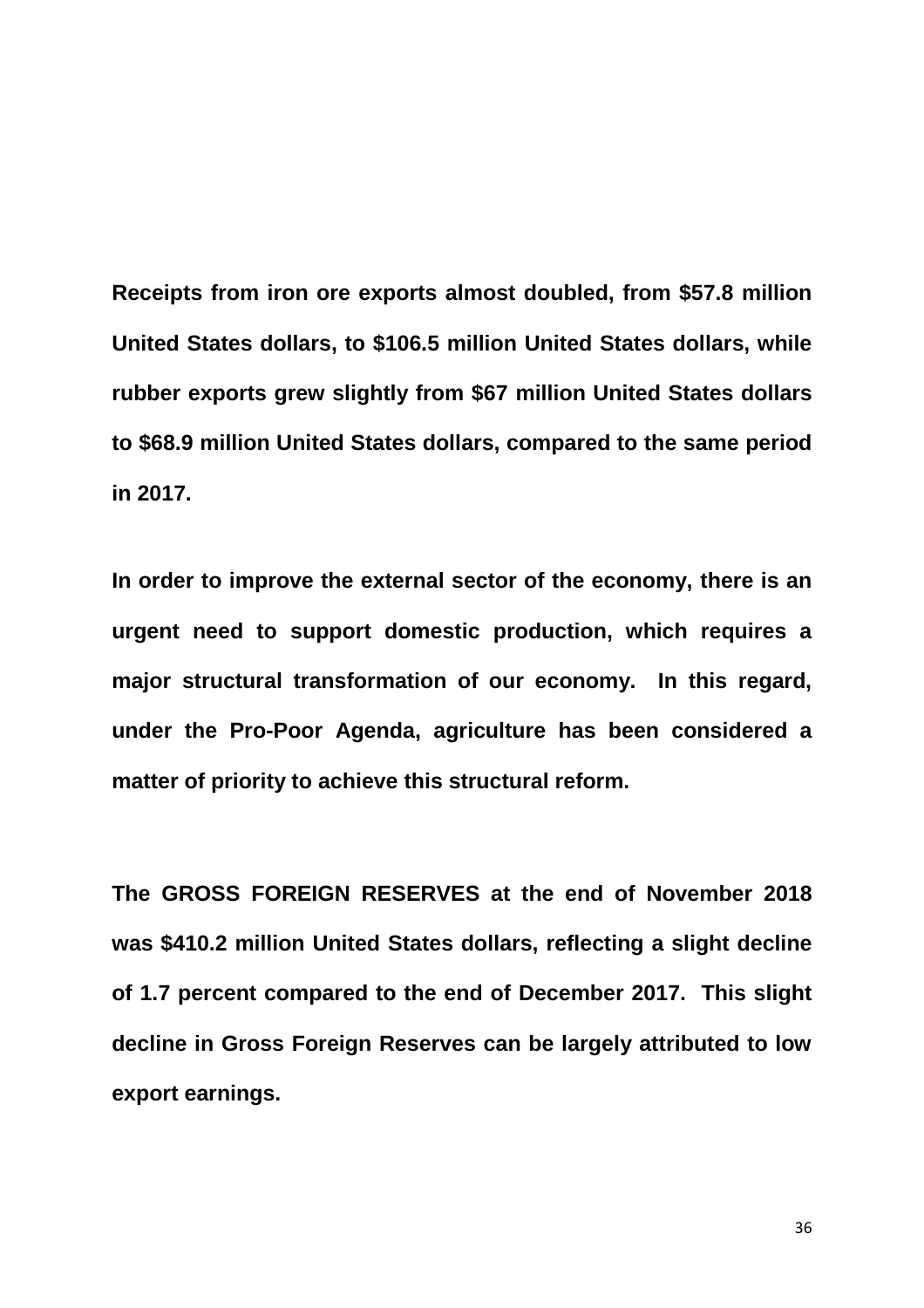**Despite the challenges faced in the economy, the banking system remained resilient during the year under review. The banking system further experienced improvement in aggregate assets, deposits, loans and capitalization.** 

**However, the stock of non-performing loans remains a major challenge for the banking system. The Central Bank is taking steps, including establishing a robust credit reference system, to address the issue of non-performing loans.** 

**At the same time, the Government is working to improve the legal and policy environment to improve access to credit and to resolve other challenges in the private sector.**

**Nevertheless, the banking sector continues to play a significant role in providing credit to the economy. Credit to the private sector, which serves as the main engine of growth, rose by over 36.8 percent at the end of October 2018.**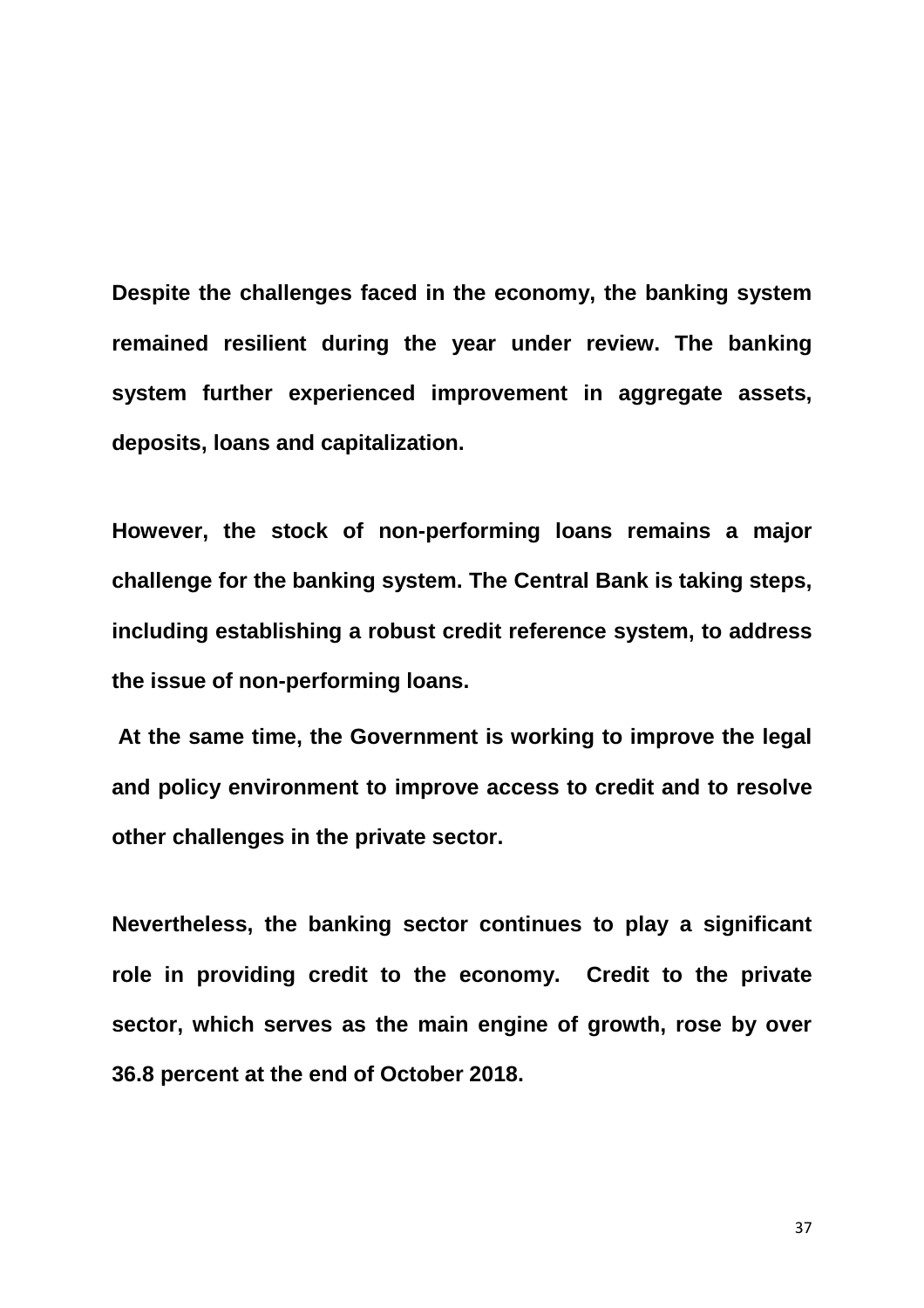**In addition, total credit as a percentage of GDP increased from 13.1 percent (2017) to 13.4 percent (2018), largely as a result of growth in loans to all major sectors, especially, the extractive sector, oil & gas sector, and the manufacturing sector.** 

**We like to assure members of the banking sector that the Government of Liberia is committed to settling Government debt owed to banks from the previous administration.** 

**Regarding the insurance sector, the Central Bank and the Government remain focused on implementing reform of the sector. The measures taken to bring stability to the sector has led to some improvement in the regulatory landscape and the sector.** 

**Liberia has made progress in deepening the financial system through the national payments system and digital financial space. There has been an uptake in the use of mobile money services across the country as well as the automatic tellers' machines (ATMs), which has helped to increase access to payment.**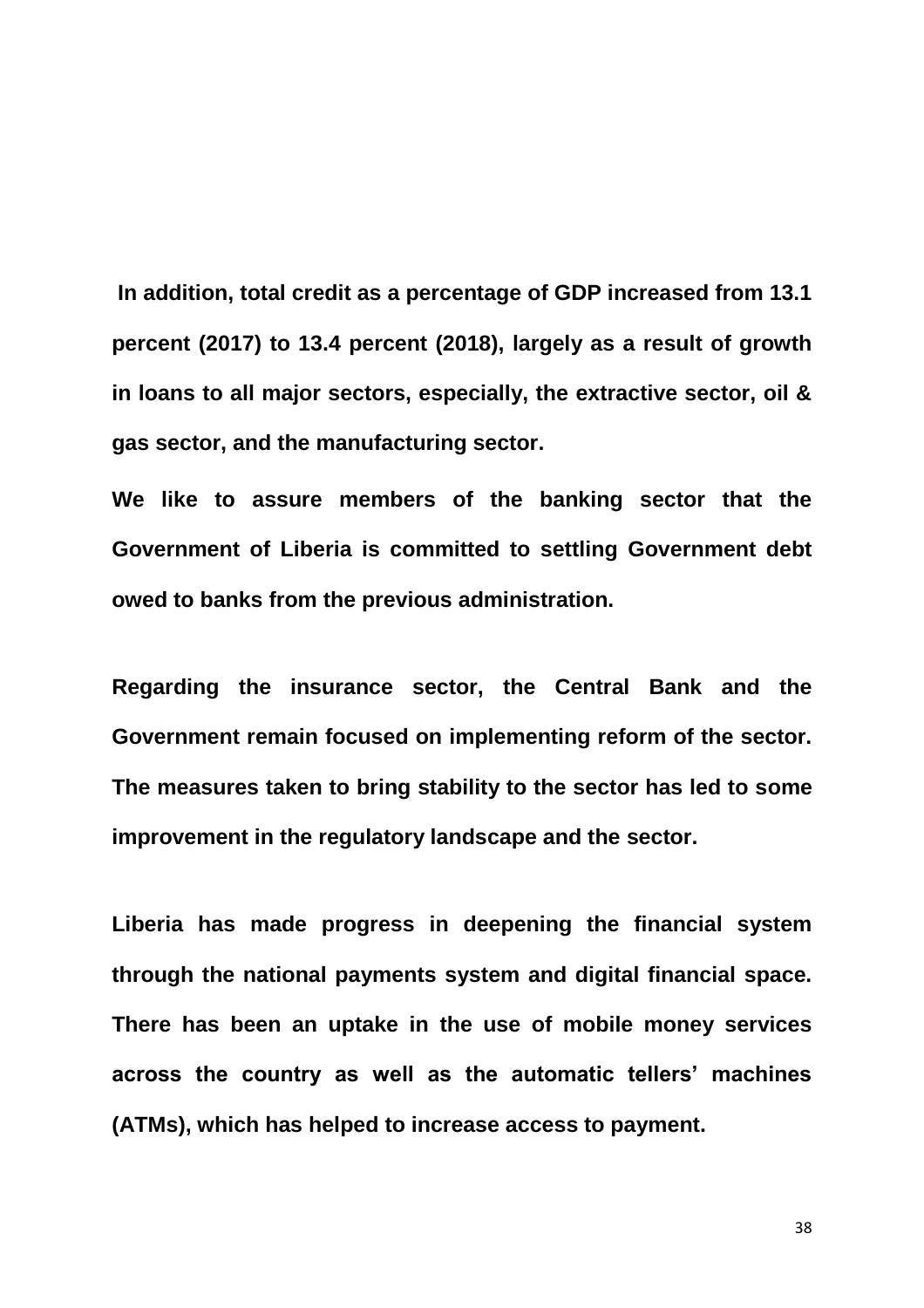**The Government continues to pay civil servants through this mechanism, and there are efforts underway to use such digital platforms for Government revenue collection. These efforts are part of the Government's vision to digitize the Liberian economy and transition to a cash-less society.** 

# **MADAM VICE PRESIDENT, MR SPEAKER AND HONORABLE MEMBERS OF THE 54TH NATIONAL LEGISLATURE**

**During the year under review, the news media in Liberia was saturated with stories alleging that containers of Liberian dollars imported by the Central Bank were missing.**

**Given the gravity of the allegations, our administration took several actions in response, including setting up a Special Presidential Technical Committee to investigate.**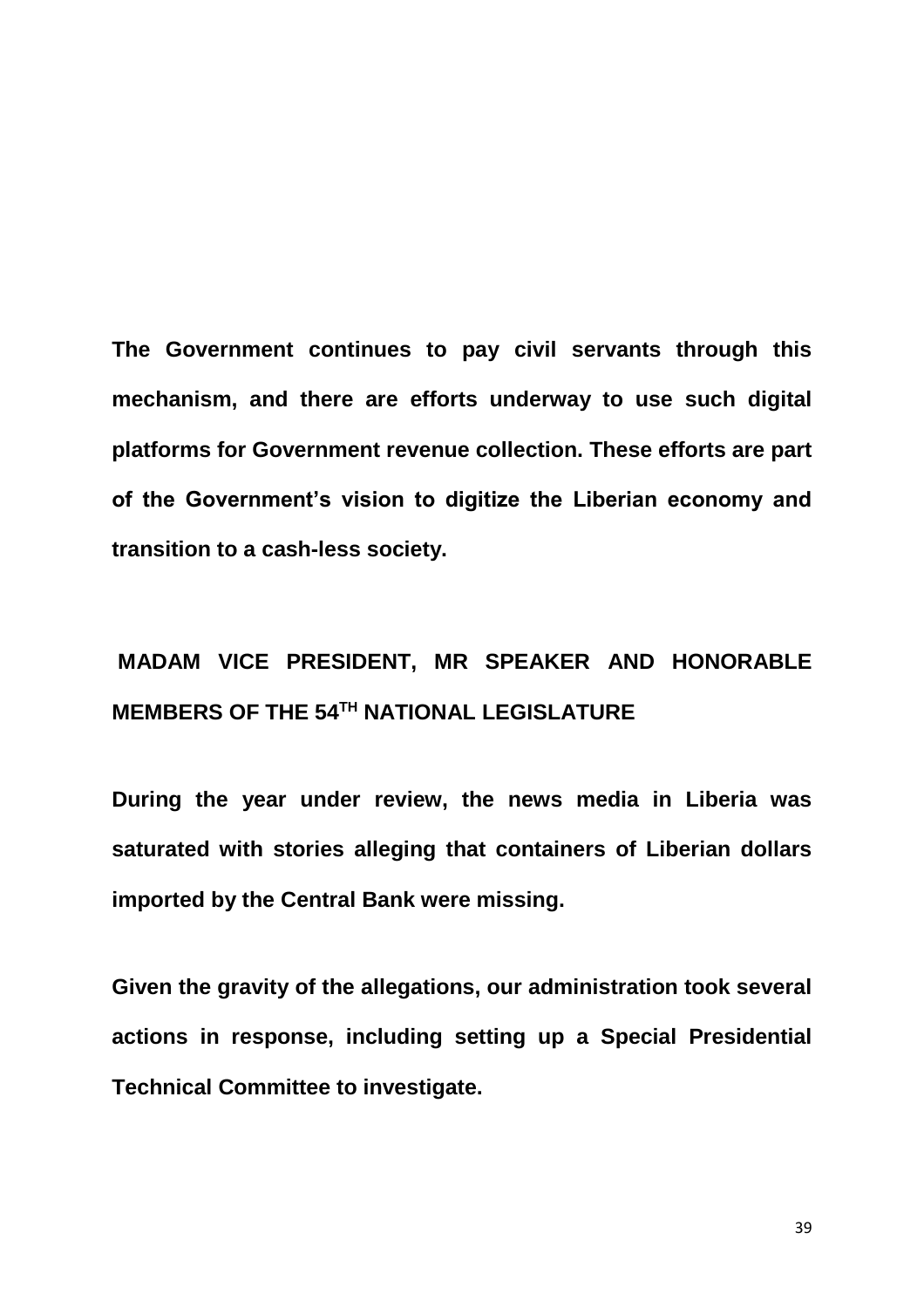**In addition, the Government requested the assistance of the European Union, the African Union, the United States Government and the Economic Community of West African States (ECOWAS) to help in conducting a separate external investigation into the alleged missing money. With the assistance and support of USAID, an audit team from Kroll of London, England, was invited to independently investigate and report findings.** 

**The Report from the Kroll Audit Team is expected at the end of February 2019, and will be released to the public by USAID.**

**If it is established that there has been any willful act of criminality, negligence, or malfeasance by anyone implicated in the reports, the full weight of the law will be brought to bear.**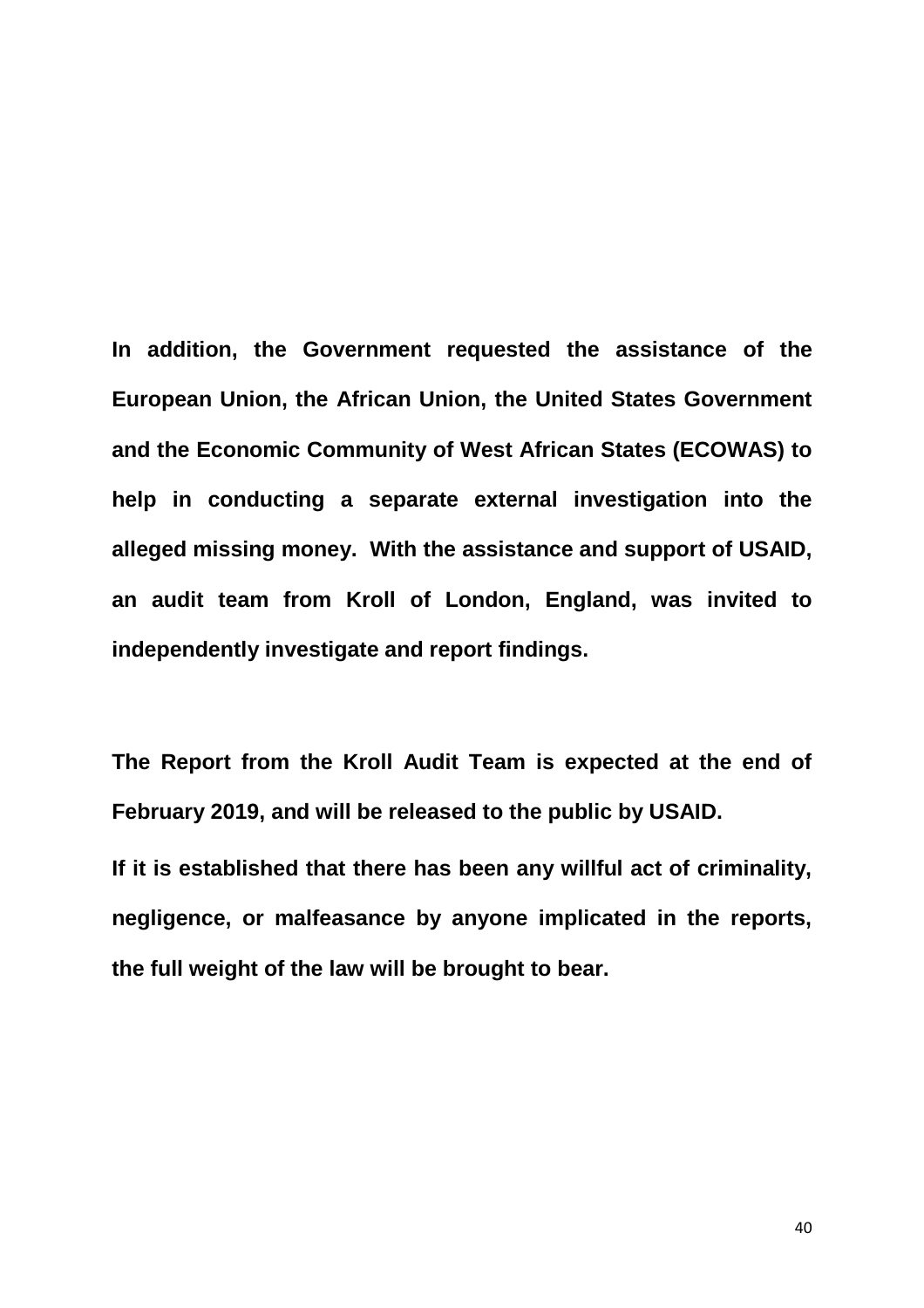## **HONORABLE MEMBERS OF THE 54TH NATIONAL LEGISLATURE:**

**I am pleased to report that, despite the challenges to the economy, our robustness in revenue policy and administration and the support of donor partners resulted into greater revenue receipts in 2018 as compared to 2017.** 

**REVENUE COLLECTION FOR 2018, INCLUDING GRANTS, WAS \$480.6 MILLION UNITED STATES DOLLARS, AS COMPARED TO \$454 MILLION UNITED STATES DOLLARS IN 2017, WHICH REPRESENTS GROWTH OF 5.7 PERCENT.**

**This strong performance was driven by higher receipts of tax and non-tax revenues.**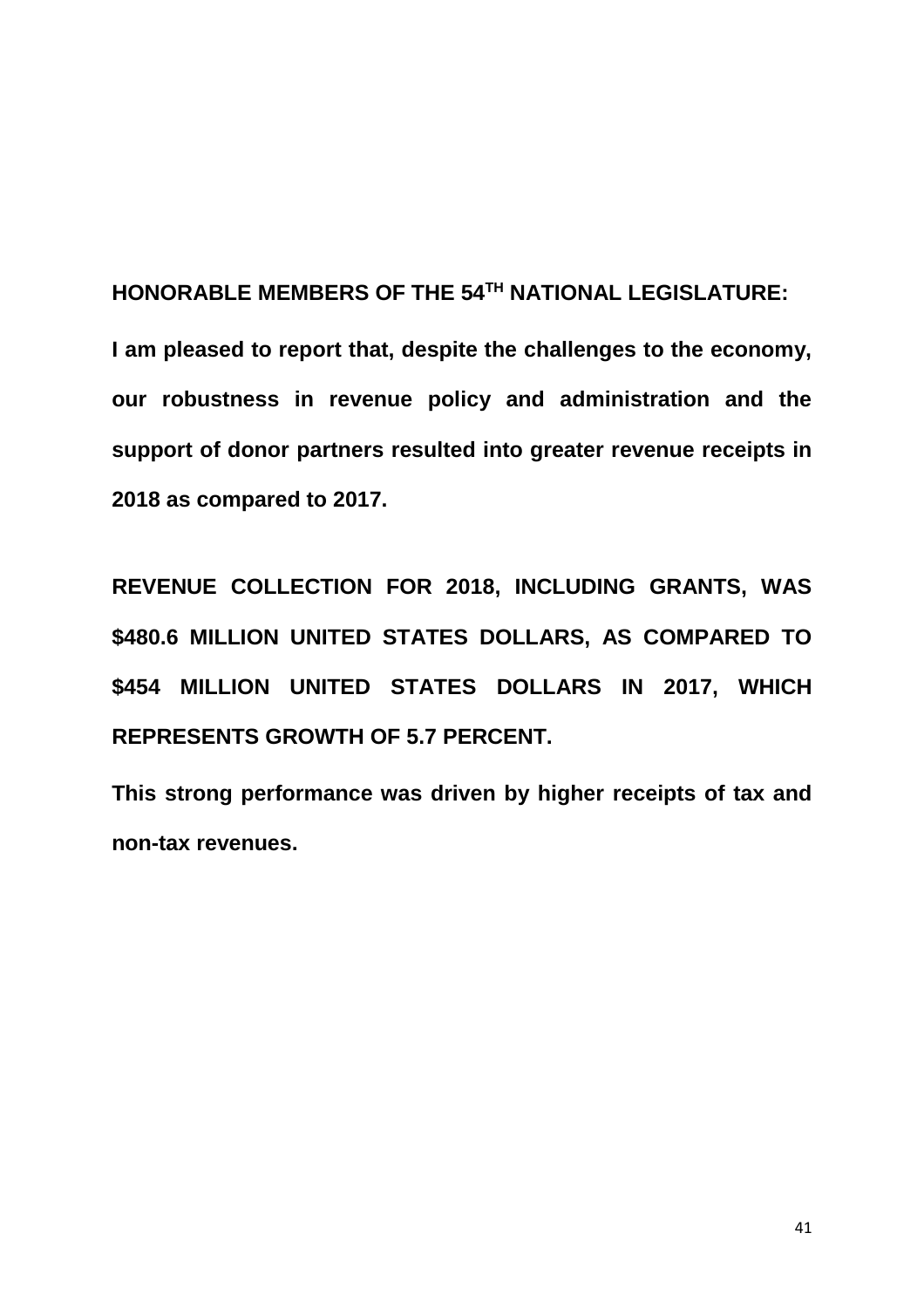**To this end, our government is especially grateful to our partners for contributing approximately ten (10) times more in budget support grants in 2018 than in 2017 (\$38 million United States dollars in 2018, as compared to \$4.8 million in 2017) Tax revenue increased from \$384.9 million United States dollars in 2017, to \$387.6 million United States dollars in 2018. Non-tax revenue increased from \$55 million United States dollars in 2017, to \$64.7 million in 2018, mainly on account of active collection of the Road Fund Levy.**

**CORRESPONDINGLY, EXPENDITURE FOR 2018 AMOUNTED TO \$502 MILLION UNITED STATES DOLLARS, COMPARED TO \$434.3 MILLION UNITED STATES DOLLARS AT THE END OF NOVEMBER 2017. The increase in government expenditures consistently reminds us about the desire of the Liberian people for meaningful developments, which are in line with our Change for Hope mandate.**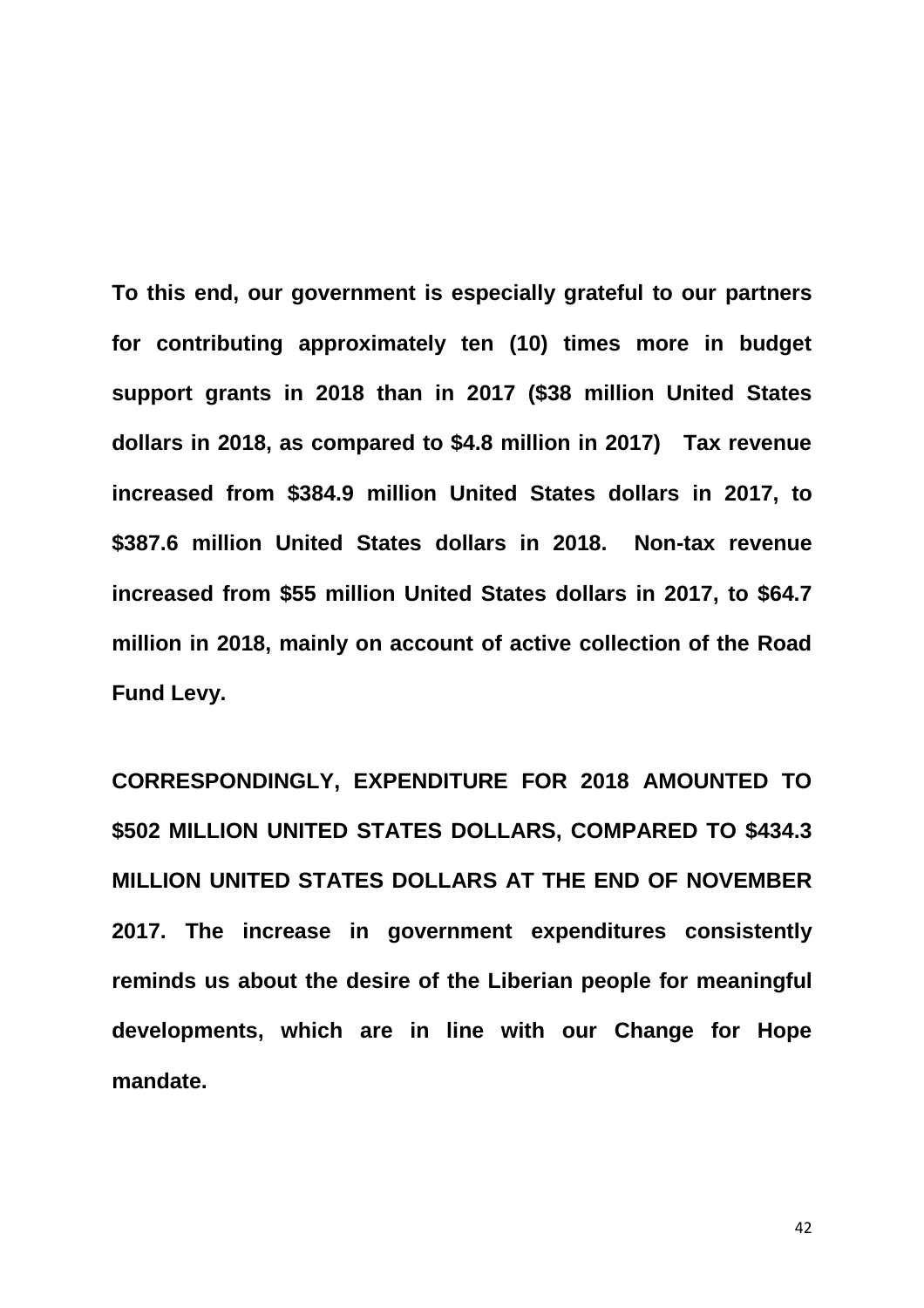## **MADAM VICE PRESIDENT, MR SPEAKER AND HONORABLE MEMBERS OF THE 54TH NATIONAL LEGISLATURE**

**When we came to power, we inherited a debt of \$878.2 million United States dollars at the end of 2017.**

**The debt stock now stands at \$987.8 million in 2018 at the end of 2018. The increase in the debt stock of \$109.6 million during the period under review is mainly on account of disbursements from borrowing external loan portfolios, including the World Bank, African Development Bank, BADEA and Saudi Arabia, which were ratified in 2017.** 

**To date, my administration has not added to the debt stock but that does not mean we will not increase the stock of debt. In the interest of our people, we are working on this.**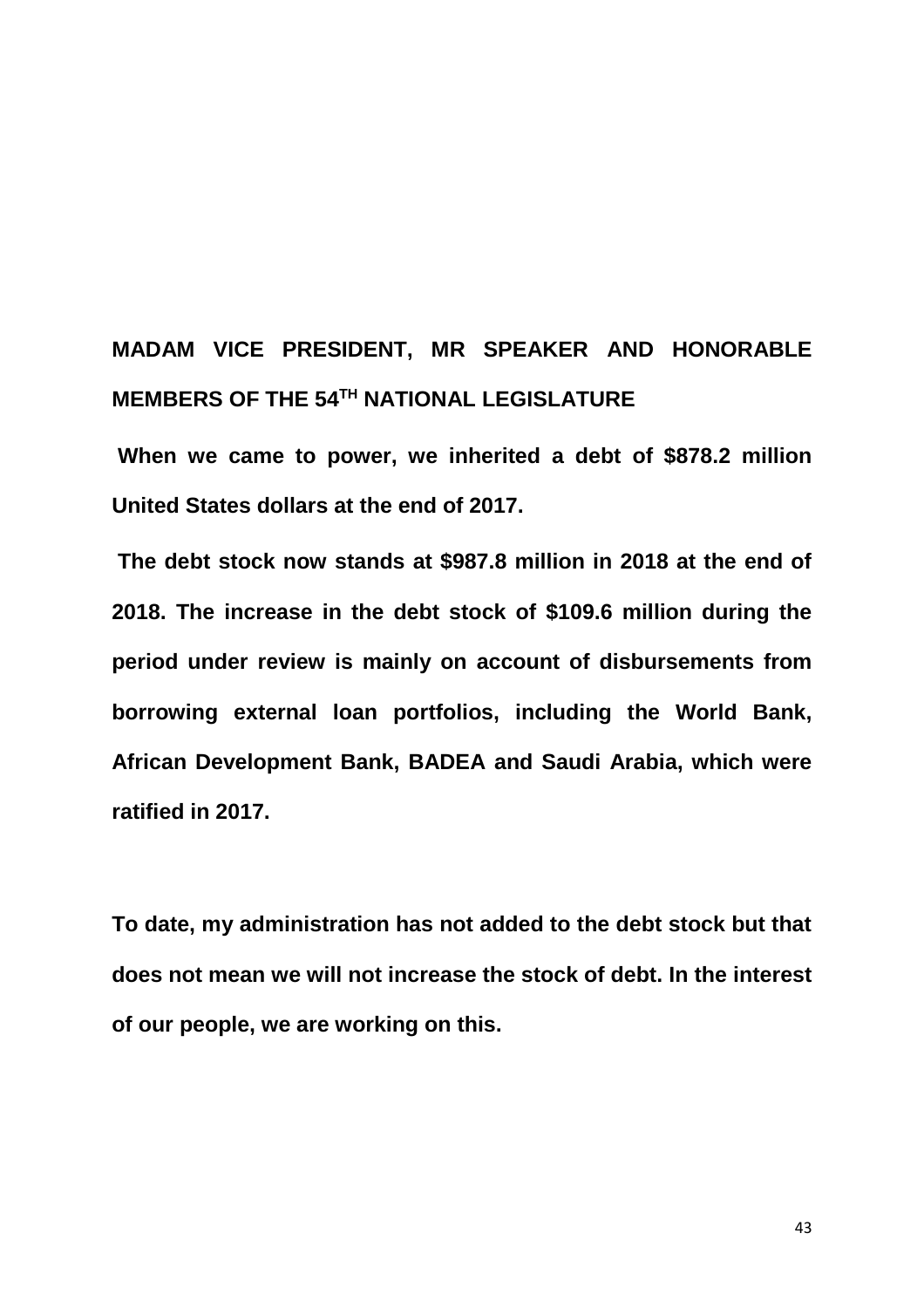# **HONORABLE MEMBERS OF THE 54TH NATIONAL LEGISLATURE Our administration remains grateful to our development partners for the level of assistance we have received since my ascendency as President of the Republic of Liberia. Total official development assistance received from January up to September 2018 is about \$399 million United States dollars in support of various programs and activities under our Pro-Poor Agenda.**

**To our partners, we say thank you, merci and obligado!**

**Of this amount, approximately \$279.2 million United States dollars, represents seventy percent (70%) in grants; while the remaining \$120 million United States dollars represents thirty percent (30%) received as concessional loans.**

**This reflects the commitment of our partners and the international community to support the dream and aspiration of the Liberian people, and their confidence in our fiscal discipline.**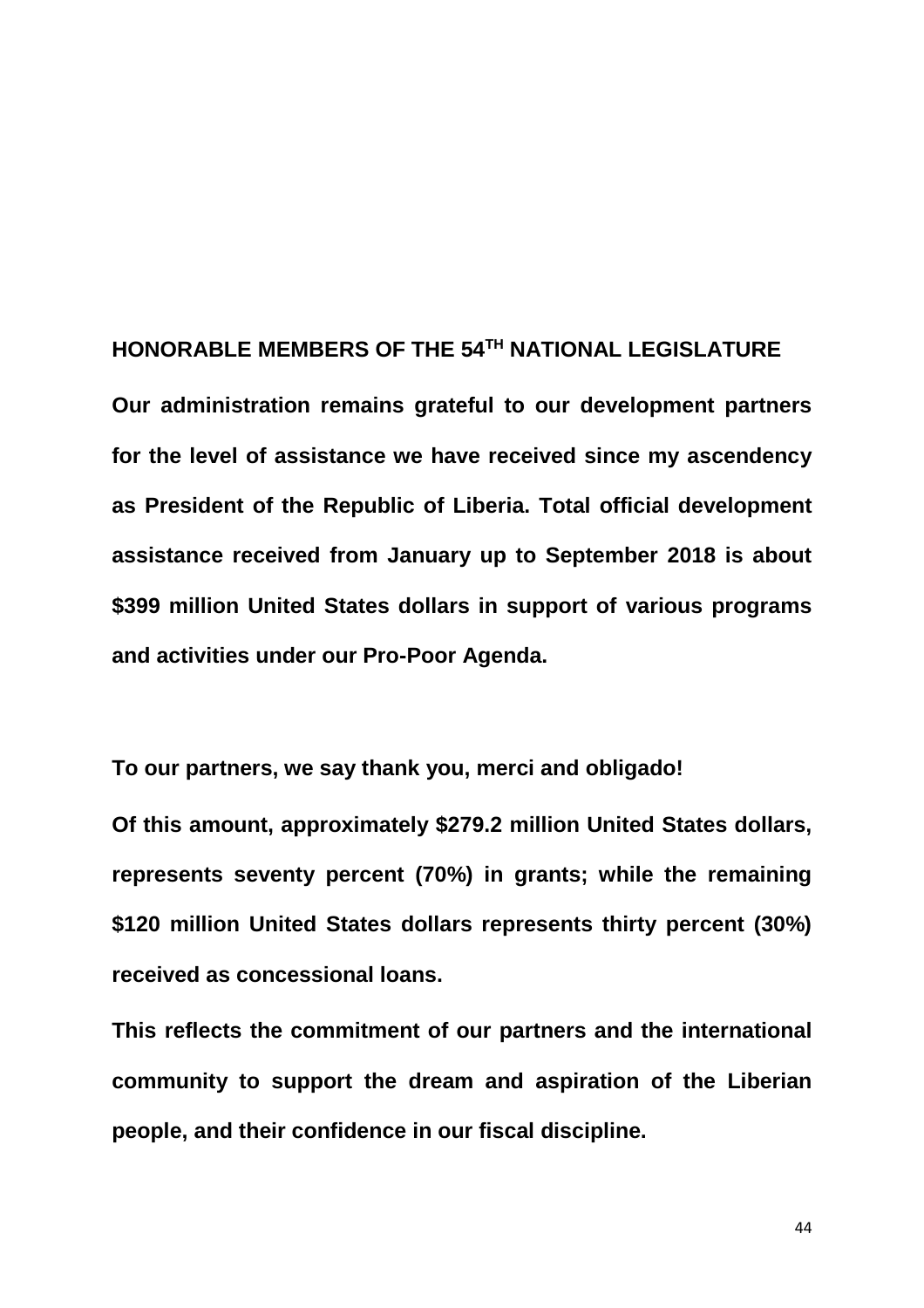**MADAM VICE PRESIDENT, MR. SPEAKER AND HONORABLE MEMBERS OF THE 54TH NATIONAL LEGISLATURE, it is my singular honor to request this honorable body to join me in expressing our sincere thanks and profound appreciation to our donor partners.** 

#### **HONORABLE MEMBERS OF THE LEGISLATURE**

**As the world's second largest shipping registry, we have carried out several programs and activities to strengthen, consolidate and expand our maritime program in the face of competition from new and emerging registries.**

**During the period under review, the Governments of Liberia and the People's Republic of China renewed the favored-nation Maritime Transport Agreement for another five (5) years, thus preserving our access to a vast market in the Far East. Additionally, discussions are in the final stages to conclude a MARITIME TRANSPORT AGREEMENT WITH THE REPUBLIC OF INDIA.**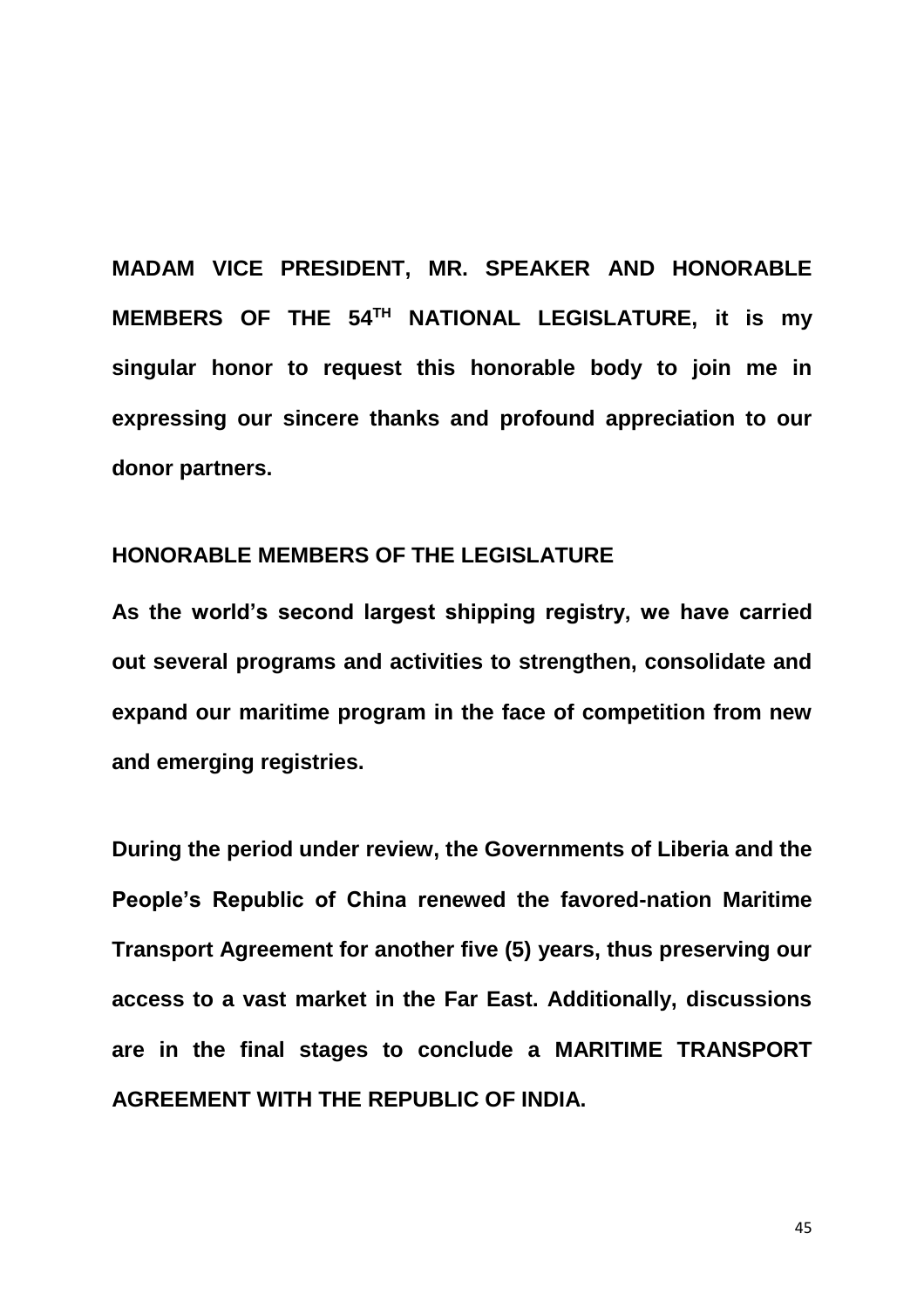**The government will continue to explore further opportunities to ensure that the competitive advantage we have as a world class maritime nation is increased to the benefit of the Liberian people. MADAM VICE PRESIDENT MR. SPEAKER AND HONORABLE MEMBERS OF THE 54TH NATIONAL LEGISLATURE**

**In my Inaugural Address, I stated that my greatest contribution to this country as President may not lie in the eloquence of my speeches, but will definitely lie in the quality of the decisions that I will make over the next six years to advance the lives of Liberians. And, as I have often said, "I am a man of action".** 

**It is against this backdrop that I have set my eyes on Roads as my administration's path to delivering a better living condition for the Liberian people.** 

**Good road connectivity will enhance our economic development, our agriculture productivity and reduce travel times to schools and hospitals.**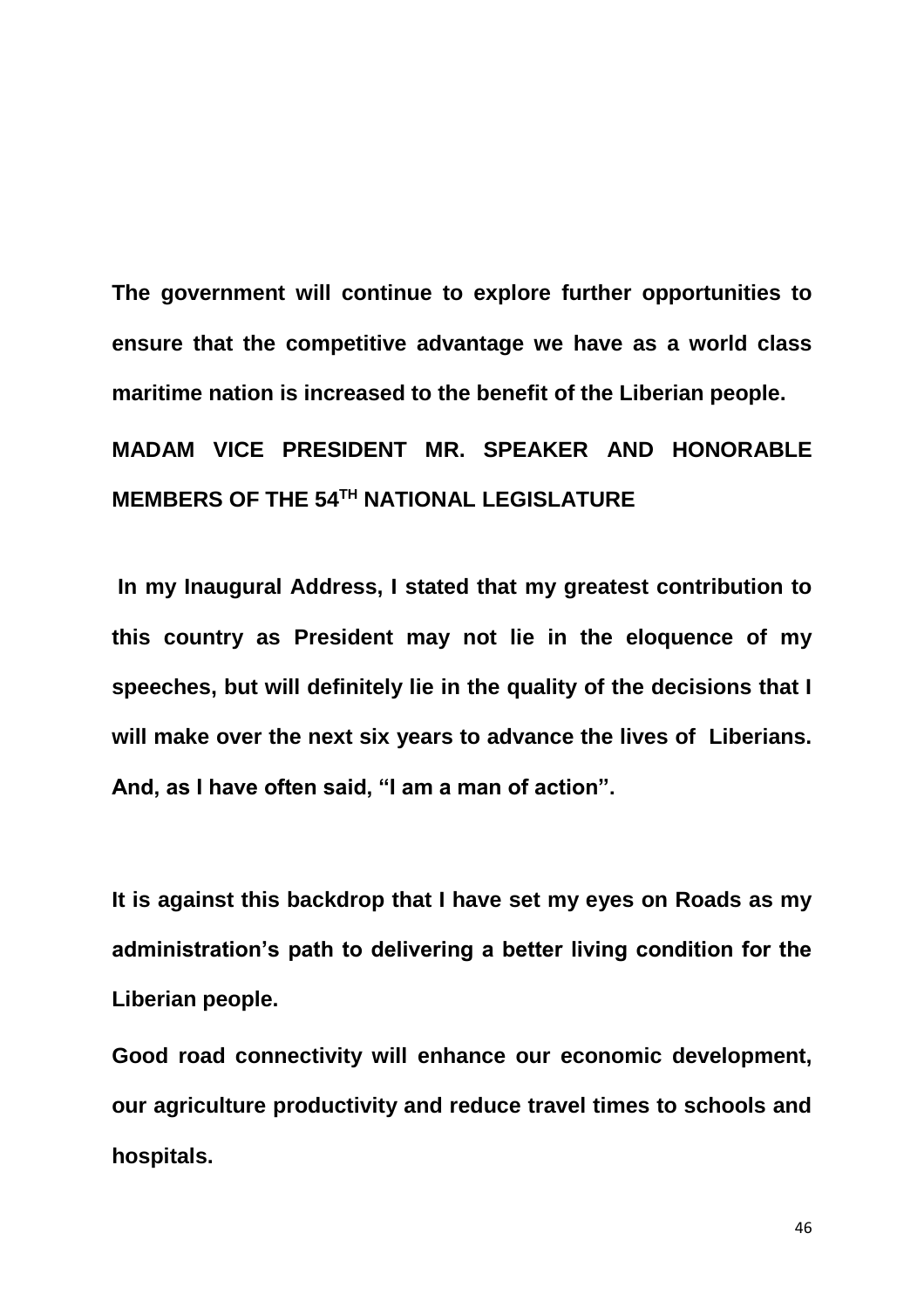**In fulfillment of the goal of the PAPD to connect every county to our commercial capital of Monrovia, we have targeted five hundred and seventeen kilometers (517 km) of paved primary roads. At the same time, we are creating community connectivity through the pavement of Community Roads throughout the country.** 

**The Government of Liberia is working with the Ecowas Bank Investment and Development, the African Development, the World Bank and the provide sector to identify and scale up financing for the Coastal Highway.** 

**During the period under review, three (3) new segments of primary road projects were initiated: the SANNIQUELLIE – LOGATUO ROAD project of forty-seven kilometers (47 km) with funding from the African Development Bank and the European Union; the GANTA – TAPPITTA - ZWEDRU ROAD project of two hundred and twenty-five kilometers (225 km) with funding from the Liberia Reconstruction Trust Fund.**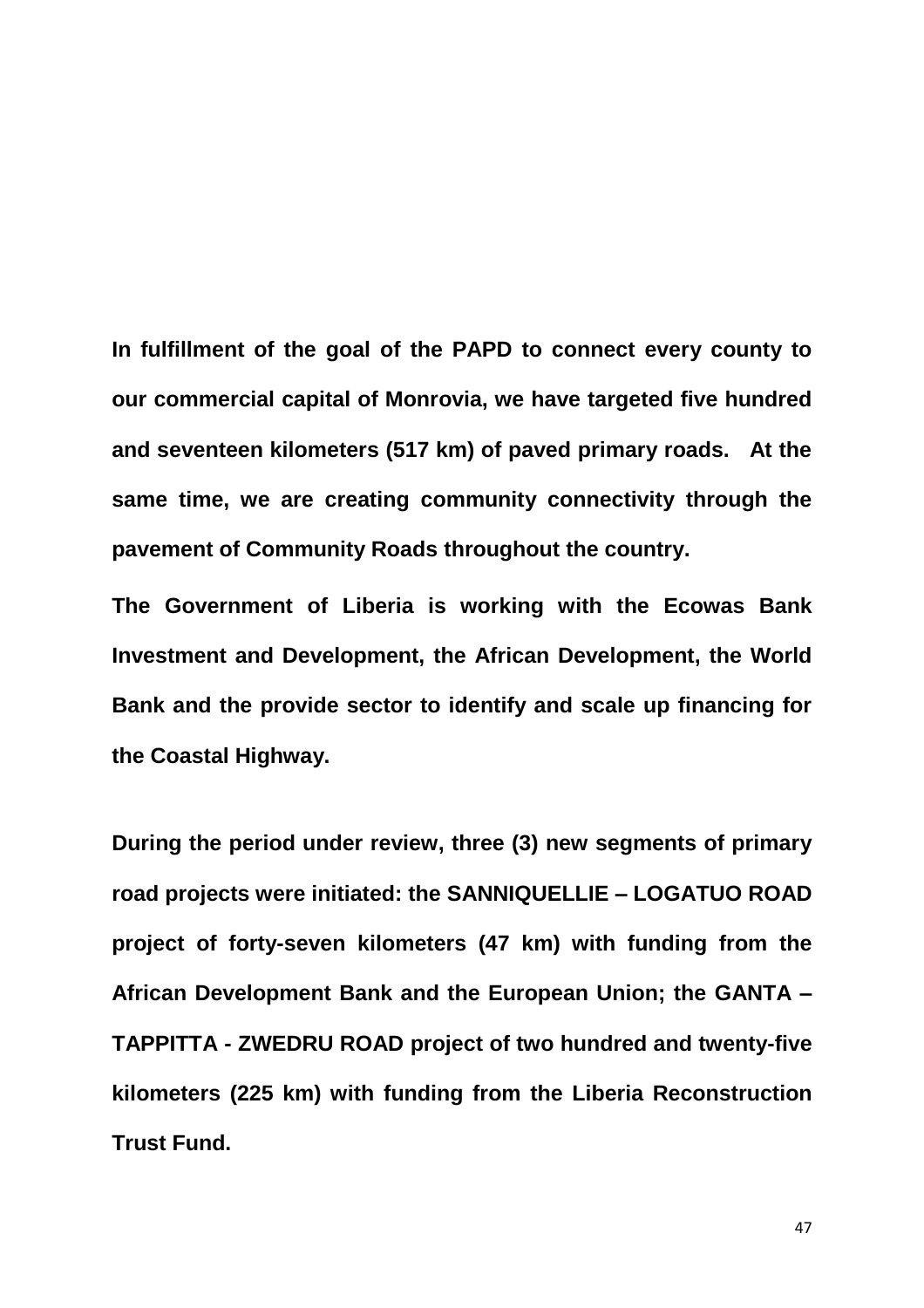**Similarly, the German Government has contributed \$16 Million United States dollars and the World Bank has also contributed \$29 Million United States dollars to the Ganta – Tappitta - Zwedru Road project and the Gbarnga – Salayea Road project of eighty-one kilometers (81 km) is expected with funding from the Arab Banks.** 

**In addition to these gains, the Government of Liberia has secured funding from the Arab Banks, led by the Kuwaiti Fund, for the ongoing Gbarnga to Salayea Road corridor to be extended to Voinjama via Konia in Lofa County, totaling one hundred and ninety-five kilometers (195 km).** 

**Our concessionaire, ARCELORMITTAL, has started the GANTA – YEKEPA Road Project of sixty-seven kilometers (67 km), and the World Bank has finalized funding for six kilometers (6 km) of paved road from Coca Cola Factory to ELWA Junction.**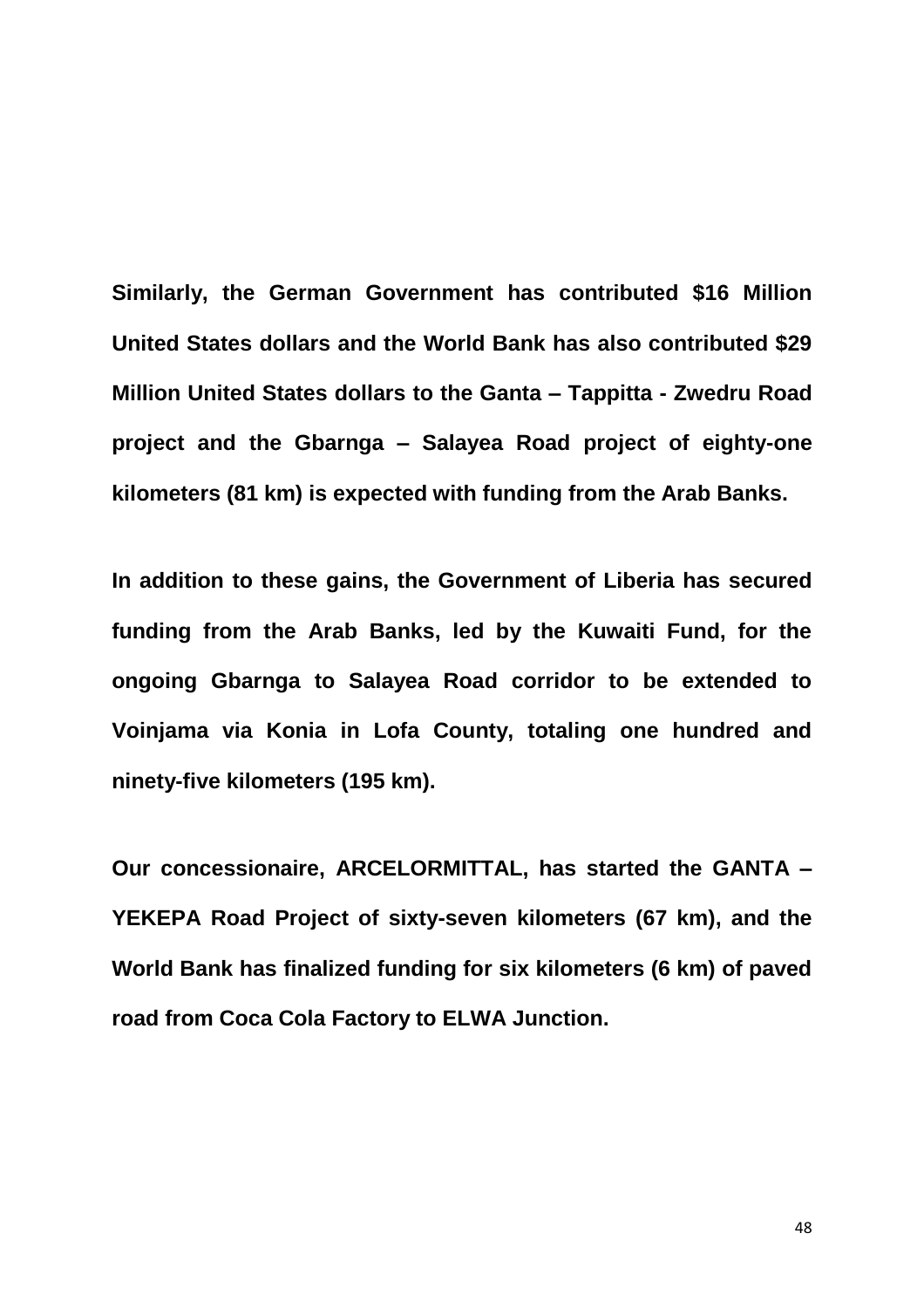**It is also worthy to mention, that with support from the World Bank, the Government has successfully completed the National Road Inventory, which includes updated data on the current state of the road network in country.** 

**The Government is undertaking a total of one hundred and fifty kilometers (150) km of Community Roads in fifty-seven (57) communities in Monrovia and its environs, as well as in Gbarnga, Bong County and in Buchanan, Grand Bassa County. These roads are being paved with funding from domestic revenues generated from taxes.** 

**I am pleased to inform you that more than sixty-five percent (65%) of community roads are near completion. DOE COMMUNITY TO CLARA TOWN road and CHUGBOR ROAD are completed and dedicated.**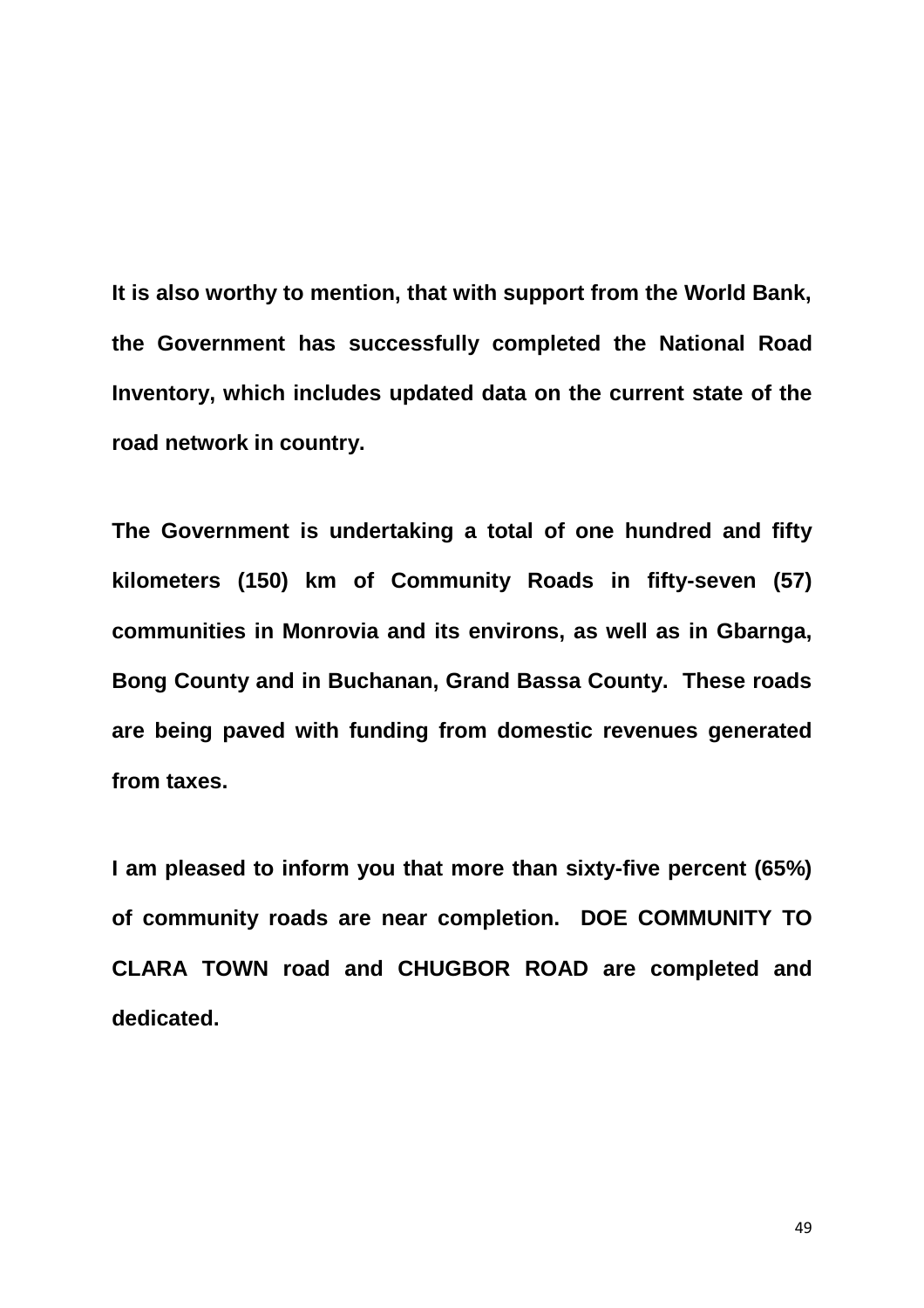**Other gains in the road sector during the period under review include a road maintenance funding grant. Projects phase completion includes:**

- **300,000 Euros provided by the German Government through GIZ;**
- **People's Republic of China for the Construction of 2 ultramodern overpass bridges to be constructed at the SKD Boulevard and Ministerial Complex Intersections respectively on Tubman Boulevard;**
- **The Japanese Government thirteen point two kilometers (13.2km) Somalia Drive Road Phase I completion and Phase II commencement;**
- **The Liberian Swedish 400 km Feeder Road Project;**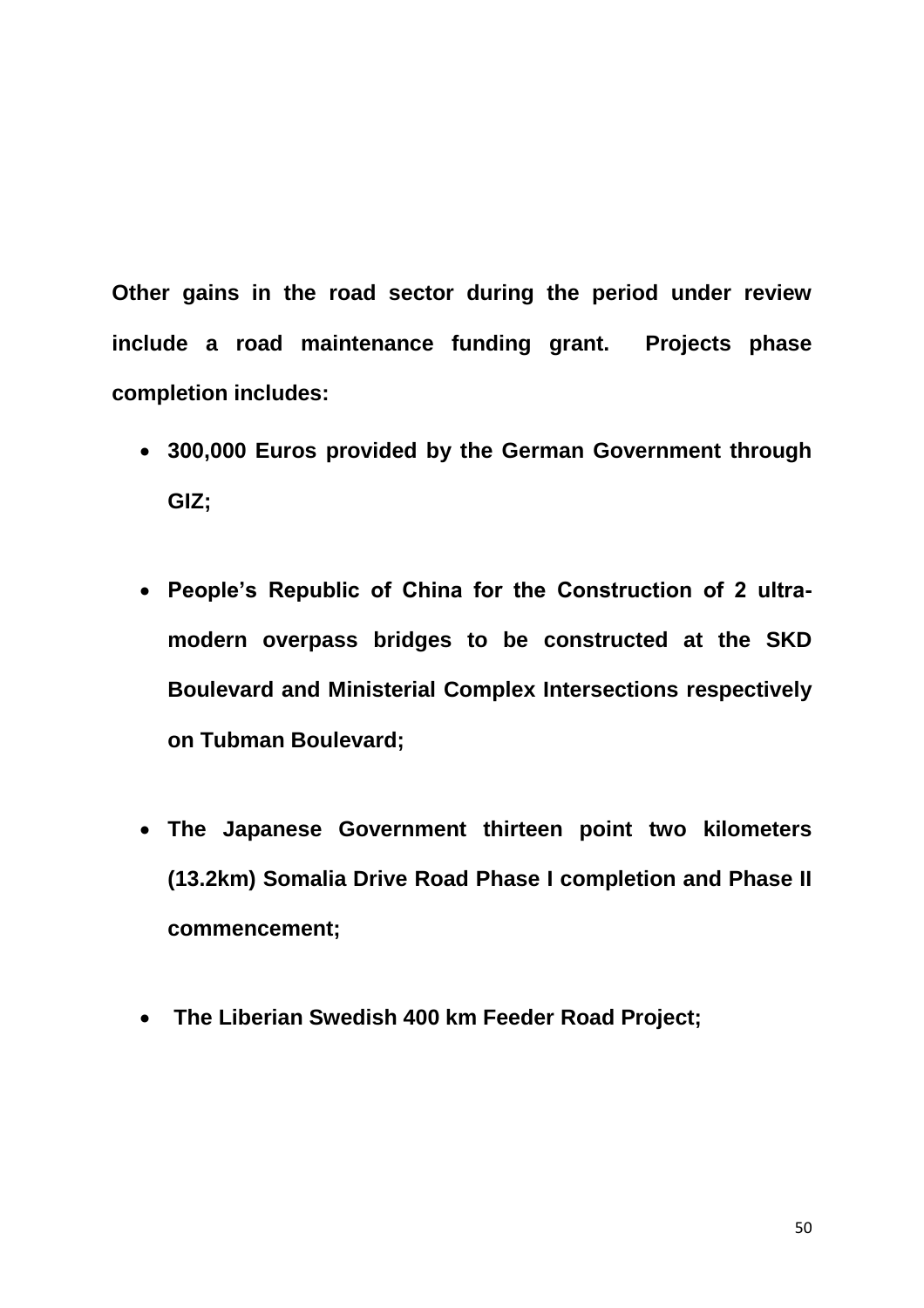**The Government of India 144 Million commitment to build a conference center named in honor of Mahatma Gandhi to be built on Bali Island.**

**MADAM VICE PRESIDENT, MR. SPEAKER, MR. PRESIDENT PRO-TEMPORE, HONORABLE MEMBERS OF THE 54TH LEGISLATURE:** 

**As the Liberia Electricity Cooperation (LEC) has been able to increase its supply out, the demand for electricity also increased. Insufficient transformers and overload led to several communities physically demanding service, sometimes resulting in demonstrations in some communities. The able technicians of LEC were able to mitigate some of the problems by introducing new transformers where needed and replacing damaged overload transformers.**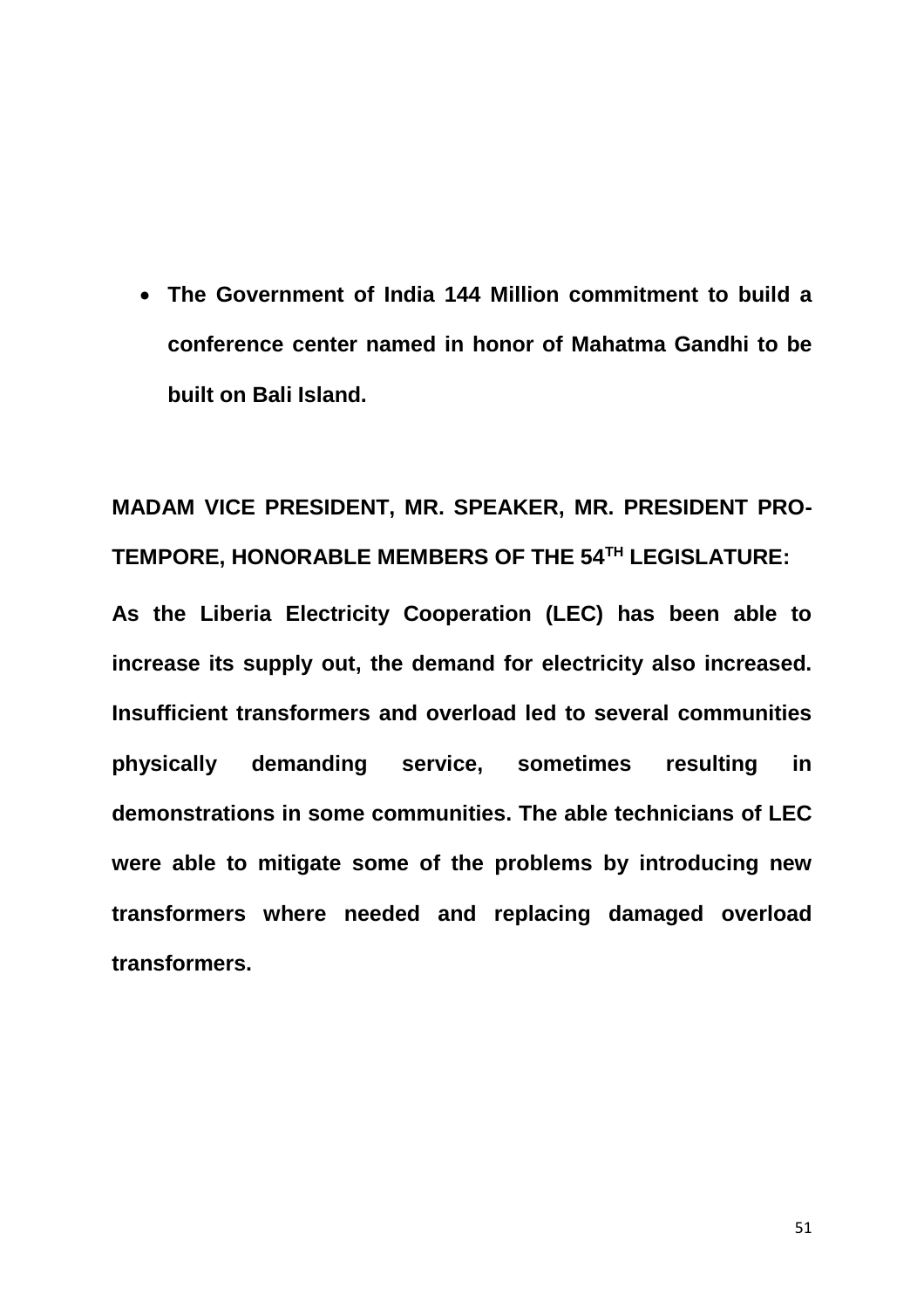**There are more than 8000 new household connections, 324 new commercial connections, with 80 new large users added and in the process of being added. However, revenue collected accounts for about 40% of generated load, while power theft accounts for about 49% and technical losses accounts for 12%. There has not been a change in Tariff and that may not change until the problem of power theft is addressed through a policy reform.**

**Statistics showed that 10 % of power theft will cost the Liberia Electricity Corporation \$8 million United States dollars. Today, because of the increase in illegal connections, the LEC is losing in excess of \$35 million United States dollars per year to electricity theft.**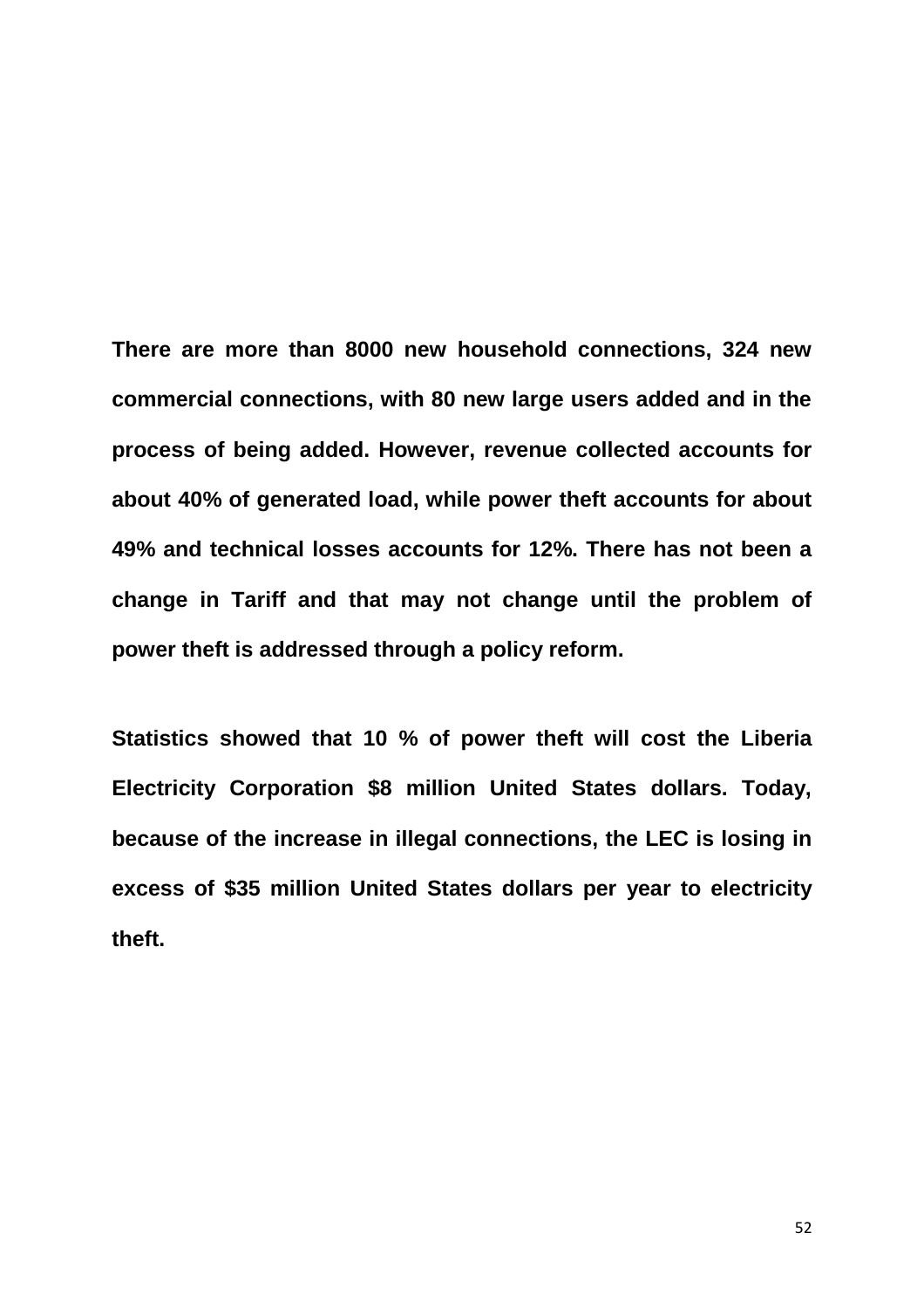**This huge loss is preventing LEC from extending supply to many areas of the country where citizens are crying out for electricity. It is also preventing LEC from offering connections to many businesses, who in turn could offer much-needed employment opportunities to many Liberians.** 

**Power Theft is ILLEGAL, AND SABOTAGES THE ECONOMY OF OUR COUNTRY. I appeal to you, my fellow Liberians, to stop this behavior of power theft NOW!!**

**Let us work together to put an end to this dangerous crime and help LEC generate more revenue to expand its services to other communities and connect more citizens for the greater good of Liberia.**

**Government has already taken the following measures:**

1. **Provided the Ministry of Justice with additional funding to work in coordination with the Judiciary to fast track power theft cases.**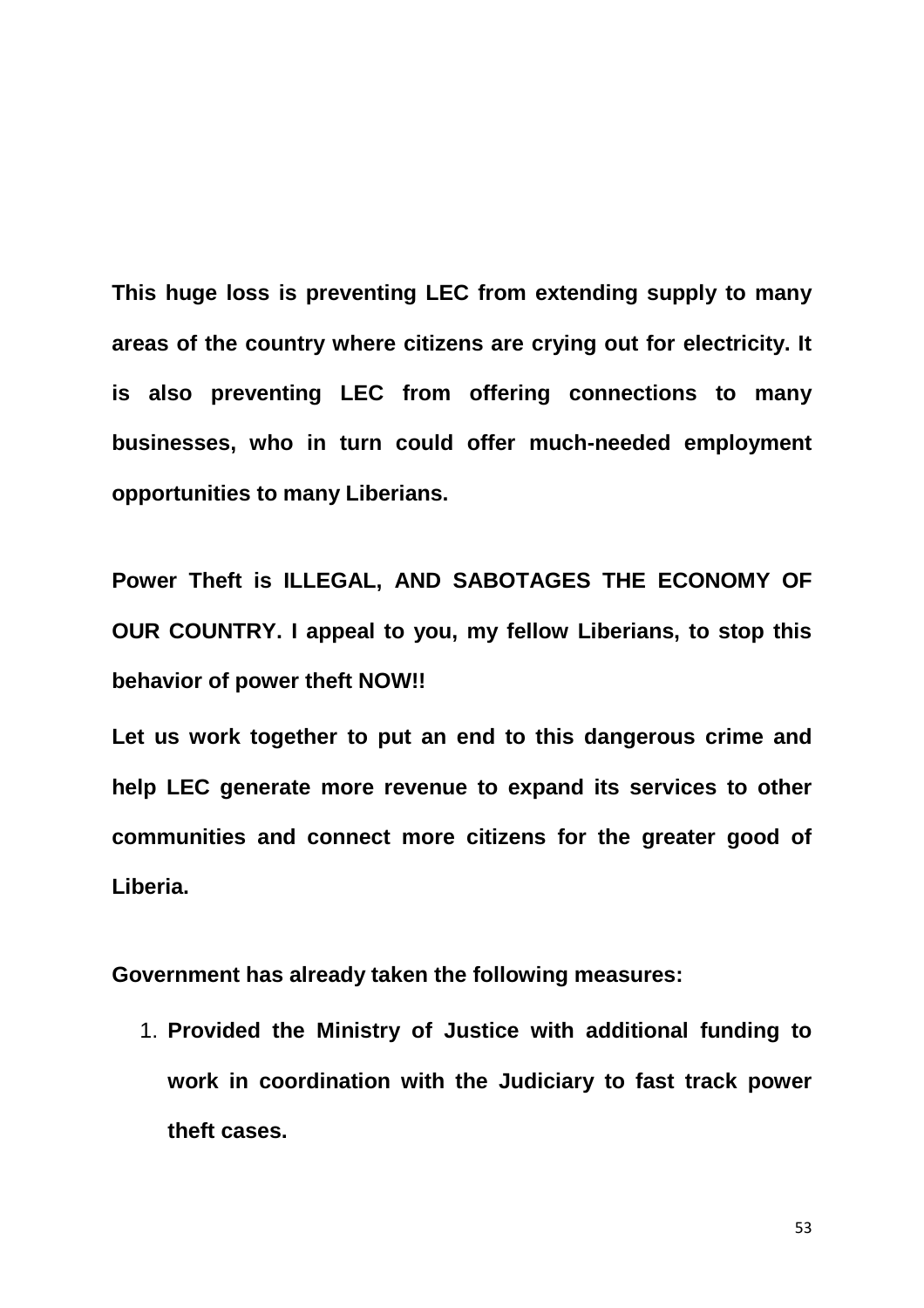- 2. **Drafted a Bill to be forwarded to the Legislature that would make power theft an economic crime.**
- 3. **Began a rigorous implementation of mass disconnections of illegal connections and encouraging homes to legitimize their connections.**
- 4. **LEC enhanced community outreach as Joint Stakeholders to protect against illegal connections which result in damage transformers.**

**Much work has been done, but we acknowledge that there is still more to do.**

**MADAM VICE PRESIDENT, MR. SPEAKER, MR. PRESIDENT PRO-TEMPORE, HONORABLE MEMBERS OF THE 54TH LEGISLATURE:** 

**We made a solemn commitment to protect and uphold the rights and freedoms of our citizens. During the period under review, the government maintained an enabling environment for the exercise of press freedom and freedom of speech.**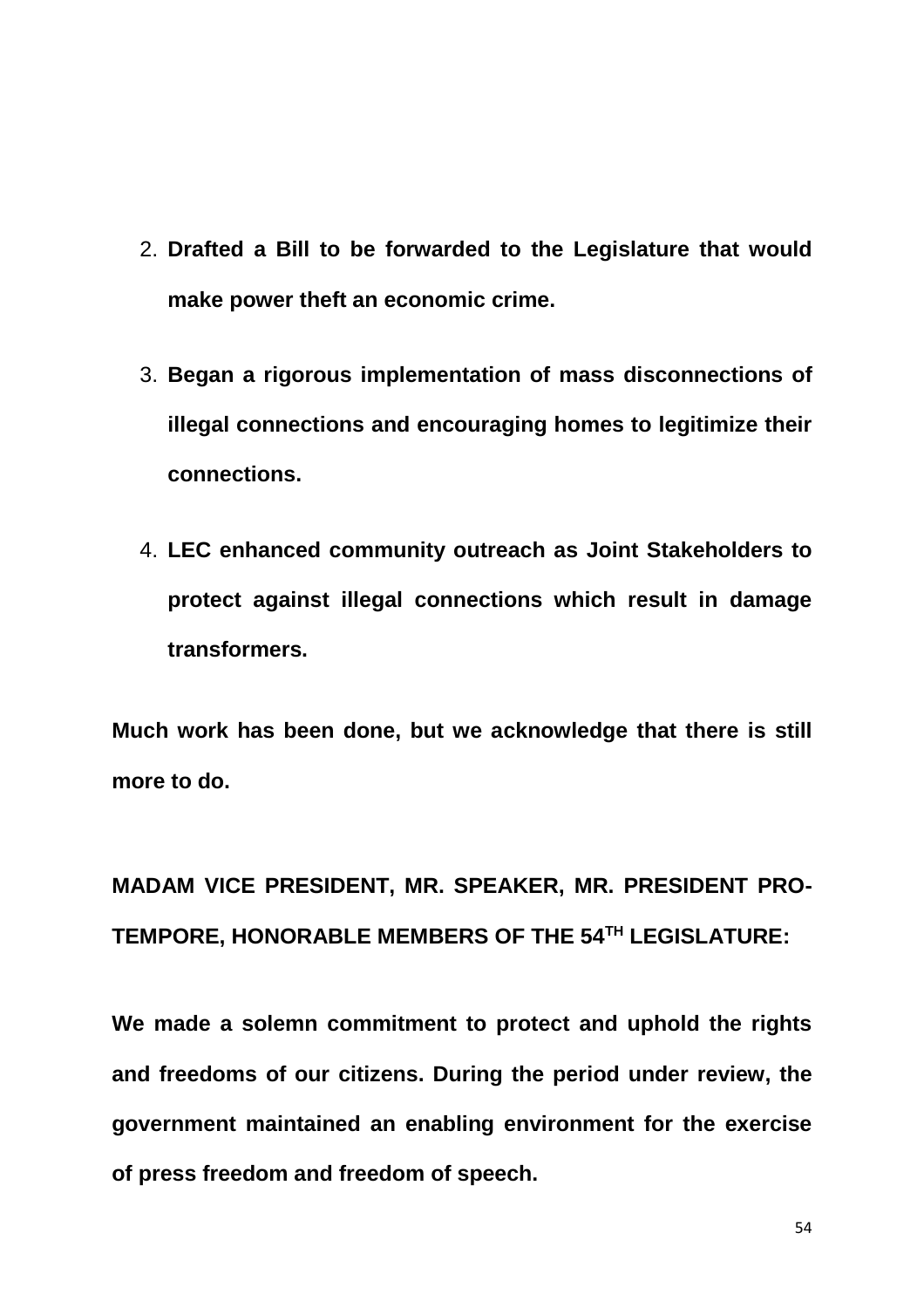**The Liberia media remains vibrant and unfettered. Currently, there are more than seventy privately owned (70) radio and television stations with over 40 newspapers operating in the country. The media is a fundamental pillar of our democracy. While we applaud the plurality of the media, we have also engaged the Press Union of Liberia to devise ways of enhancing professionalism.**

**Because we have an obligation to provide factual information about the development agenda to our citizens, we have ramped up the efficiency and capacity of the government's own national media outlets. The national broadcaster, Liberia Broadcasting Corporation (ELBC & ELTV) has extended its coverage to leeward counties. In an effort to further disseminate information to the populace, the government has signed a \$10 million United States dollar Grant Agreement with the Government of the People's Republic of China as support to the LBS decentralization program.**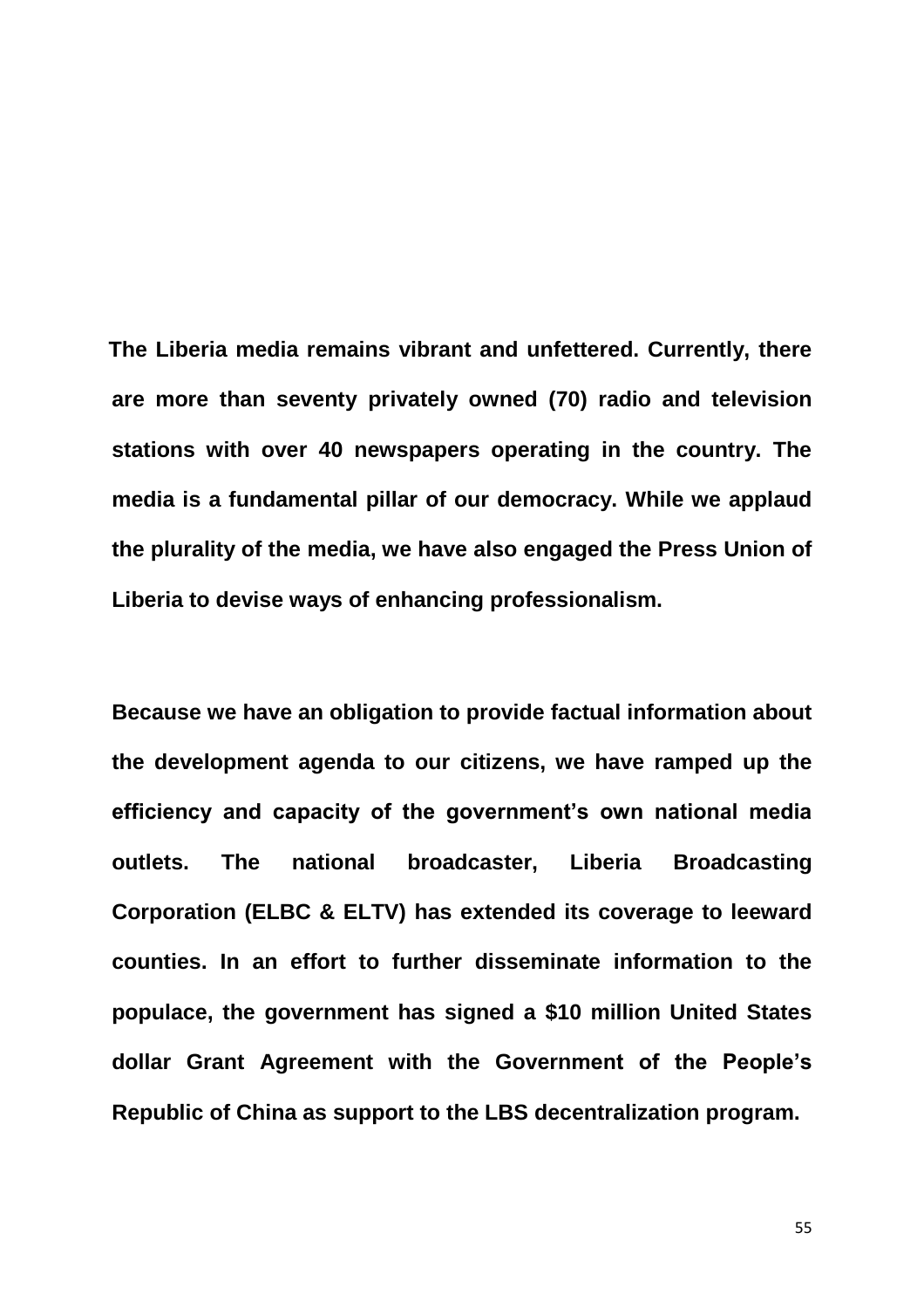**The State-owned media, including the New Liberia publication and the Liberia News Agency, have become a premier disseminator of news and information from all around the country. We as a government will continue to rely on the independent media to compliment the effort of the state-owned media to keep the Liberian people engaged and informed of the activities of the government.**

#### **HONORABLE MEMBERS OF THE 54TH LEGISLATURE:**

**Liberia is a beautiful country with huge tourism potential. Our Government will continue to work to improve the tourism potential.** 

**Tourism is largely a private-sector driven industry, but the government, in keeping with our own responsibility, has undertaken to craft the proper regulatory and administrative framework for the sector to thrive, within the framework of National Tourism Trade Export Strategy.**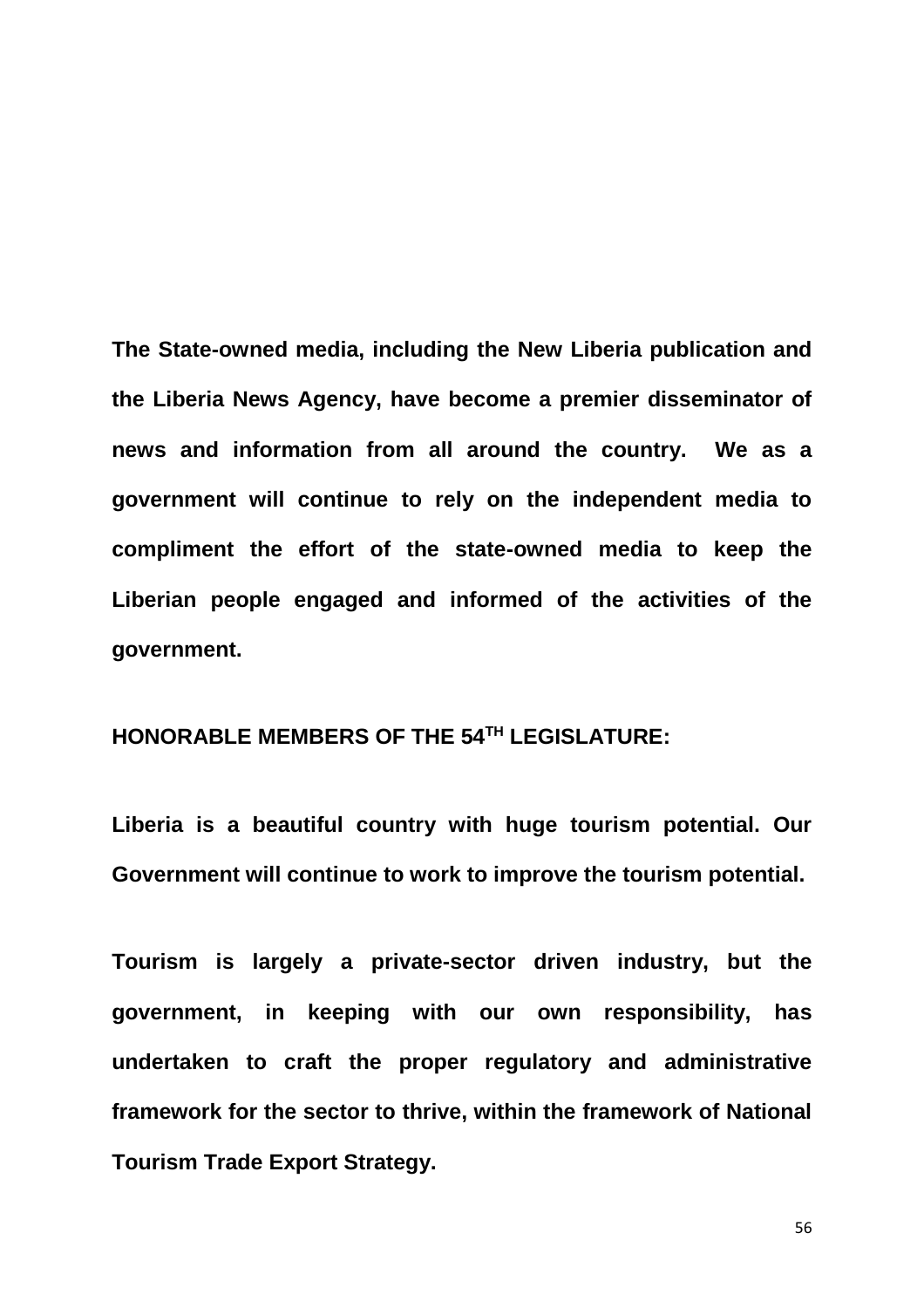**We are reviewing the option of seeking legislation to set up an independent national tourism board to regulate the sector and to attract investment in the sector.** 

## **MADAM VICE PRESIDENT, MR. SPEAKER, MR. PRESIDENT PRO-TEMPORE, HONORABLE MEMBERS OF THE 54TH LEGISLATURE:**

**I would like to reiterate to you today, what I said at the United Nation General Assembly last year: a nation which has experienced civil war must never take peace for granted, or forget the long shadow that years of conflict still cast over people's lives.** 

**We must realize and appreciate that ours is still a fragile peace. As we strive to reconcile our people and consolidate all our resources toward a future of prosperity, we must uphold the rule of law to enable us forge a sustainable peace.**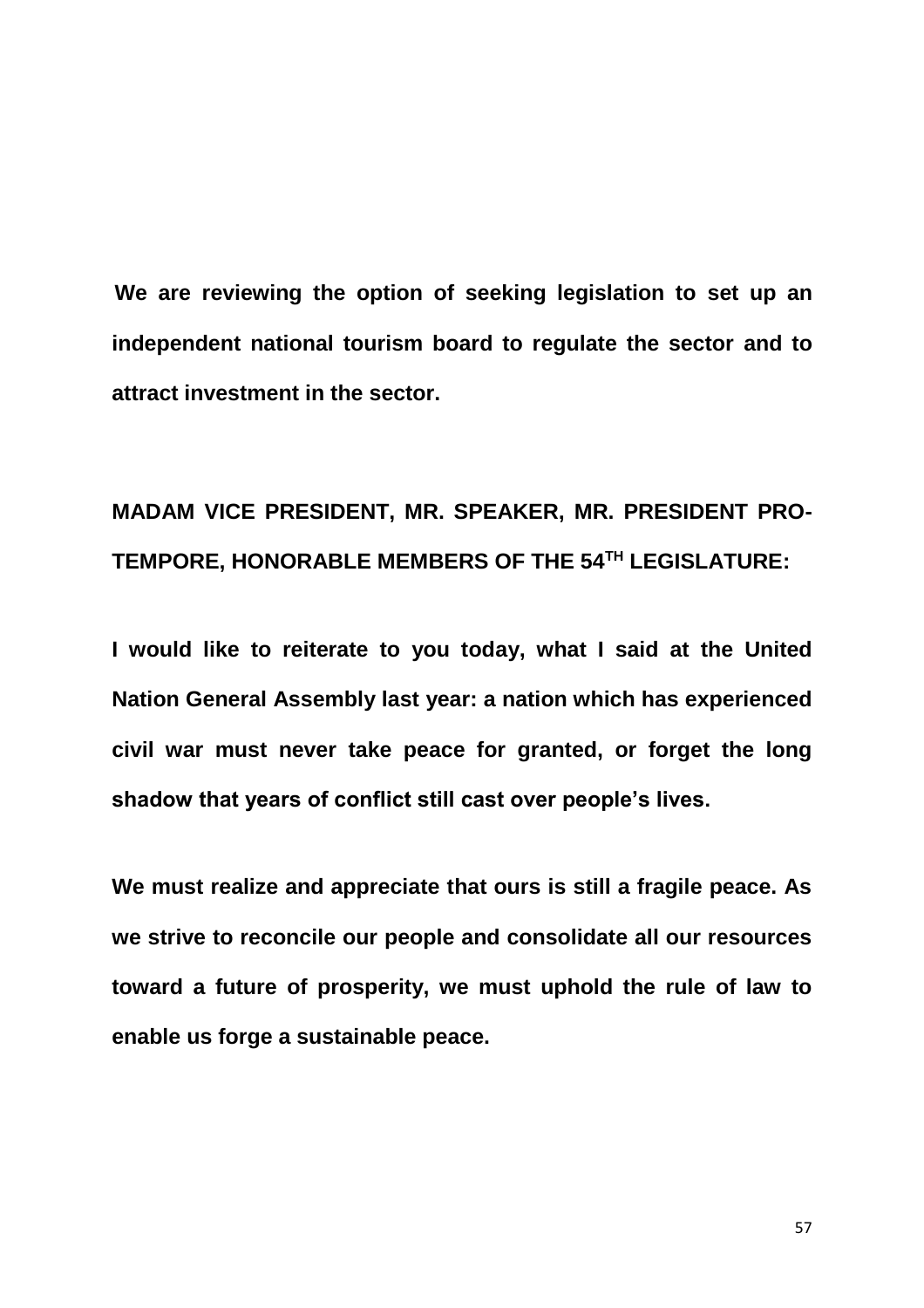**The peace that we enjoy today was bestowed upon us with the blood and resources of other countries; its sustainability is now our responsibility. We are constitutionally responsible under the law to protect our hard-won peace.**

**MADAM VICE PRESIDENT, MR. SPEAKER, MR. PRESIDENT PRO-TEMPORE, HONORABLE MEMBERS OF THE 54TH LEGISLATURE:** 

**The Ministry of National Defense continues to ensure professional military training for soldiers and is working with international partners in restructuring a credible defense sector that would maintain the peace and provide the enabling environment for the implementation of the Pro-Poor Agenda for Prosperity and Development (PAPD).**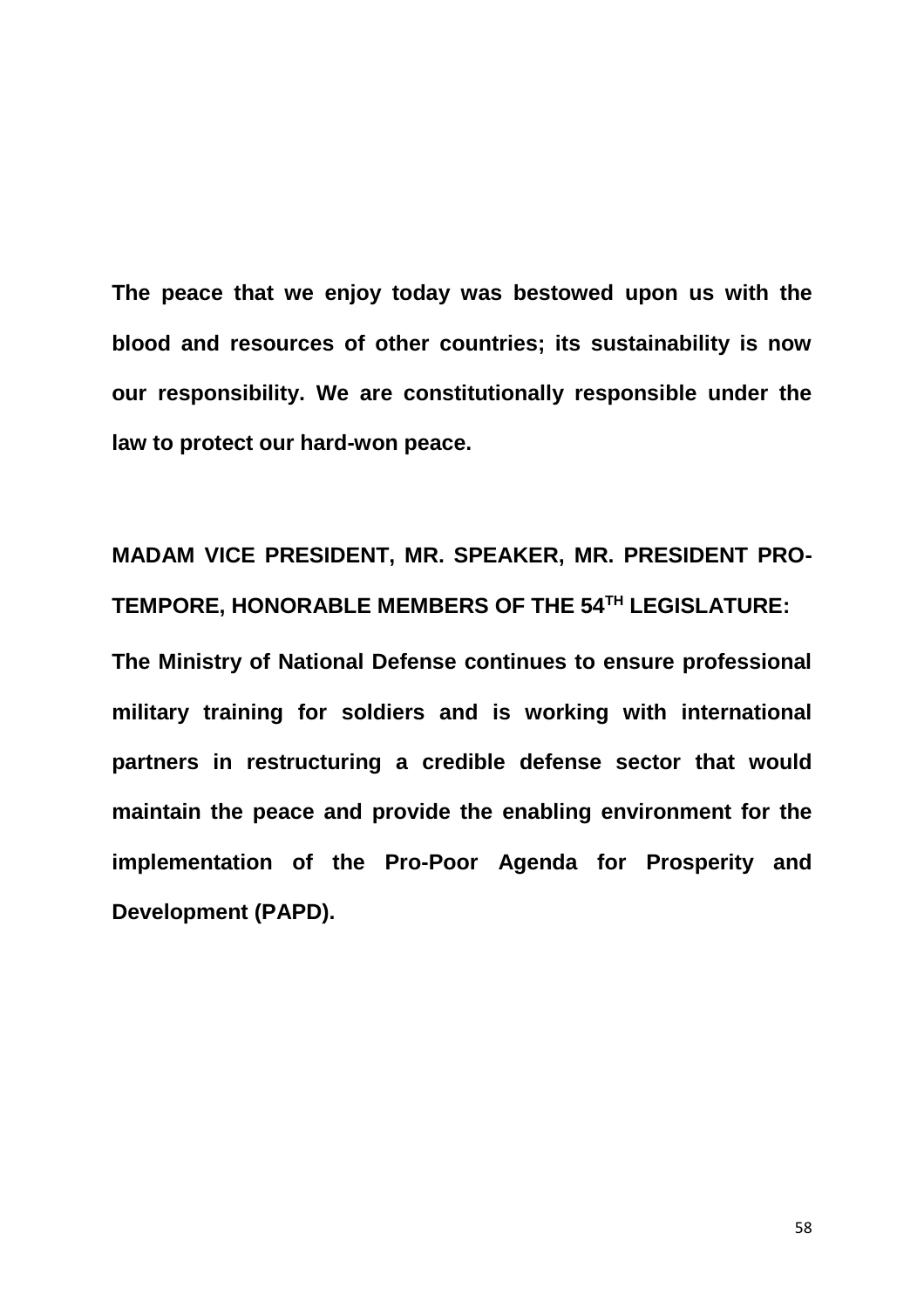**During the period under review several local and international training opportunities were provided by our partners including The United States of America, The People's Republic of China, The Government of Bangladesh, The Republic of Ghana, The Republic of Sierra Leone, and the Federal Republic of Nigeria to improve the administrative, tactical, and operational capabilities of the men and women of the AFL.** 

**The Armed Forces of Liberia continues to play significant role in the quest for peace and stability in Mali under the auspices of the United Nations Peacekeeping Operations Mission in Mali.** 

**In February of 2018, the Armed Forces of Liberia (AFL) conducted two successive rotation exercises to reach a total of five rotations since the beginning of the Mission.**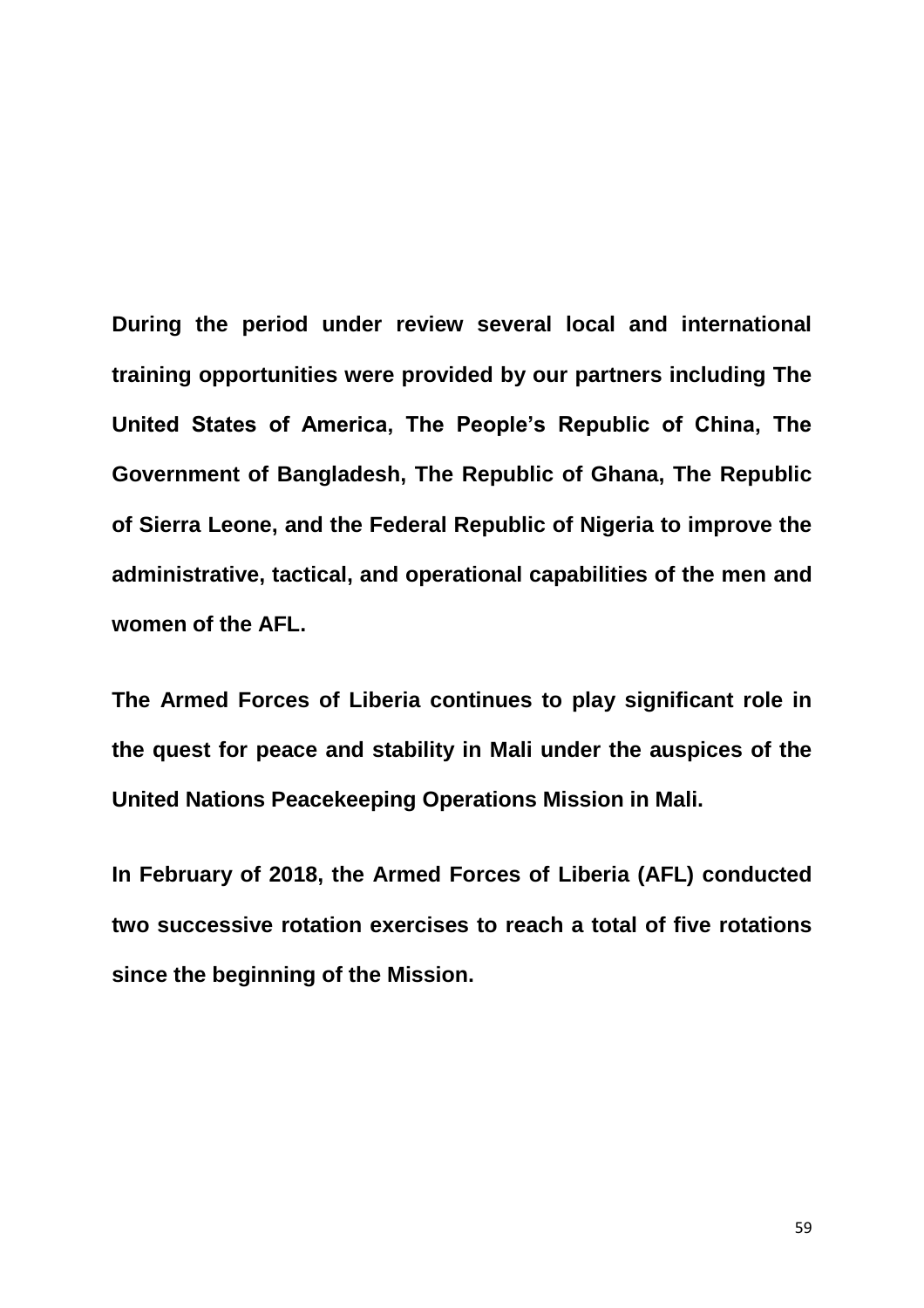**A total of one hundred personnel have been deployed, bringing the present strength of our troops to 105 personnel. During the period under review, the AFL Engineering Command collaborated with the Ministry of Public Works to undertake numerous road construction projects aimed at improving its civil-military relationship by engaging in civil works. In 2017, the Engineering Command completed the reconditioning of more than 300 kilometers of feeder roads in collaboration with the Ministry of Public Works.** 

**As part of post-conflict security sector reforms, the Liberian National Defense Act of 2008 included provisions to re-establish the Liberian Coast Guard. With assistance from the United States government, the Liberian Coast Guard was fully reactivated and partially equipped to conduct maritime security and safety operations.**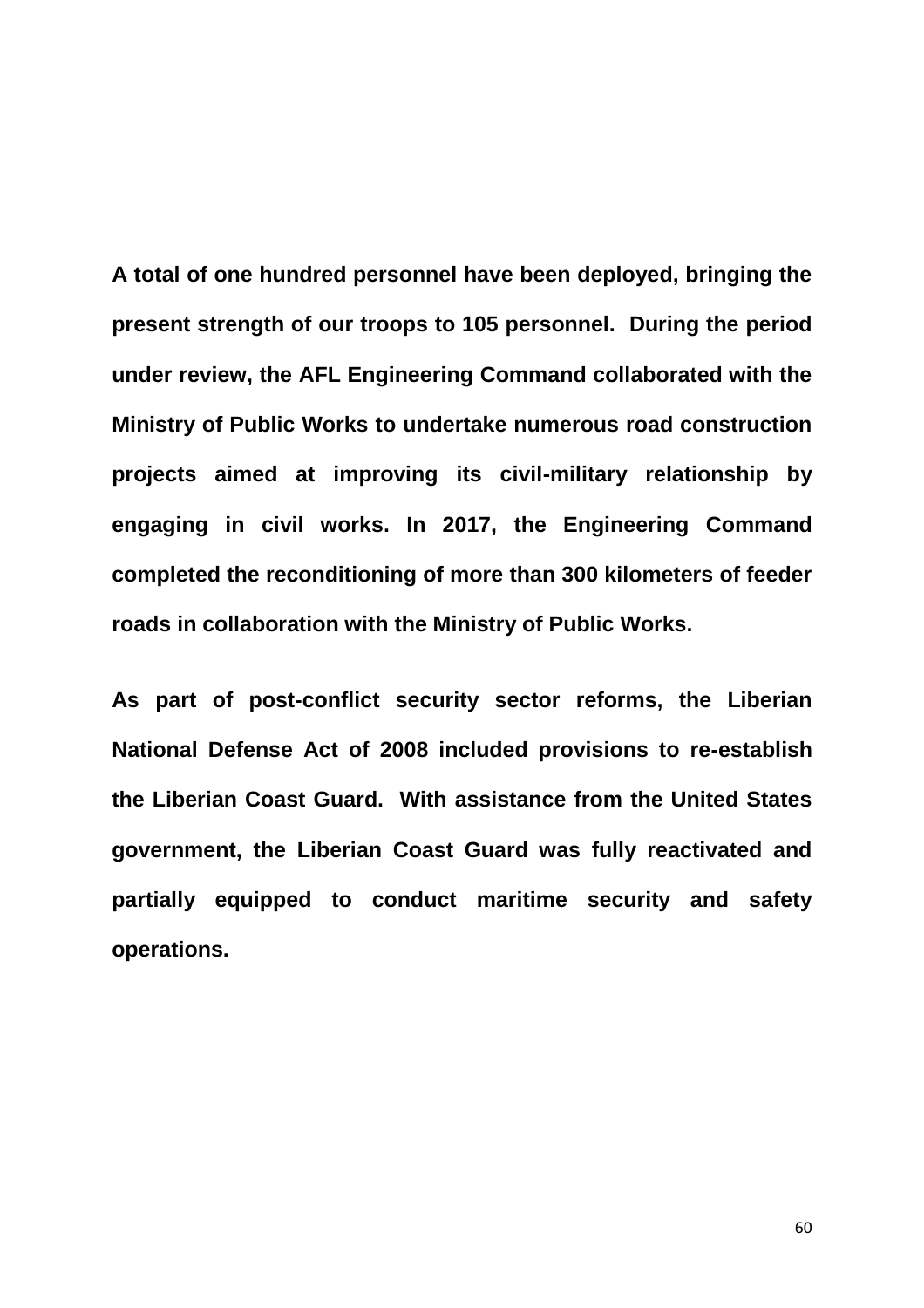**MADAM VICE PRESIDENT, MR. SPEAKER, MR. PRESIDENT PRO-TEMPORE, HONORABLE MEMBERS OF THE 54TH LEGISLATURE: In an effort to take government closer to the people, The Ministry of Internal Affairs launched the National Policy on Decentralization and Local Governance. The central goal of this new approach is to provide basic social services to our people.** 

**The newly-enacted Local Government Act of 2018 will now guide the national progress of decentralization of power, whereby authority, functions, and responsibilities will shift from central government to local governments.**

**MADAM VICE PRESIDENT, MR. SPEAKER, MR. PRESIDENT PRO-TEMPORE, HONORABLE MEMBERS OF THE 54TH LEGISLATURE: Liberia continues to foster friendly and mutually beneficial ties with her traditional partners as well as explore new relations with countries sharing similar world views based on friendship, peace and cooperation in pursuit of her national interest.**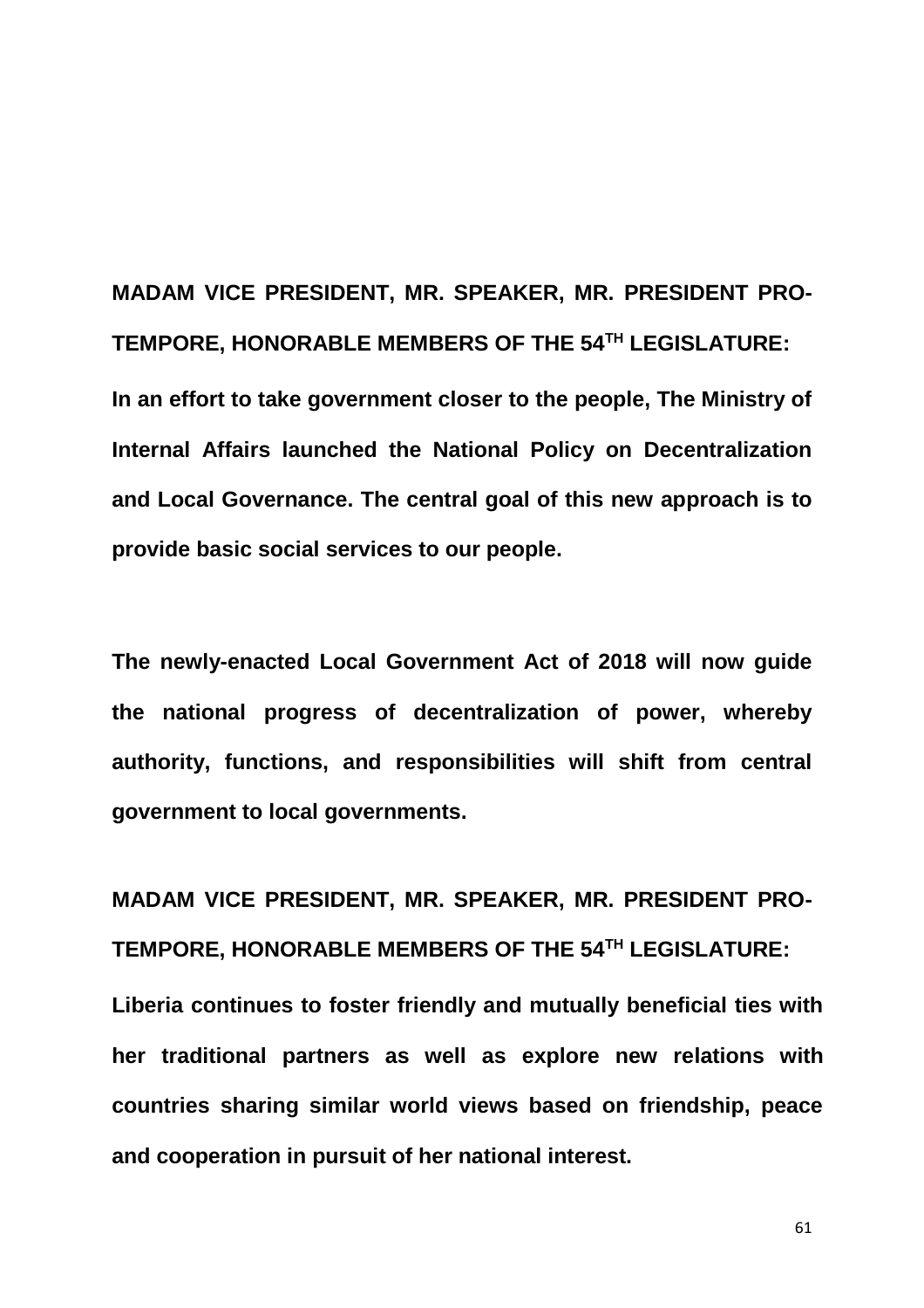**Liberia continues to pursue a foreign policy objective based on the principles of sovereignty, equality and non-interference in the internal affairs of other states. The cultivation of friendly ties with member states of the international organizations and the settlement of disputes through dialogue and negotiations took center stage in the international arena.** 

**During the period under review, I made Official and State visits to several countries in the interest of Liberia, and consulted with my colleagues on a number of issues of importance to Africa, notably the resolution of conflicts on the African continent and elsewhere. Most notable among my travels were the following:**

**January 28 - 30, 2018: I attended the 30th ordinary summit of Heads of State of the African Union in Addis Abba, Ethiopia. This was my first official travel as President of Liberia and my first attendance at the African Union.**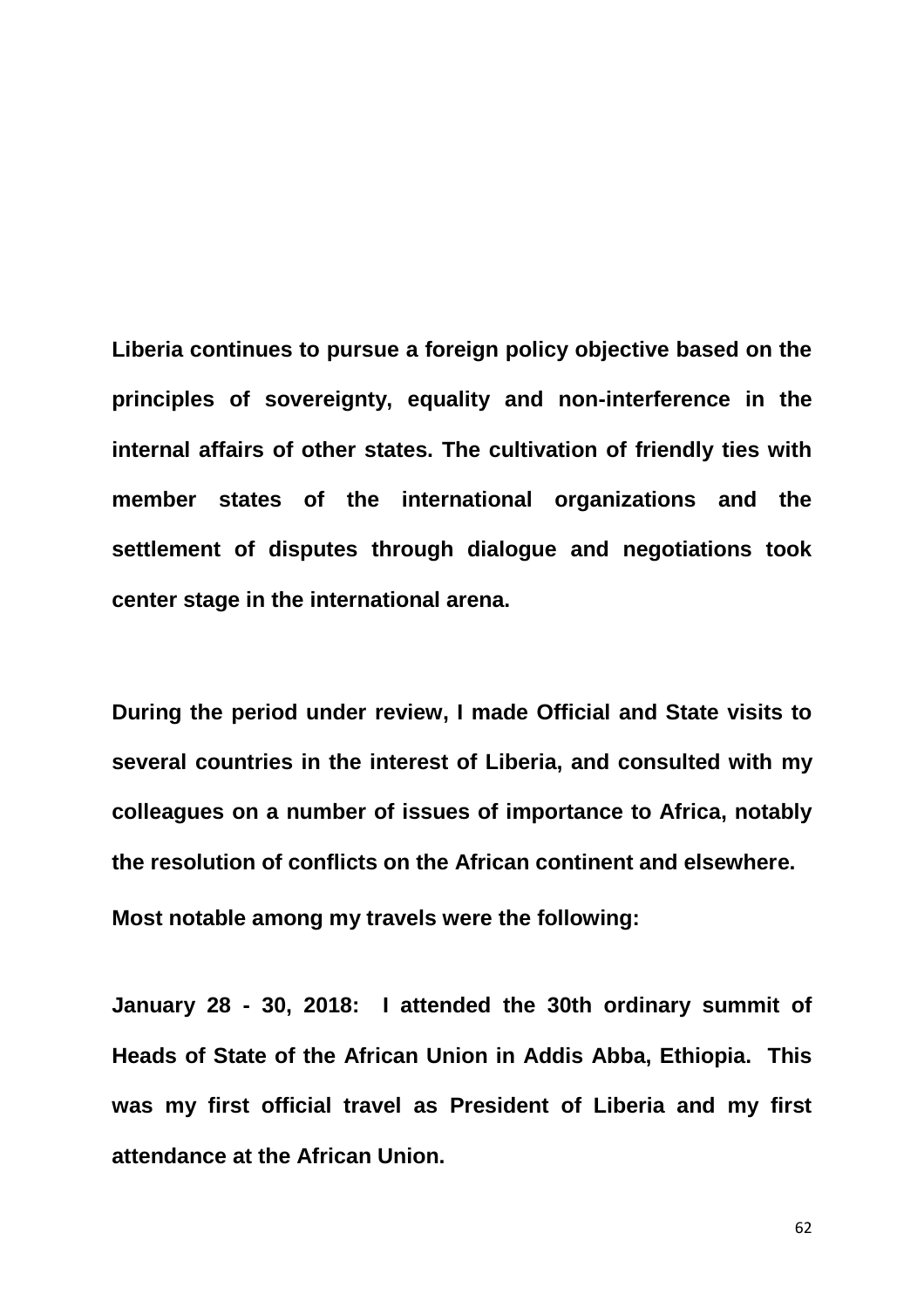**February 14 -17, 2018: I paid a State Visit to the Republic of Senegal. This landmark visit to the President of Senegal reinvigorated the bilateral relations between Liberia and Senegal. My counterpart, President Macky Sall, and I discussed various areas of bilateral cooperation, particularly in the areas of fisheries, medicine, carpentry training, investment promotion, as well as Senegalese experience in the implementation of economic and social development programs.**

**February 16 – 20, 2018: I made an Official Visit to the Republic of France where the French President committed a grant of Ten million Euros to Liberia for road maintenance. I was also given the opportunity, along with President Macron, to serve as a co-founder of Sports for Development. Modalities are being worked out for a more comprehensive and sustainable development assistance to Liberia.**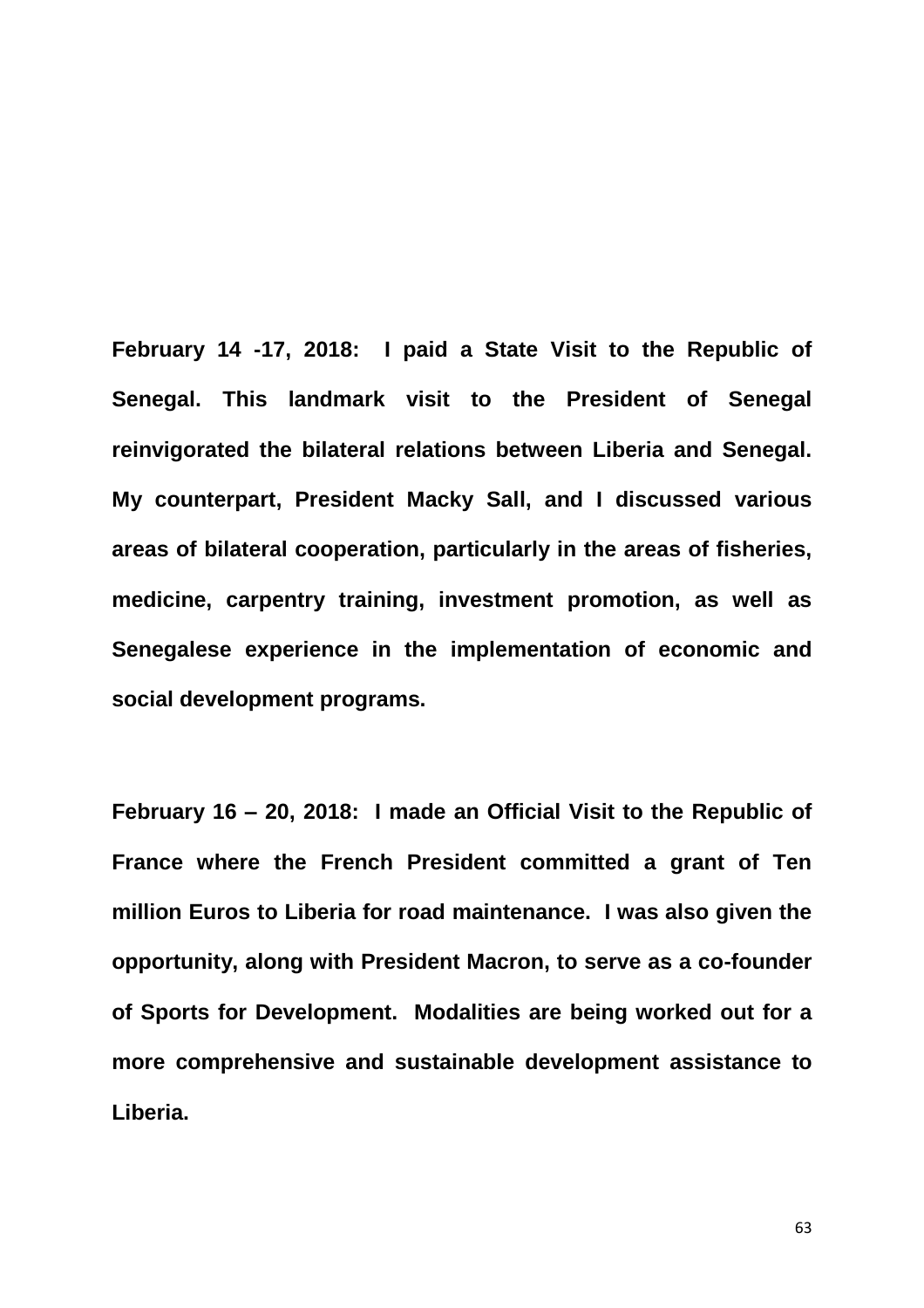**June 1 – 7, 2018: I attended the 12th edition of the European Development Forum on International Cooperation and Development held in Brussels, Belgium.**

**July 29 - August 1, 2018: I attended the 53rd Summit of the Authority of Heads of State and Government of ECOWAS in Lomé, Togo.**

**August 27 - September 6, 2018: I led a high-powered delegation to attend the Forum on China-Africa Cooperation (FOCAC) Summit in Beijing, China. During this visit, the Government of Liberia and China signed a \$54 million United States dollar grant to Liberia to aid the construction of two overhead bridges to ease traffic movement at the Ministerial Complex and the SKD Boulevard respectively.**

**I would like to inform this August body that Liberia has signed a Memorandum of Understanding enabling us to become a member of the One Belt One Road Initiative.**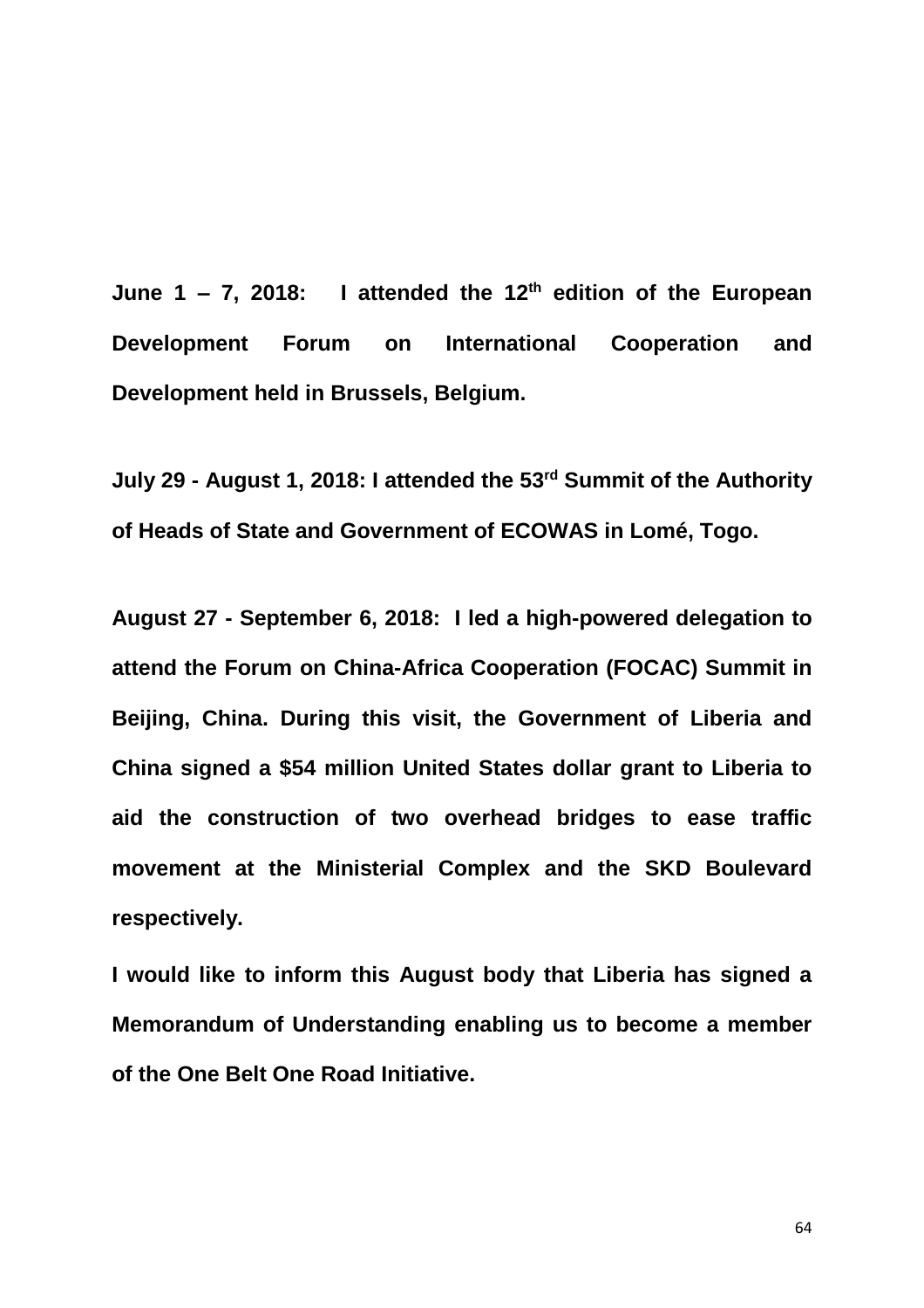**All of these indicate the strength of Liberia-China Relations. In this spirit, we reconfirm our commitment to upholding the One China Policy which governs our relations.** 

**September 18 - October 4, 2018: I attended the 73rd Session of the United Nations General Assembly for the first time as President of the Republic of Liberia. I had the opportunity to address the General Assembly and also attended a high-level meeting on the world drug problem that was chaired by President Donald Trump of the United States. I also attended a high-level plenary meeting on global peace in honor of the 100th birth anniversary of Nelson Mandela.**

**November 9 – 15, 2018: At the invitation of the President of France, I paid an Official Visit to the Republic of France to attend the Paris Peace Forum which brought together more than Seventy (70) world leaders. During the occasion, had the opportunity to meet other world leaders.**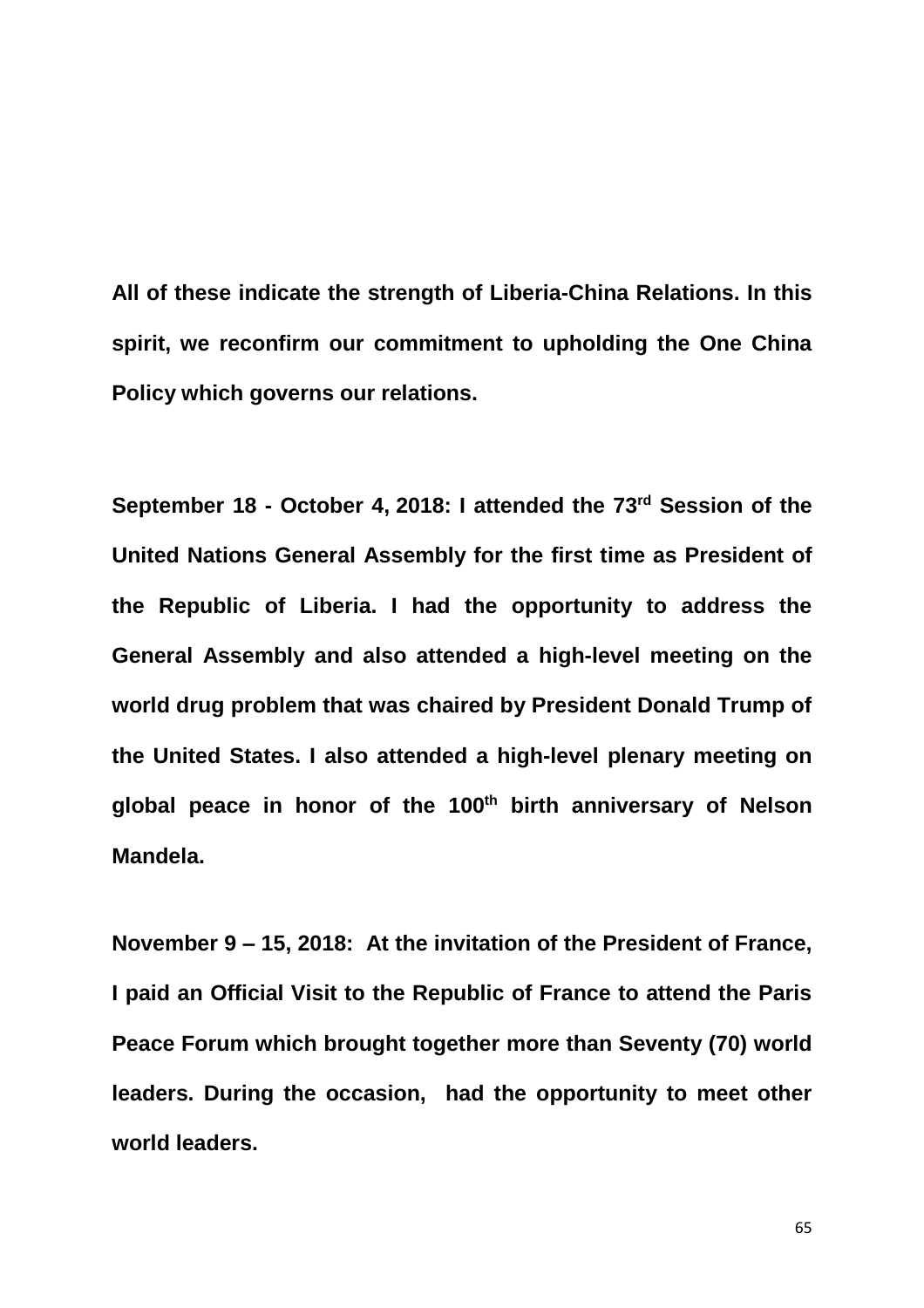**While in France, I was invited to attend the Internet Governance Forum organized by the United Nations Educational Scientific and Cultural Organization (UNESCO) as a Guest of Honor.** 

**In my submission I highlighted the significance of Internet in bridging communication gaps in the world, as well as called attention to the dangers of the misuse of this new technology for both countries and their citizens.**

## **HONORABLE MEMBERS OF THE 54TH LEGISLATURE**

**It is noteworthy to report that Liberia's relation with the United States is cordial, harmonious and mutually fruitful. Both countries enjoy strong relationship which is characterized by mutual respect. America is a traditional ally of Liberia and both countries continue to collaborate at the bilateral and multilateral levels, which led to a recent and significant signing of a \$120 Million United States dollars grant between USAID and Government.**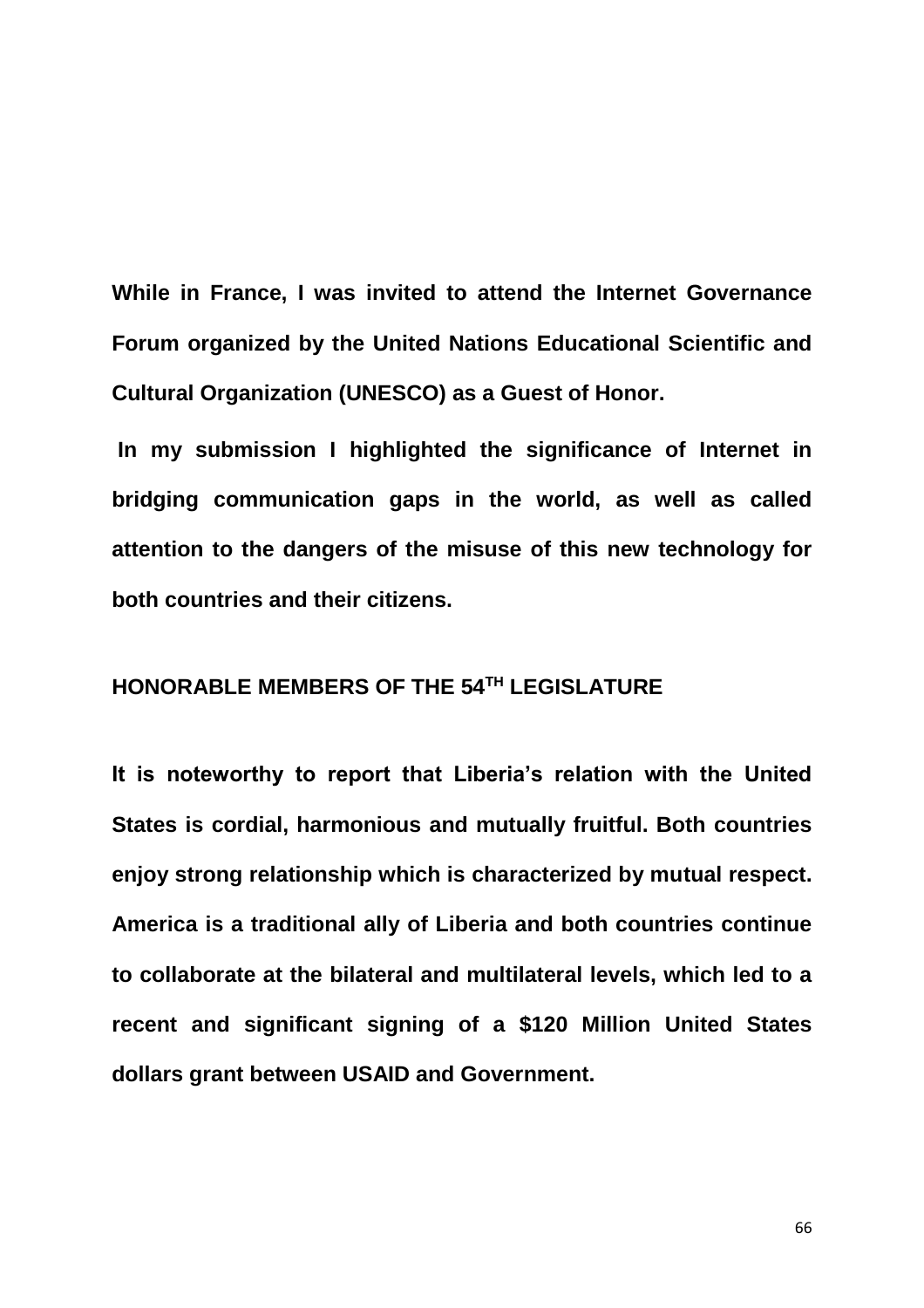**MADAM VICE PRESIDENT, MR. SPEAKER, MR. PRESIDENT PRO-TEMPORE, HONORABLE MEMBERS OF THE 54TH LEGISLATURE: During the reporting period, several officials, former officials of Government and prominent citizens ended their earthly journey for eternal rest. Among those for whom official Gazettes were issued were:** 

**1. Hon. Lemuel E. A. Reeves, Sr.**

**Former Commissioner General, Acting Commissioner General and Deputy Commissioner for Naturalization, respectively, Bureau of Immigration and Naturalization, now Liberia Immigration Service**

**2. Hon. Jacob Hilary Mason Sr. - Former Deputy Minister for Administration, Ministry of Agriculture**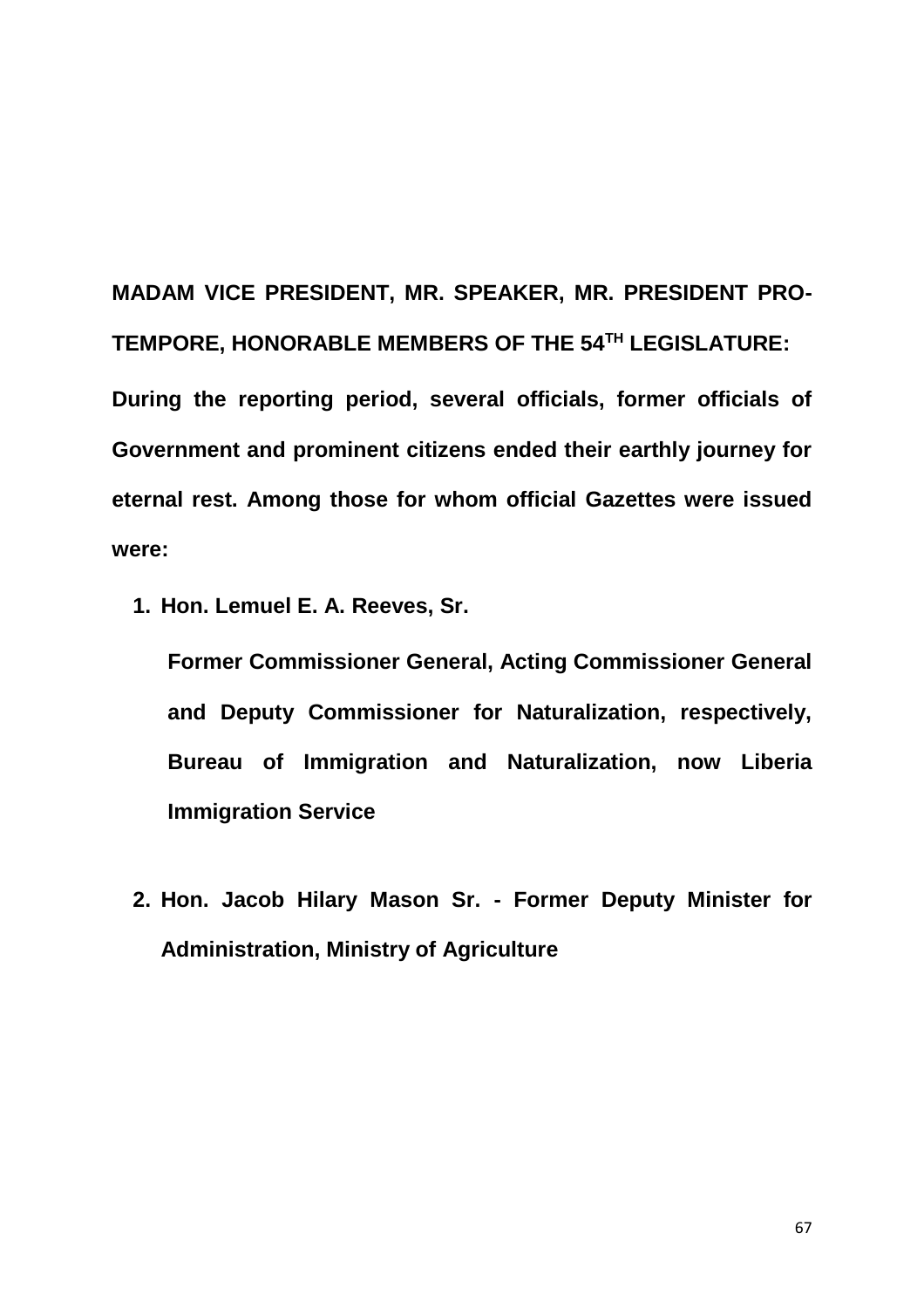#### **3. Amb. Famatta Rose OSODE**

**Former Minister and Deputy Permanent Representative to the United Nations, Minister Counselor, Counselor, Deputy Permanent Representative/Minister Plenipotentiary, Charge d' Affaires** 

**4. Hon Jackson E. Doe**

**Former Minister of Post and Telecommunications, Transport and Presidential Affairs** 

**5. Hon. Sandei A. Cooper, Sr.** 

**Former Deputy Governor, Central Bank of Liberia; Senior Vice President for Operation, Erstwhile Citi Bank; Treasurer and Chief Financial Officer respectively.**

**6. Cllr. Francis Y S. M. Garlawolu**

**Former Minister and Attorney General, Ministry of Justice, Republic of Liberia; Dean and Former Senator of Bong County**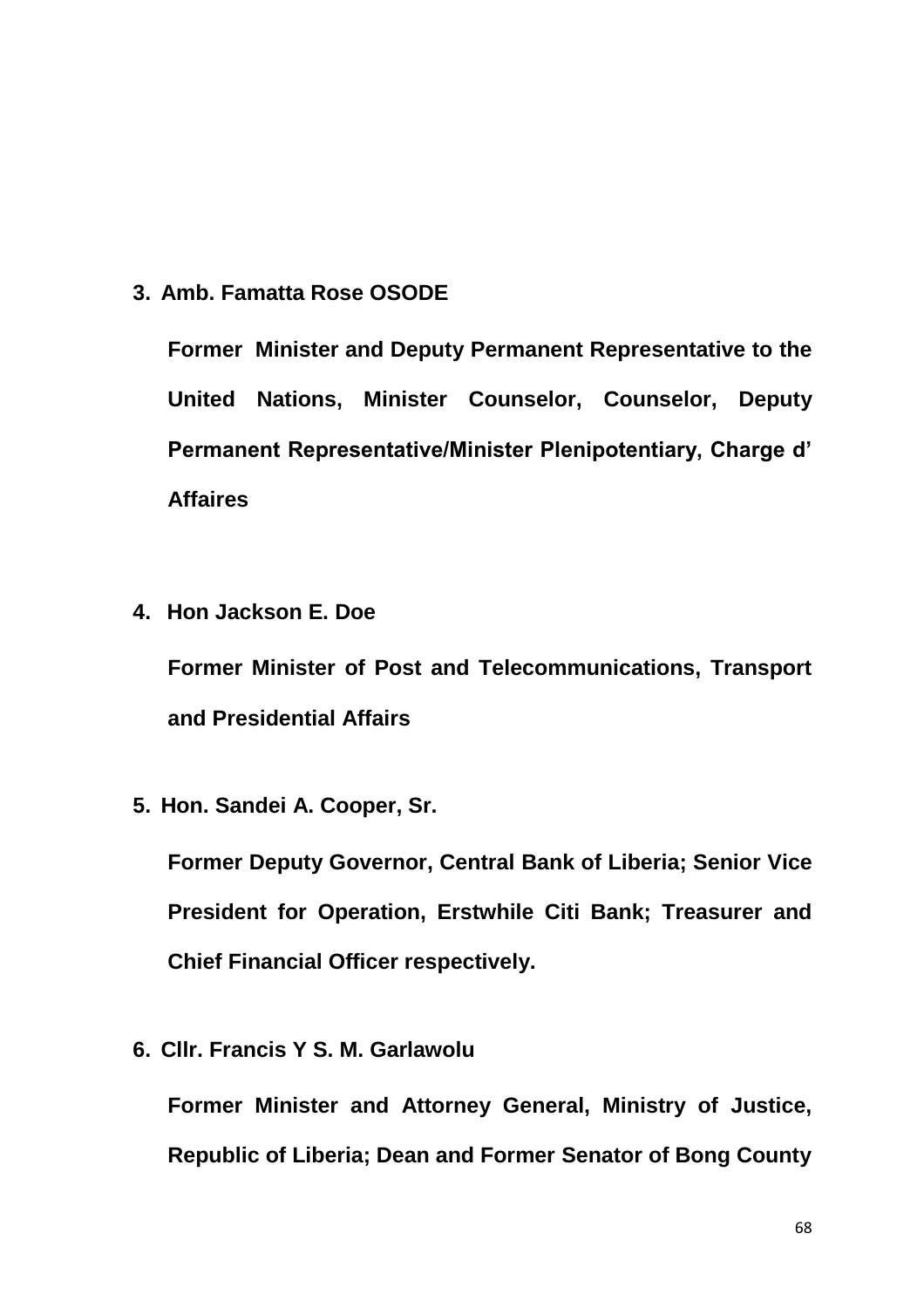**7. Hon. A. Francis Kpangbai** 

**Former Representative, 51st Legislature, Bong County; Procurement Officer, Peace Corps; Land Commissioner, Ministry of Lands, Mines and Energy, Bong County** 

**8. Chief. Joseph T. K. Vonleh**

**Former Paramount Chief, Chief Elder, Clan Chief, Respectively; Ministry of Internal Affairs, Republic of Liberia** 

**9. Hon. Alfred Boimah Anderson, Jr.**

**Former Superintendent, Bomi County; Former Board Member, Bomi Community, College and Radio Bomi, respectively, Educator, Humanitarian, Prominent Citizen** 

**10. Rev. Dr. Emmanuel W. Johnson**

**Superintendent, Monrovia Consolidated School System, President, Cuttington College and Divinity School.**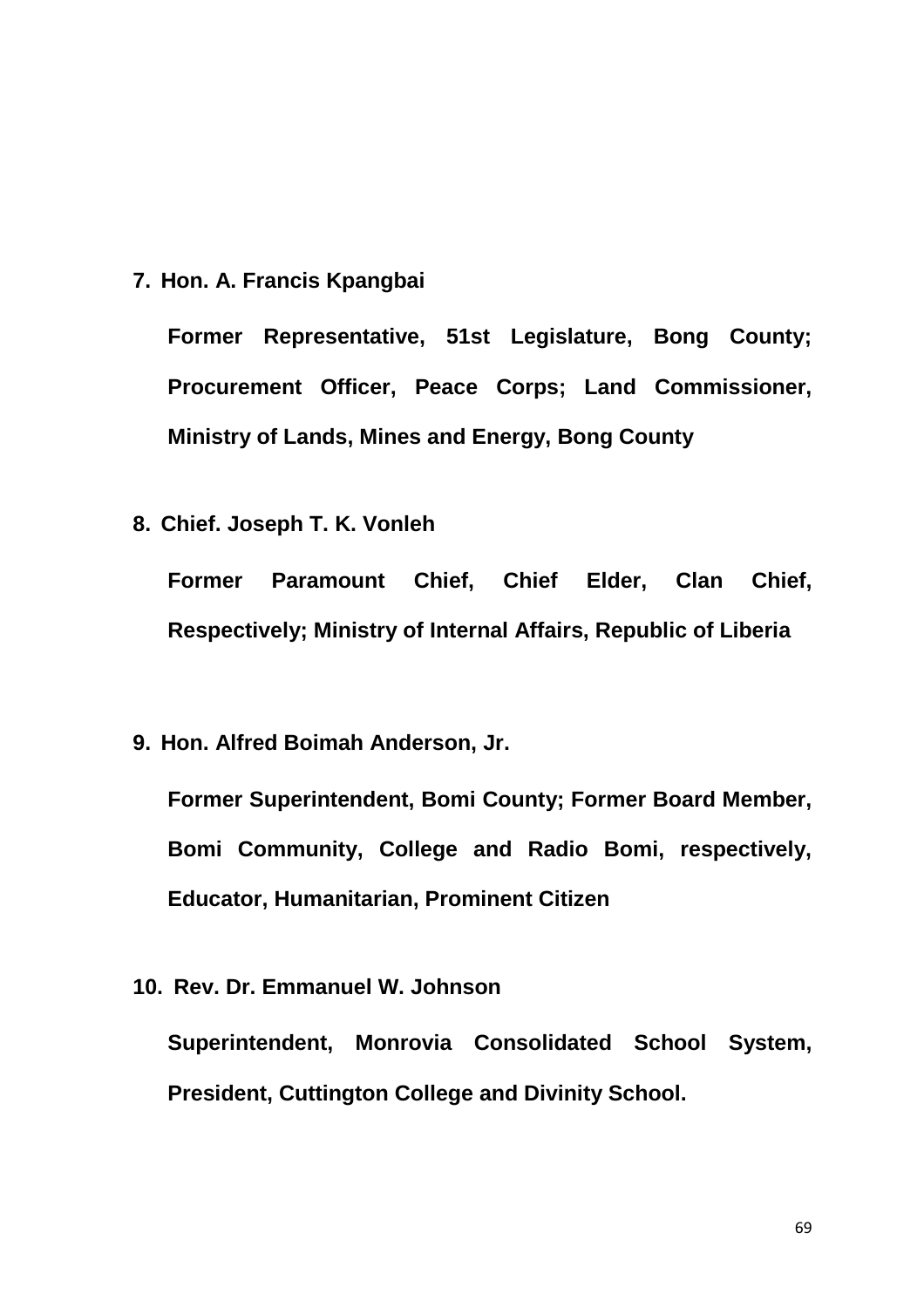**MADAM VICE PRESIDENT AND PRESIDENT OF THE SENATE, MR. SPEAKER, MR. PRESIDENT PRO-TEMPORE AND HONORABLE MEMBERS OF THE 54TH LEGISLATURE:**

**Long before the drafting and completion of the PAPD, our administration started immediate implementation with the Recast Fiscal Year 17/18 National Budget. With the re-balancing, we were able to generate \$9.6 million United States dollars in savings through expenditure cuts, including reductions in the salaries of all top-level government officials.** 

**These included cabinet ministers, deputy and assistant ministers, heads of autonomous agencies and their deputies and assistants.** 

**I am pleased to inform you, Honorable Members of the 54th Legislature, that today, no member of my cabinet makes above US\$7,200 monthly as compared to monthly earnings of US\$15,000 to US\$20,000 in the past.**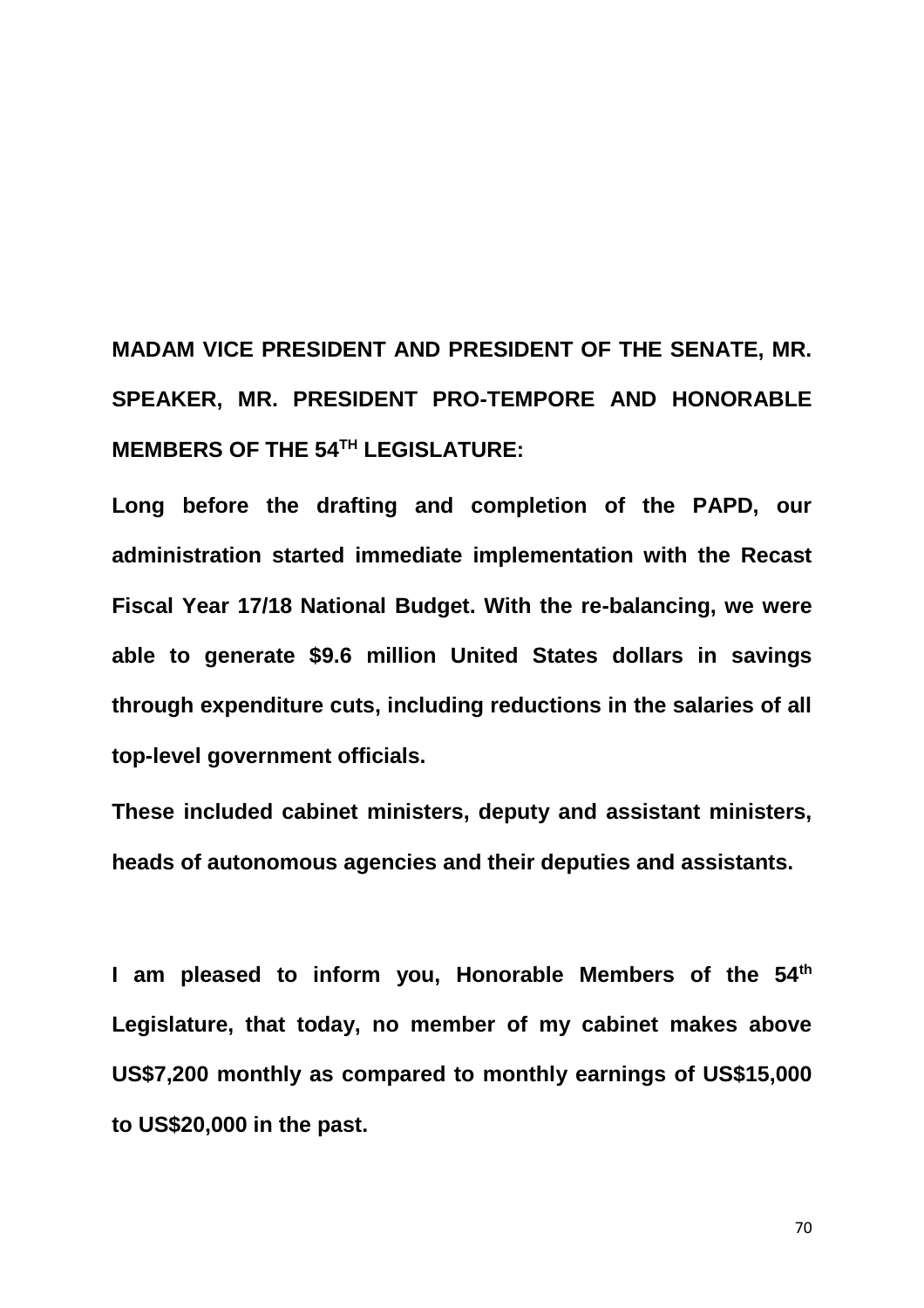**With your approval as Members of the National Legislature, we used these savings wisely to fund Thirteen (13) Pro-Poor Projects. Today, I am pleased to inform you that most of these deliverables, consisting of our first Pro-Poor programs and projects, have now been successfully completed.** 

**Some of the major successful programs and projects include: digitizing the University of Liberia registration system; sending medical doctors abroad to specialize; feasibility study of the 14th Military Hospital; upgrade of JFK and provision of the roads maintenance and the payment of the Resettlement Action Plan. Additionally, a new Presidential Lounge is being constructed at RIA to accommodate visiting Heads of State.**

**In addition, three (3) new dedicated jetty lines were installed at the Petroleum Storage Terminal (PST) on Bushrod Island. Another major milestone in the PST rehabilitation and expansion project was achieved with the completion of Three (3) new storage tanks.**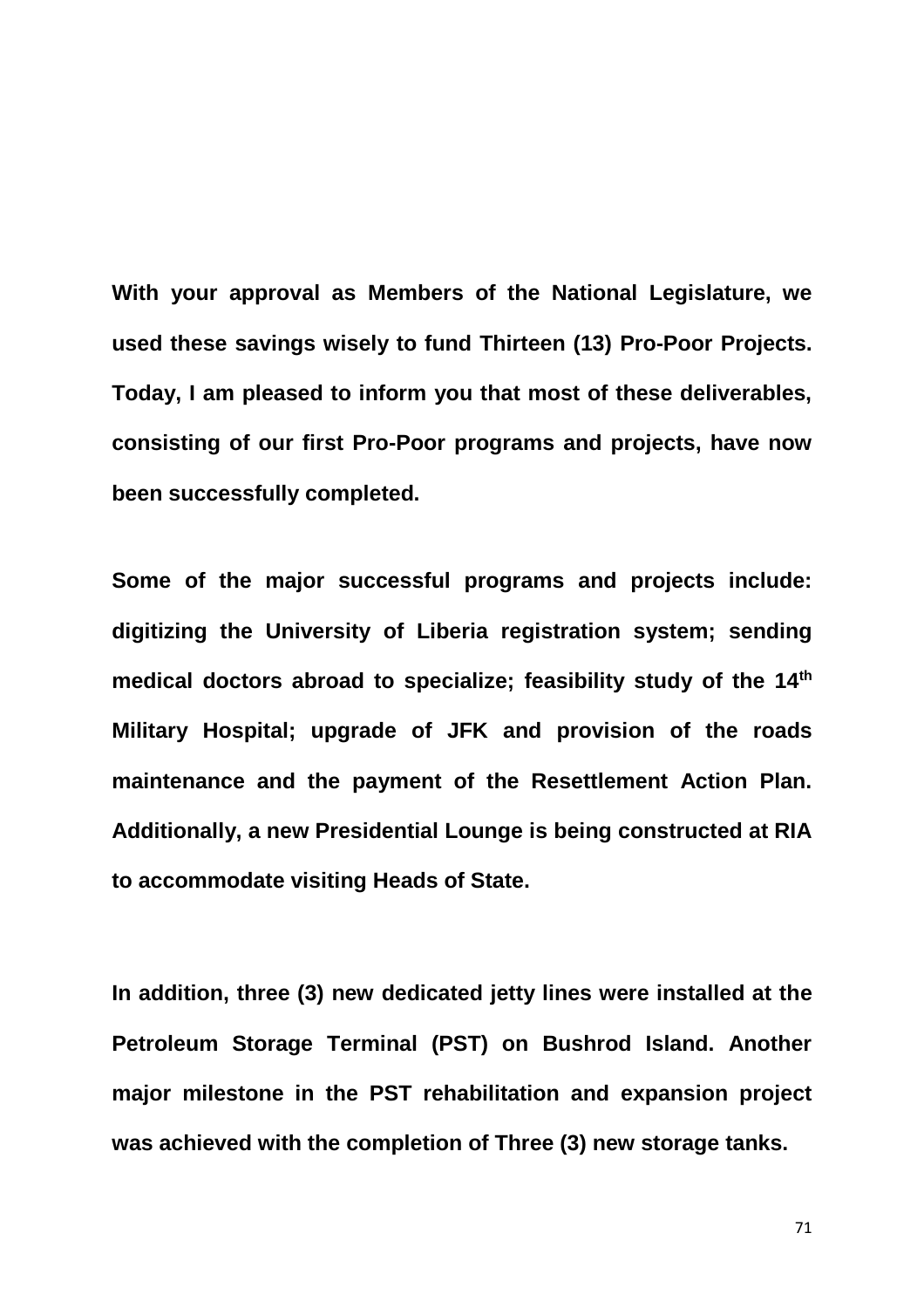**These tanks enable the Government to store more petroleum products.** 

**In the face of rising global prices, the government has been able to reduce the basic prices of fuel on the Liberian market. Fuel prices have been reduced as follows: Gas: 3.70 reduce to 3.30 and AGO has been reduced from 3.95 cents to 3.70. Likewise, the price of an ordinary passport has been reduced by 10%, from \$50 to \$45.**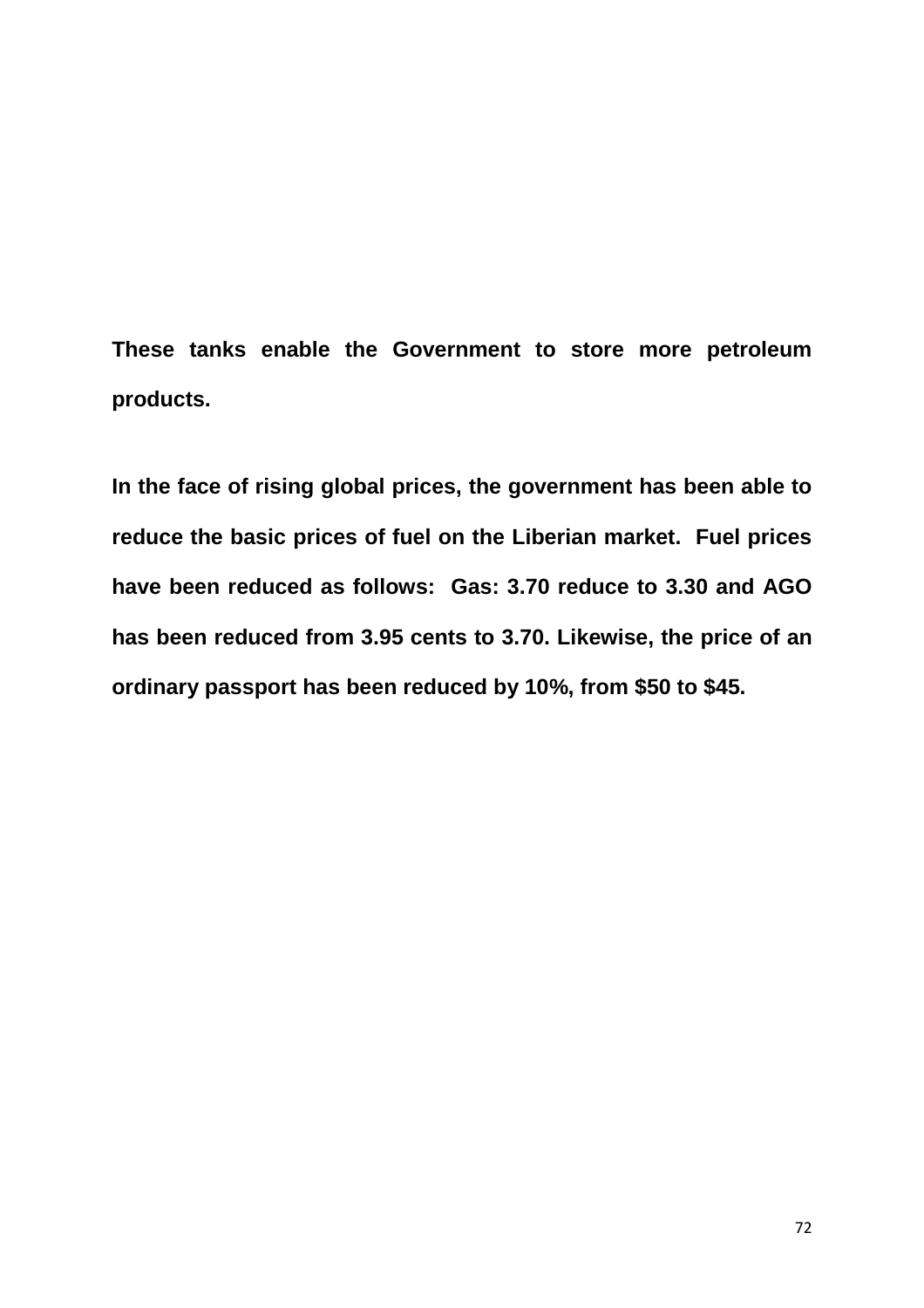**MADAM VICE PRESIDENT AND PRESIDENT OF THE SENATE, MR. SPEAKER, MR. PRESIDENT PRO-TEMPORE AND HONORABLE MEMBERS OF THE 54TH LEGISLATURE:**

**As we kick start the infrastructure portion of the PADP through road construction, we also want to place a new emphasis on agriculture.**

**Our International Partners will agree with me that endless national and foreign resources have been and continue to be poured into Agriculture, yet returns on these investments are almost negligible.** 

## **THIS WILL HAVE TO CHANGE!!**

**Just as I am doing with the roads, I will directly get involved in the programs and practical implementation of agriculture development.**

**The sector accounts for more than seventy percent (70%) of household earnings.**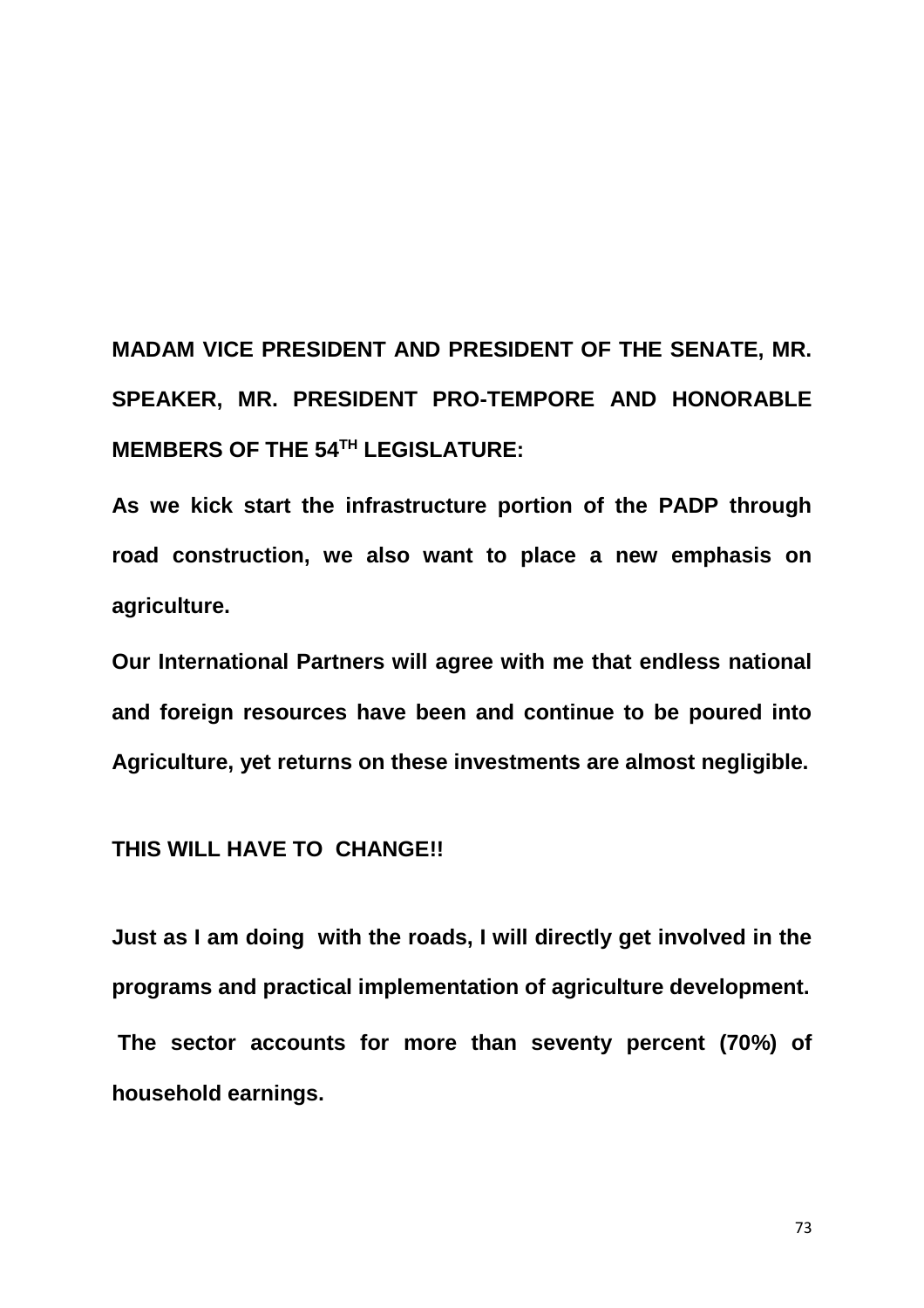**Therefore, our Pro-Poor Agenda for Prosperity and Development can only be sustainably achieved through agriculture. We will craft new practical and realistic agriculture policies, incentivize the sector by providing access to credit, reducing tariffs on agriculture implements, and provide small machines, modern seeds and fertilizers.**

**As I said before, and continue to say, Liberia is open for business. Under this administration the private sector will be prioritized. With the passage of the new Special Economic Zone Law, we will create one-stop shop business zones for the private sector.** 

**We have for long spoken about adding value to various raw materials to create more jobs, income and livelihood for our citizens. It is time we take practical action to make it happen.**

**As part of our strategies to begin value addition, especially for light manufacturing and processing.**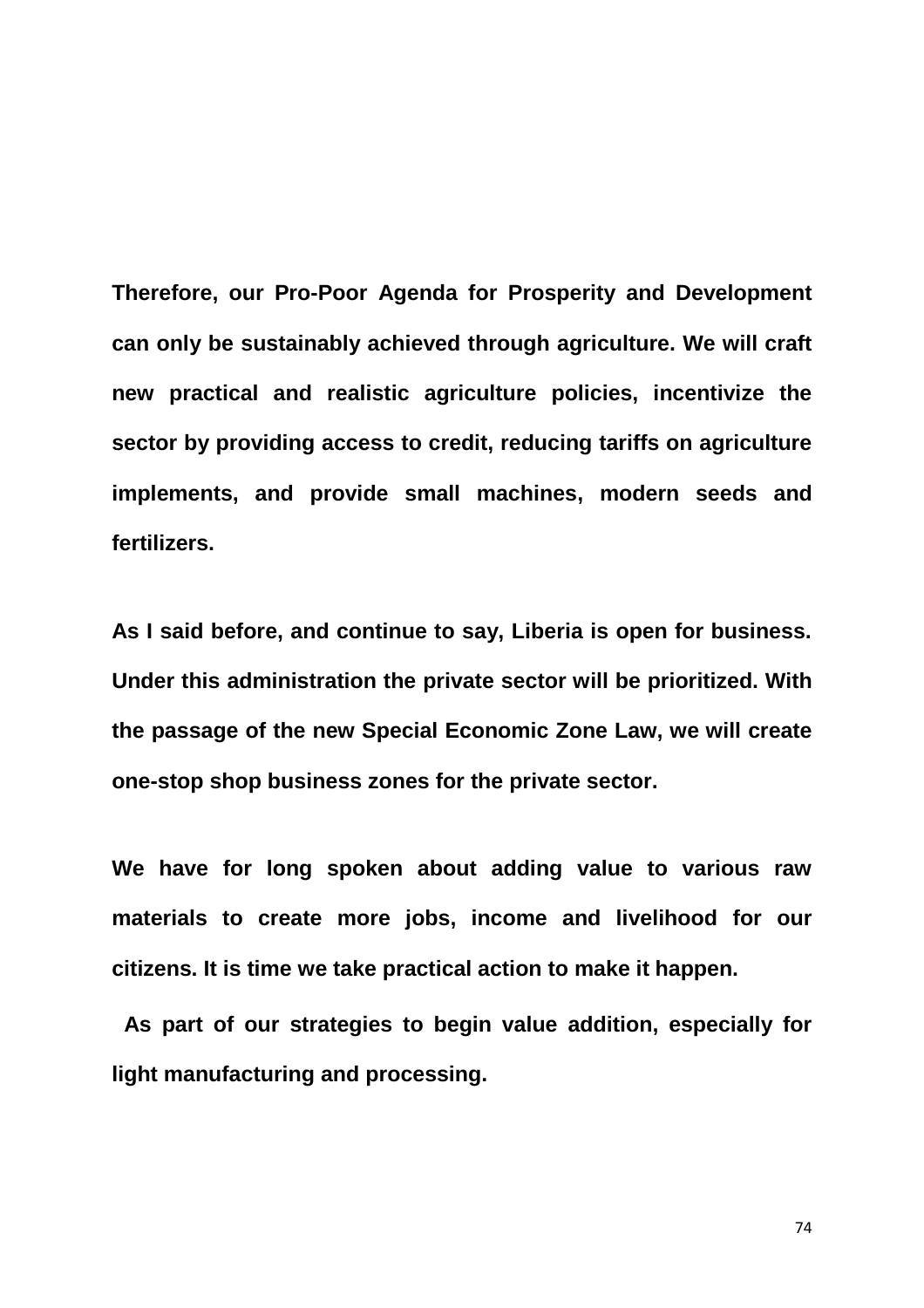**Survey of the Buchanan port has already begun on land that is allocated for the establishment of an SPECIAL ECONOIC ZONE, and in this fiscal year we work with our international partners to complete the feasibility studies***.*

**While we try to roll out these new business opportunities, we will get directly involved in improving the business climate in Liberia.**

**I would like to take this time to thank all the foreign businesses operating in the country. In spite of various constraints, they continue to positively contribute to the economy in terms of revenue generations and job creations.** 

**As part of this exercise Government will continue to addresses constraints and challenges faced by our business community and the private sector. In so doing, we intend to explore the possibility of the following:**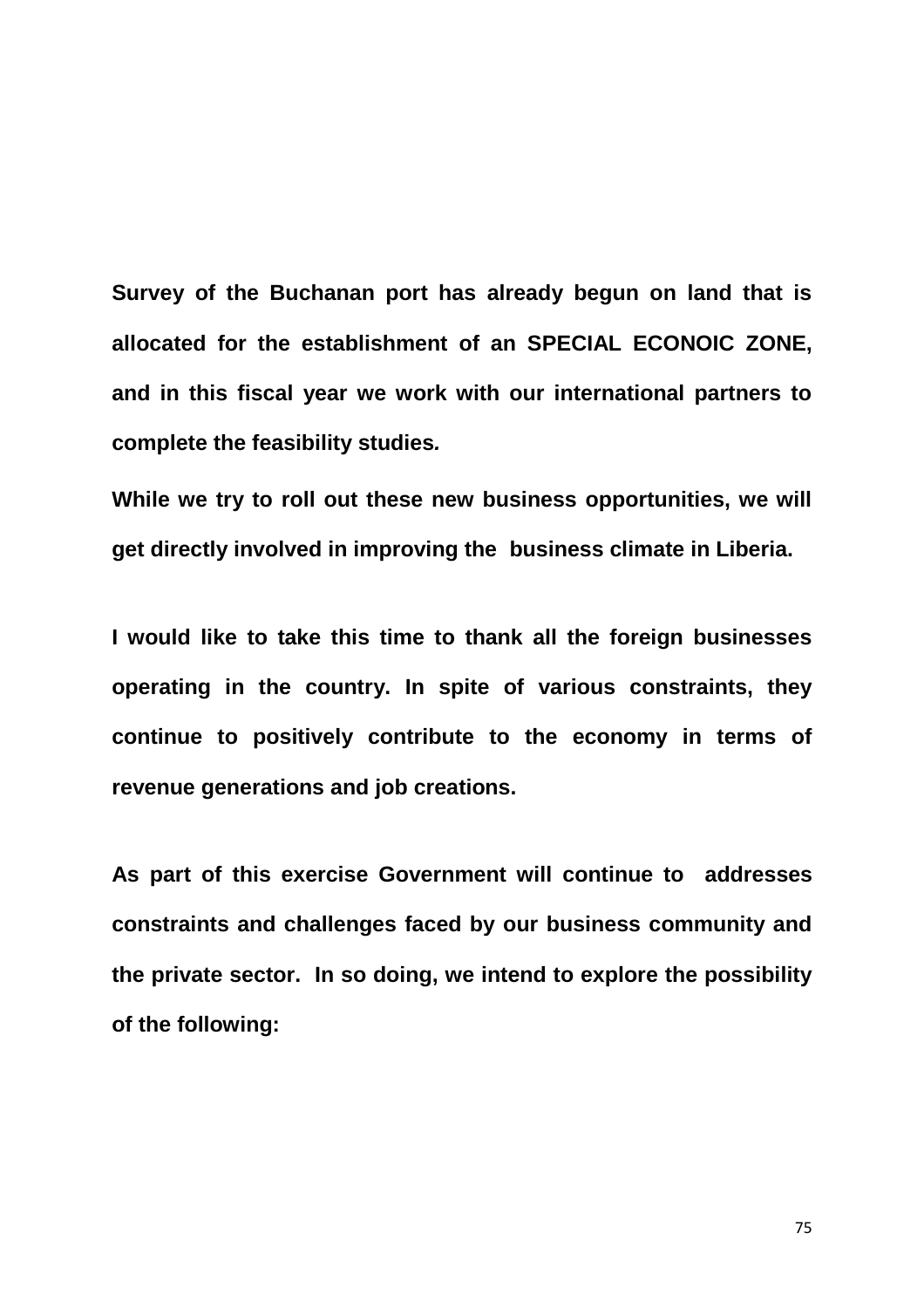**We will shortly place before you, the Legislature, a proposed amendment to extend the time required to renew Resident Permits. In Liberia we have business people who have lived here for 30 to 50 years but have to renew resident permit every year. THIS WILL HAVE TO CHANGE! People who have already resided in Liberia for five years or more, without a criminal record, will be eligible.** 

**The amendment will also propose that resident permit holders will no longer be required to obtained permits to re-enter the country. We will also look into revising the requirement for annual renewal of work permits for a longer period.**

**Additionally, we will implement a Visa-upon-Arrival program, as well as the issuance of Tourist Visas.**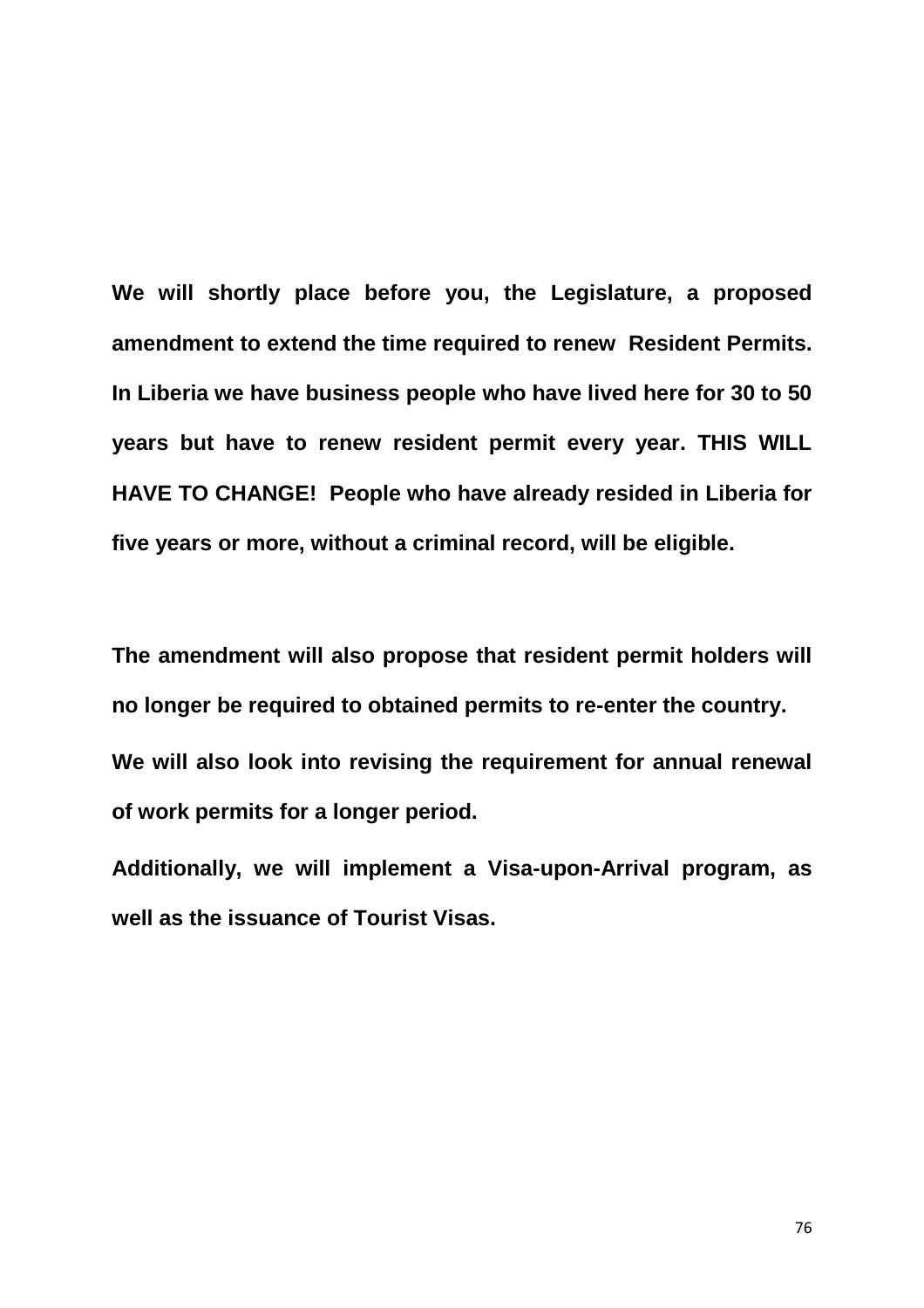**MADAME VICE PRESIDENT, MEMBERS OF THE NATIONAL LEGISLATURE, MEMBERS OF THE CABINET, MEMBERS OF THE JUDICIARY, DISTINGUISHED MEMBERS OF THE CLERGY, OUR INTERNATIONAL PARTNERS HERE PRESENT, MEMBERS OF THE BUSINESS COMMUNITY, MEMBERS OF THE CIVIL SOCIETY, OUR TRADITIONAL LEADERS, MEMBERS OF THE FOURTH ESTATE, OFFICIALS AND OTHER MEMBERS OF GOVERNMENT HERE PRESENT, DISTINGUISHED LADIES AND GENTLEMEN, MY FELLOW LIBERIANS:**

**As I conclude this Report to you on the current State of the Nation, I want to again give thanks and praise to the Almighty God for the many blessings and protection He has accorded us during our first year of service to our People and Nation.**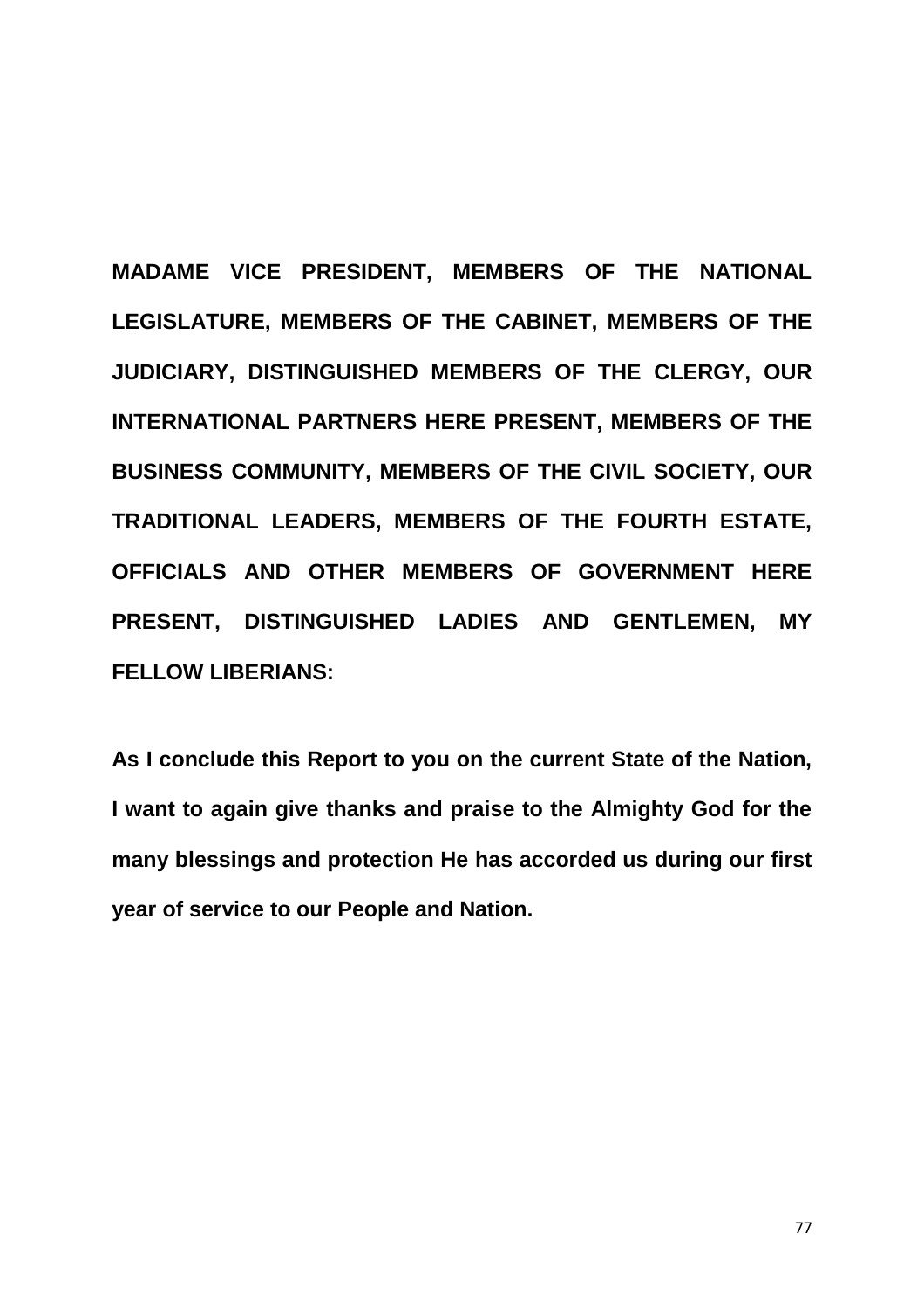**Let me use this occasion to commend all of our Cabinet Ministers and their Deputies, Heads of autonomous agencies and their Deputies, the technicians at the various ministries and autonomous agencies, our security forces, Honorable Members of the National Legislature, the Judiciary; and our traditional leaders, for your tireless efforts and support in bringing us thus far.** 

**I applaud your great works and I am deeply grateful for all of your sacrifices and immense contribution to our Nation. As we embark upon this new journey of the second year of our tenure, I am looking forward to your total commitment, unflinching support, and unwavering efforts; as we work collectively in transforming the lives of our people for the better.**

**It will be remiss of me, if I did not recognize and commend our International and Development Partners, for their immense support and contributions to our Government during our first year of leadership.**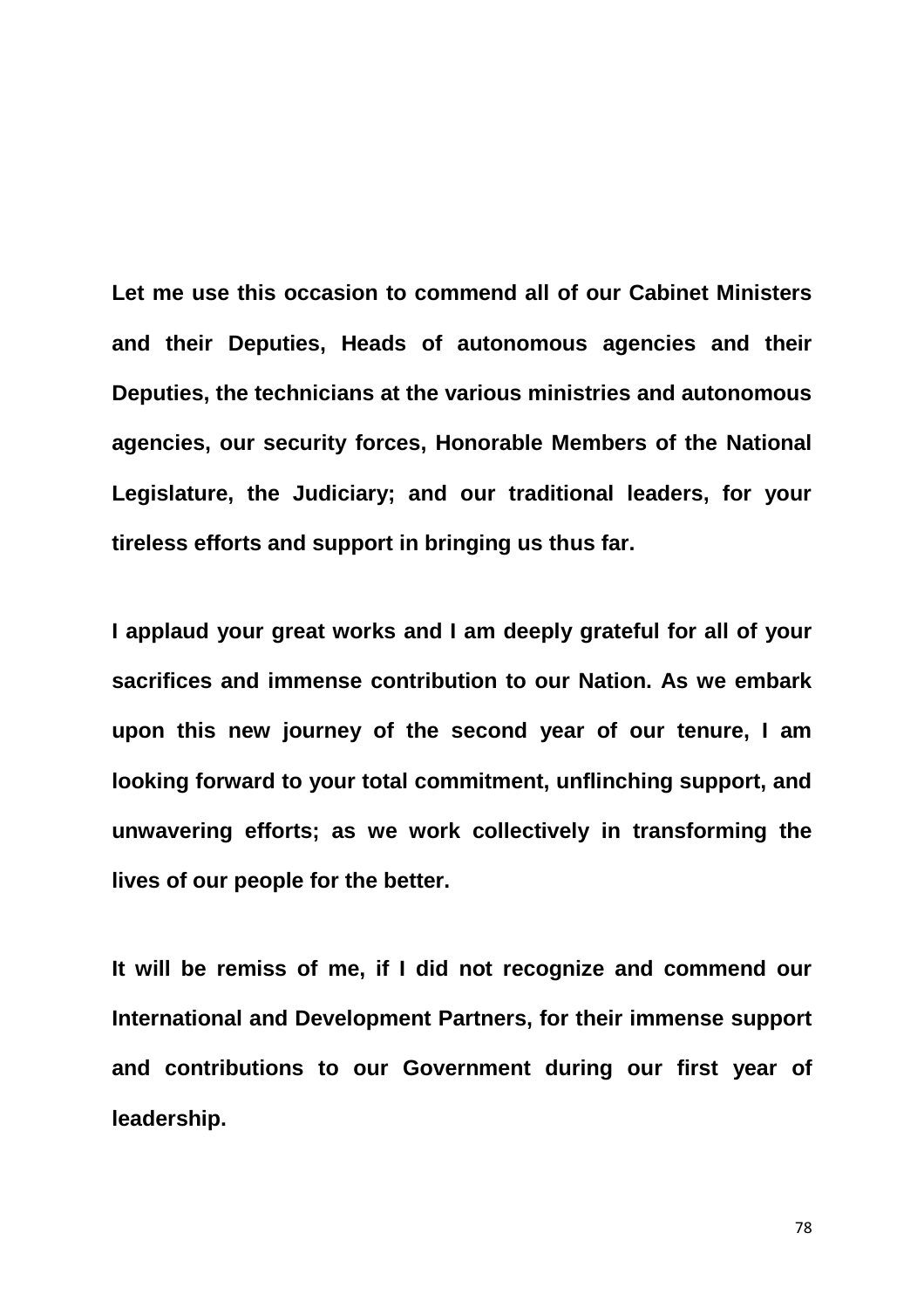**We applaud them for standing with us; and we look forward to a renewed and strengthened partnership in moving our country to higher heights.**

## **FELLOW CITIZENS,**

**It is a little over a year since we took on the mantle of leadership to transform your lives for the better. It was a journey of profound opportunities and endless possibilities. At the same time, it was a Herculean task filled with challenges. But I am grateful that we were able to sail safely through difficult times in our first year of Service to our people. Certainly, this could not have been possible without the help and guidance of the Almighty; but also due to your patience, sacrifices, collaboration and cooperation.**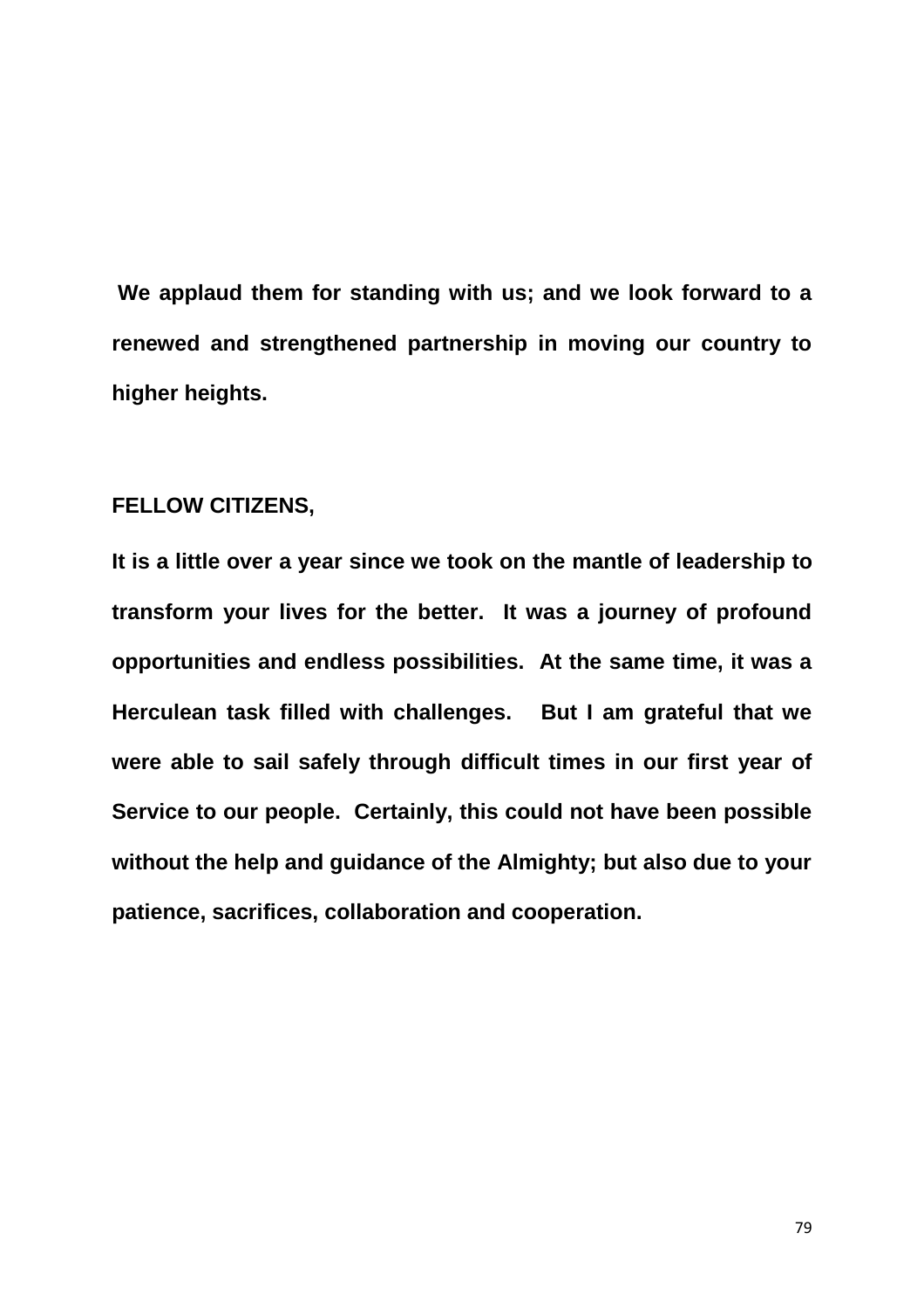**When we accepted the challenge to serve our People about a year ago, not only was it the dawn of a new era for our Nation; but an opportunity to right the wrongs, address the plights of our people, heal their wounds; and confront every challenge and obstacle that stood in the way of transforming the lives of the Liberian people for the better. Today, I can state with understandable pride, that we did not disappoint our people; neither did we fail them.**

**With the support from our two other branches of Government and our International Partners during the course of our first year in office, I can confidently state that Liberia is far better today under our leadership, than it was twelve months ago when we were entrusted with the mandate to serve our people. This is also because of the diligence and tenacity that we brought to the process. We were resolved for change, and we remained committed to that cause during our first year of service to our people.**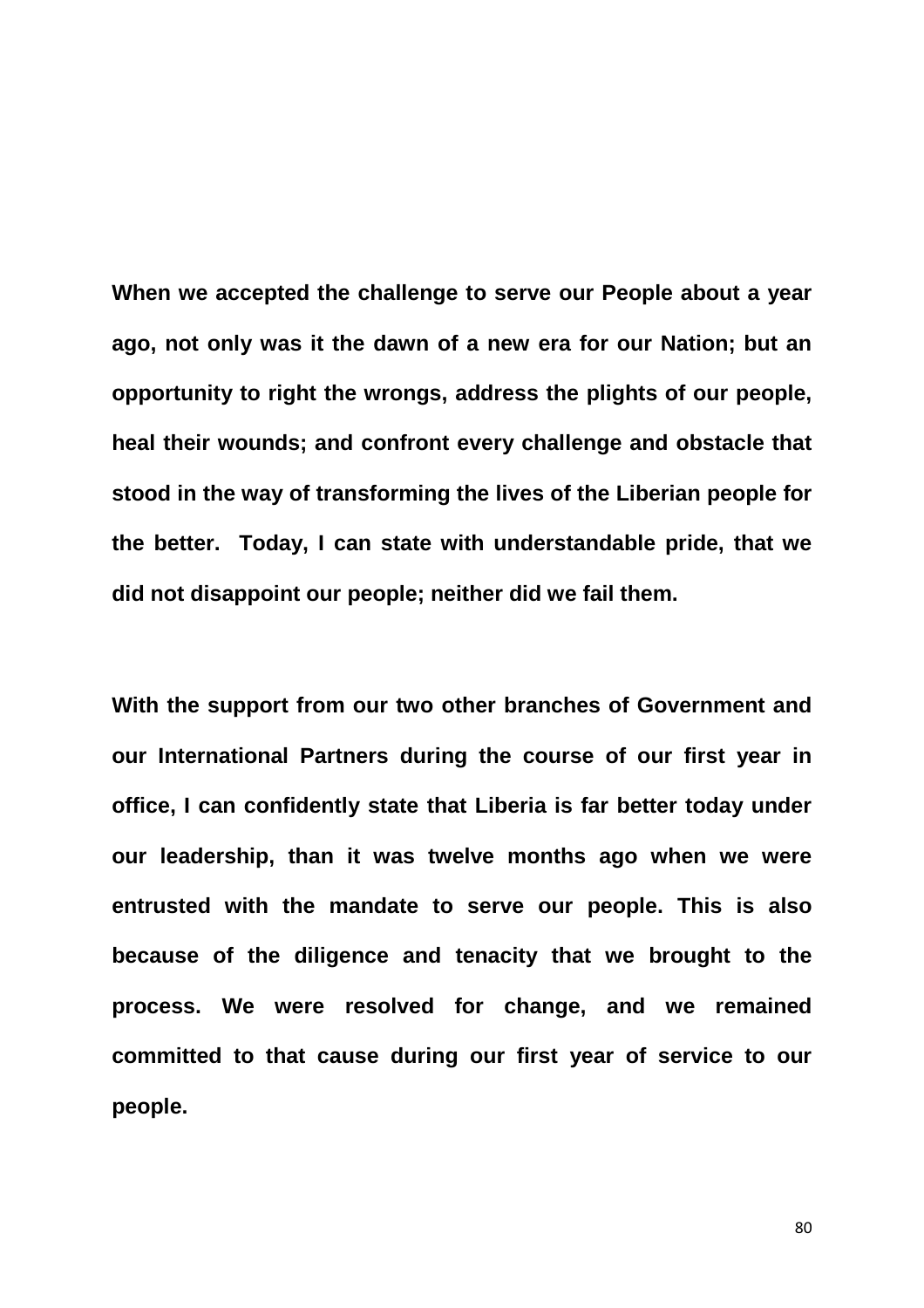**AND SO TODAY, I STAND BEFORE YOU WITH CONFIDENCE, AND DECLARE THAT THE STATE OF OUR NATION IS STRONG, PEACEFUL, UNITED, STABLE, AND PROMISING, WITH GREAT PROSPECTS FOR A BETTER FUTURE FOR ALL!!**

**Fellow Citizens:**

**Despite all of these achievements during our first year, we are not oblivious of the many challenges that lie ahead, neither are we concluding that we have reached our peak in addressing the issues that confront your livelihood. But I can assure you that we are more energetic and motivated than we have ever been.** 

**We are committed to changing your lives and to leading this Country to a prosperous future of countless opportunities.**

**And that is why we have started our second year with a new mindset…a patriotic mindset geared towards total development, economic growth and empowerment.**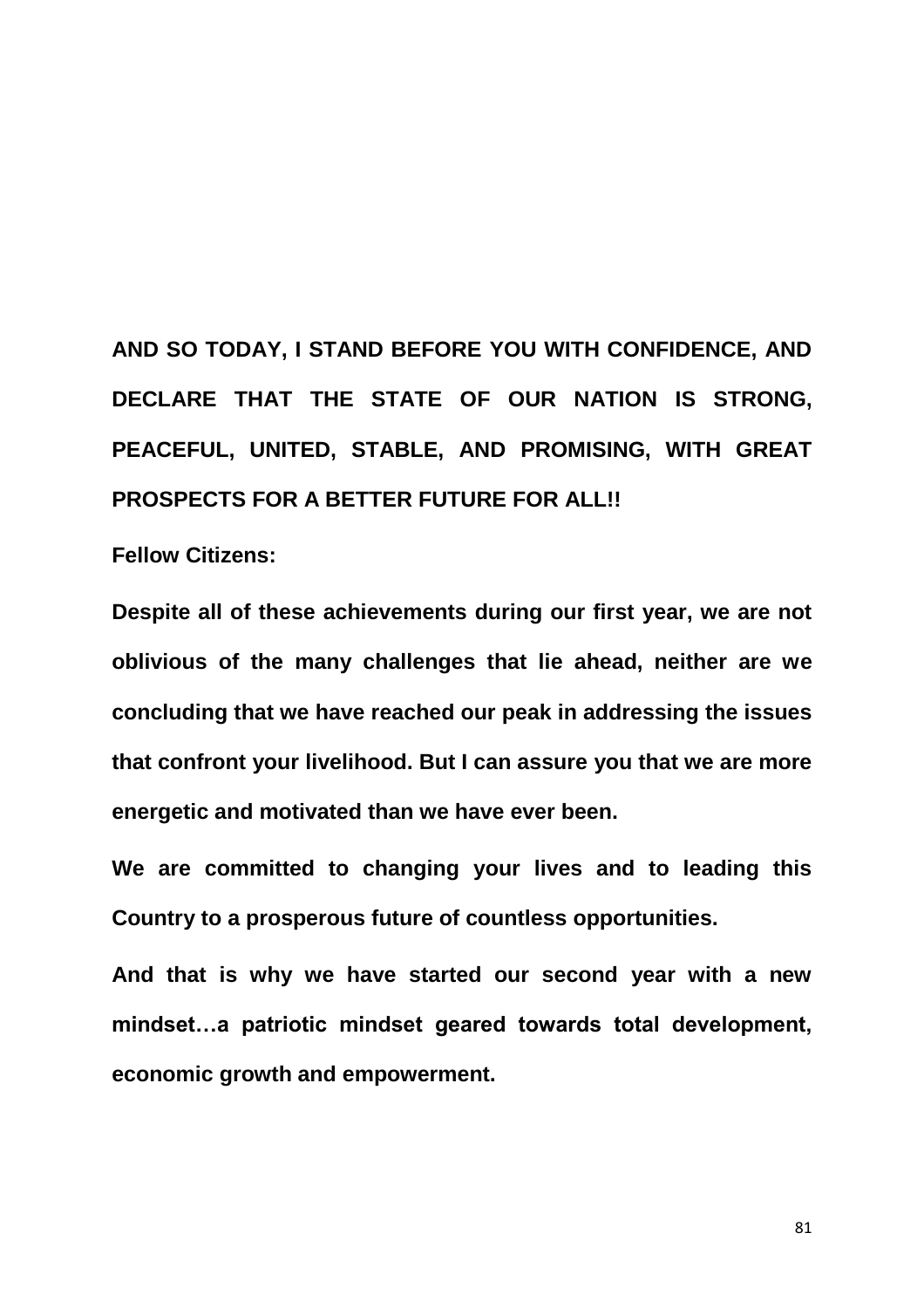**WE WILL NOT REST UNTIL WE REACH OUR ZENITH.** 

**WE WILL NOT REST UNTIL WE PAVE THAT LAST ROAD LEADING TO THE REMOTEST PART OF OUR COUNTRY.** 

**We will not rest until prices of basic commodities are made affordable; and the equitable distribution of our national wealth is achieved.** 

**We will not rest until we see improvements in every sector of our society.** 

**FELLOW LIBERIANS, thank you for standing with us! Thank you for your prayers and support!**